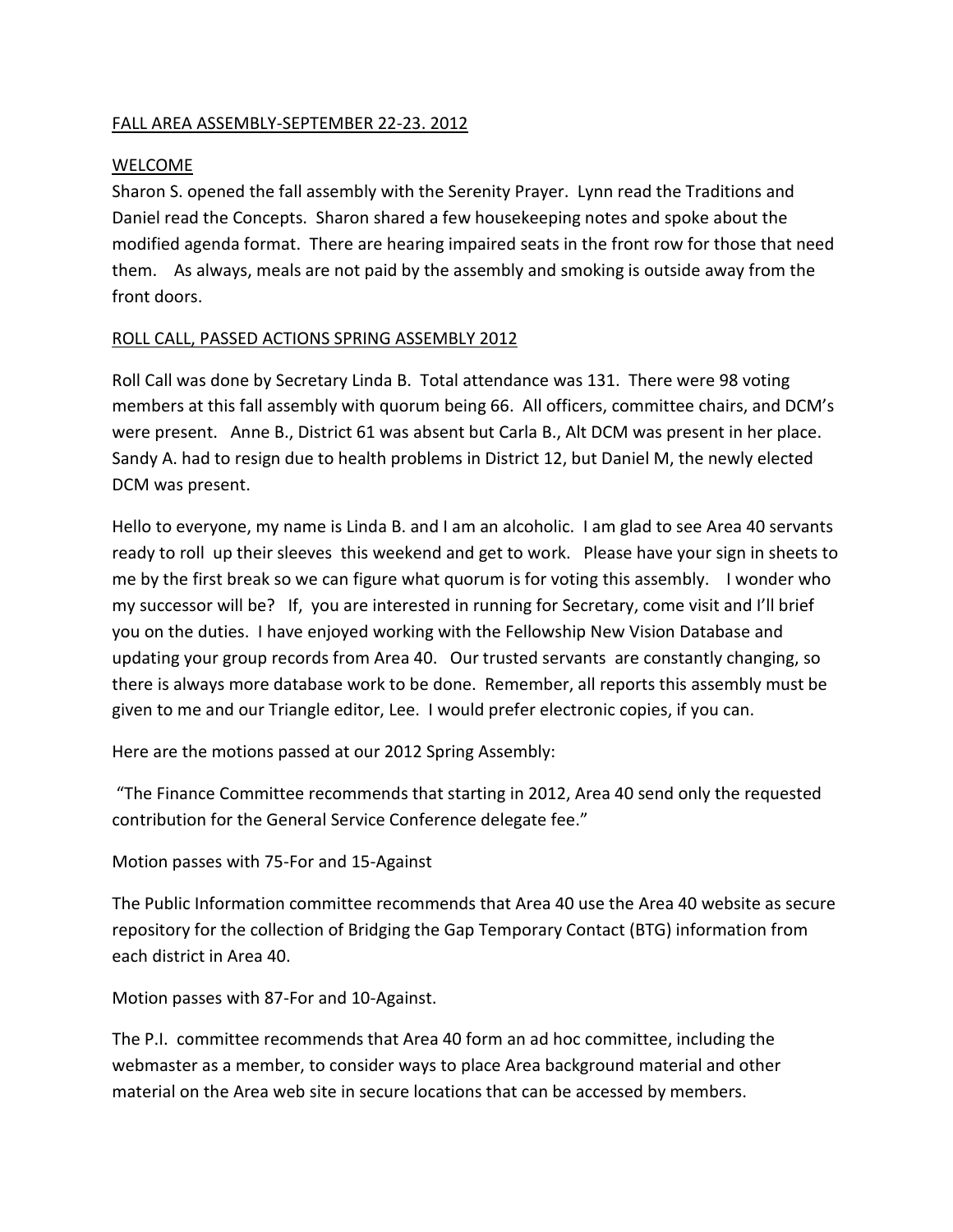The motion passes with 87- For and 3- Against. No minority opinion

Under Area 40 Structure and Policy the Committee recommends that the sentence "The Area Delegate, or designated substitute, will provide oversight and review of all proposed changes and external links," be eliminated as it is superseded by G 8.8 "Also, as an alternate assignment, the Public Information Committee shall consider all business pertaining to the website operated by Area 40, Inc."

# For- 80 Opposed- 3 Motion passes

The Archives committee recommends replacing the past action from Spring 2011 with the proposed action submitted to committee: (Item B in its entirety, as it appears below)

For-83 Opposed-2 Motion Passes

1. In the event that the Delegate resigns or becomes unable to serve, the Area Chair/Alternate Delegate shall become the Delegate and the Area Advisor shall assume the Area Chair duties until the next Area Assembly when a third legacy election shall take place to select an Area Chair to fill out the term.

2. In the event that the Area Chair/Alternate Delegate, Treasurer, or Secretary resigns or becomes unable to serve, the Area Advisor shall assume the duties of the position until the next Area Assembly when a third legacy election shall take place to select someone to fill out the term.

3. In the event that the Area Advisor resigns or becomes unable to serve, the Area Chair shall appoint a Past Delegate to complete the rotation.

4. If for some unusual, unlikely, or unforeseen circumstance this replacement process does not work, the following process will be used: a. the available Area Officers (Delegate, Area Chair, Secretary, Treasurer) and the Area Advisor (or a previous past Delegate if the Area Advisor is unavailable) will confer to determine the best solution given the specifics of the vacancy or vacancies; b. an Area Committee meeting will be scheduled as provided in section 1.4 of the Policy & Procedures Manual (audio conference or other meeting technology would be acceptable) to discuss the recommended solution; c. the Area Secretary, or person designated by the officers, will poll the Area Committee as outlined in Sections G11.3; G13.3; and G14.4.

Item 4 eliminates the problem of all officers not being able to serve as delegate.

-4 takes care of this, by the fact that the Area Committee would vote on most practical and feasible person to take the place of delegate in the "unusual circumstance"… (unanimous decision by committee)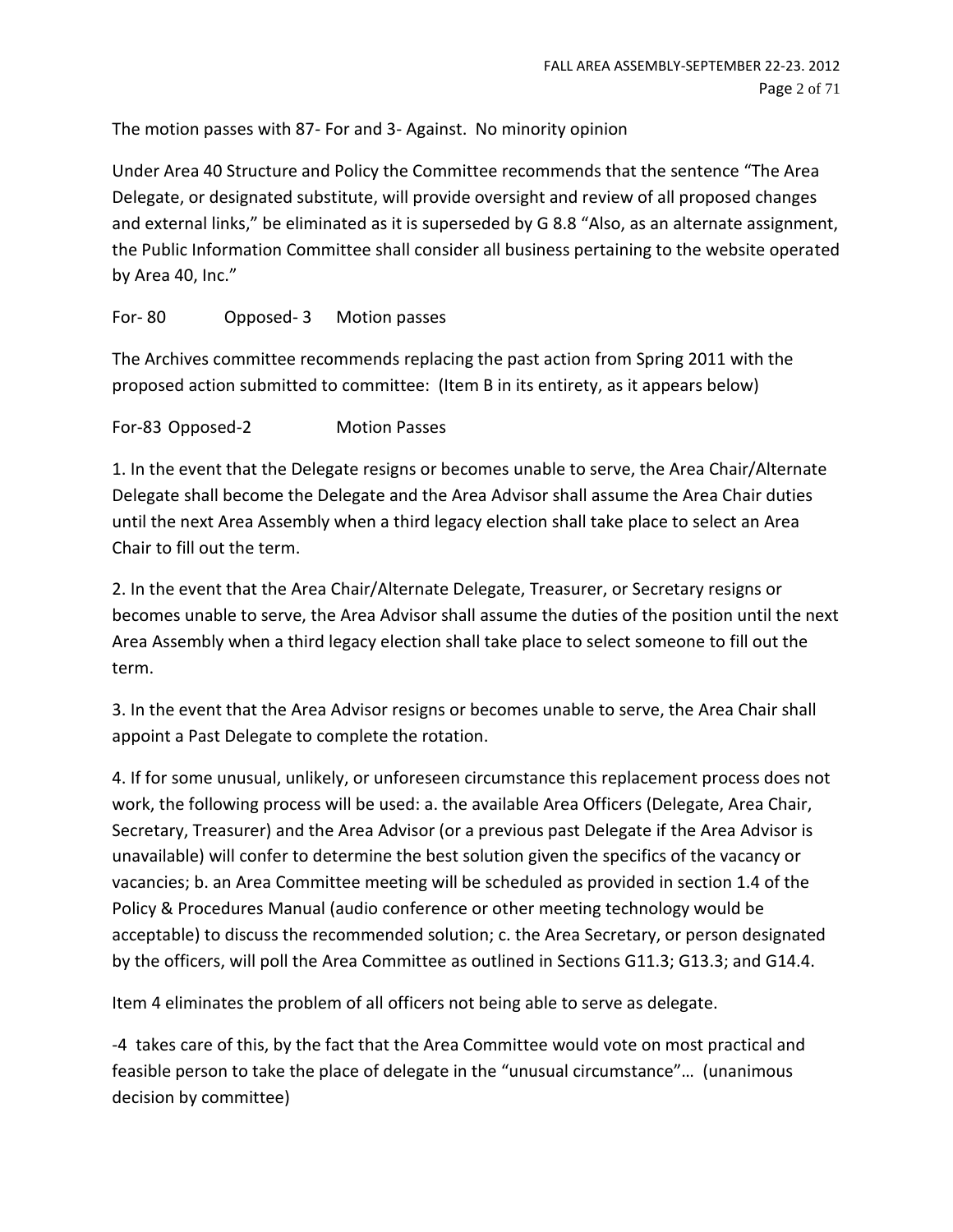The Archives Committee Recommends that the Area form an Ad Hoc Committee to consider revising the current: The Suggested Agenda Framework for Area Assembly. (Non-Election Assemblies) considering items raised in the Area Inventory, and changes in the Spring 2012 Agenda Framework for Area Assembly and to include responses to the Spring 2012 evaluation form. The Ad Hoc Committee will report their findings to the Archives and Policy and Procedures Committee at the Fall 2012 Assembly. For-80 Opposed-5

Motion Passes

The Archives Committee Recommends deleting wording of G 11.4 "…if the Secretary does not want to use a computer, it will not be required…it is not a requirement to be computer literate to hold the position of Area Secretary." And G 12.4 ""…if the Treasurer does not want to use a computer, it will not be required…it is not a requirement to be computer literate to hold the position of Area Treasurer."

# For- 89 Opposed -1 Motion Passes

Consider including language in the Service Guidelines and Qualifications of the Area 40 Policy & Procedures to reflect the following responsibilities, which have evolved with the 800 number, for Public Information and Area Treasurer (for consistency with other 800 language in the Treasurer's responsibilities):

1. The PI Committee Chair's responsibility to review and sign contracts with all the directory listing services and to share that information with the Treasurer for budgeting purposes.

2. (Area Treasurer responsibility) The Area will pay for all directory listing services related to the 800 number. Item E Consider including language... All parts of this item as a motion has been withdrawn

Respectfully submitted, Linda B., Secretary

#### FINANCIAL HIGHLIGHTS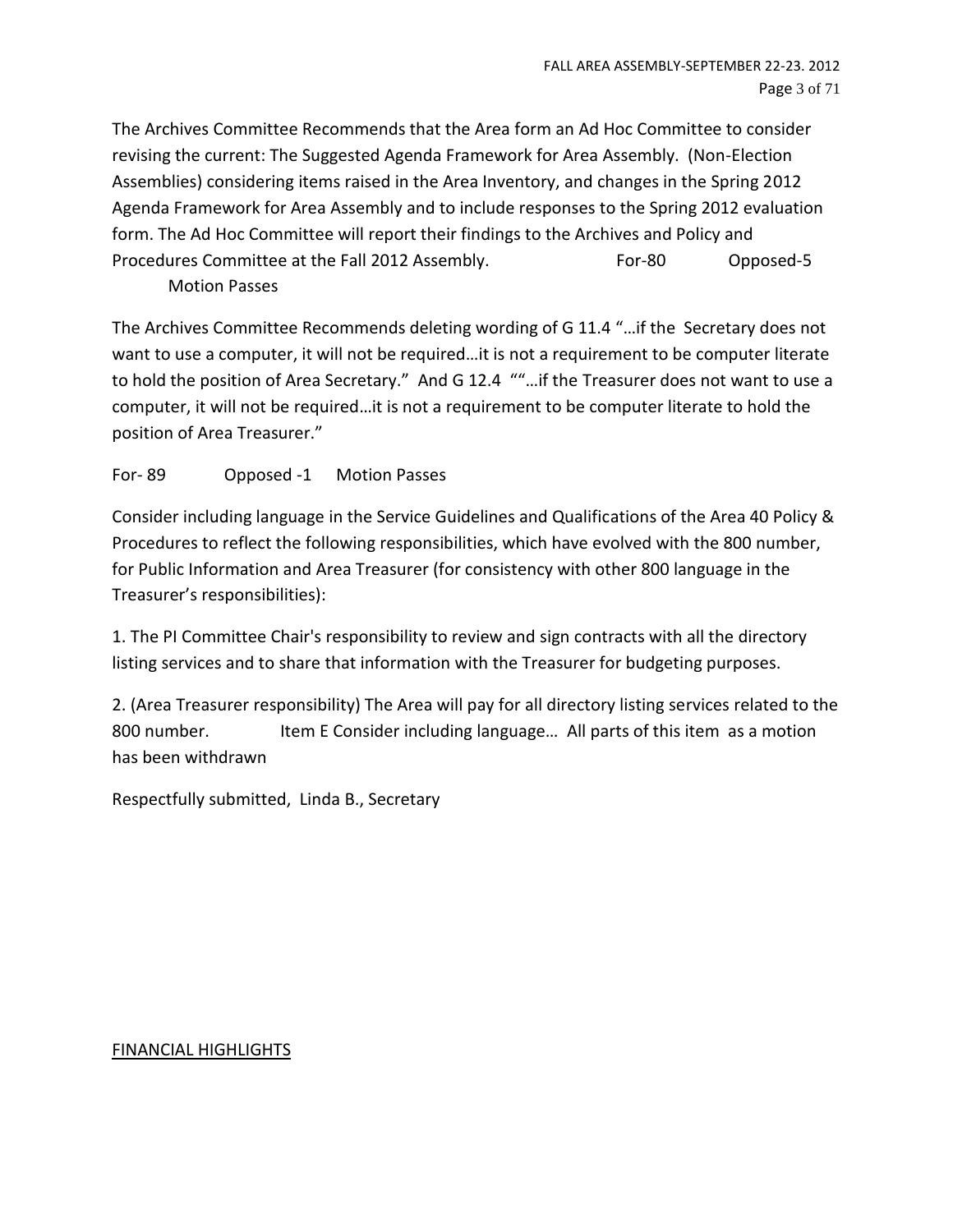# **Jan-Sep 12 YTD Budget Annual Budget Income** 23,258.36 **Expenses Spring Assembly** 4,357.71 5,000.00 5,000.00 **Fall Assembly** 53.70 5,000.00 5,000.00 **Regional Service Conference** 1,597.02 2,250.00 2,250.00 **Delegate Expenses Area 40 share to GSC** 1,200.00 1,200.00 1,200.00 **Other Expenses** 198.00 150.00 150.00 **Other Expenses NYC** 51.00 700.00 700.00 **Roundups** 0.00 320.00 600.00 **Travel expenses** 612.57 1,400.00 1,400.00 **Total Delegate Expenses** 2,061.57 3,770.00 4,050.00 **Area Chair Expenses** 593.28 860.00 1,000.00 **Archivist Account Archivist Display & Travel** 219.91 250.00 500.00 **Archives Storage** 3,150.00 3,150.00 4,200.00 **Total Archivist Account** 3,369.91 3,400.00 4,700.00 **Literature Chair General literature purchases** 928.32 760.00 760.00 **Total Literature Chair** 928.32 760.00 760.00 **Public Information Chair Area Hotline Expenses** 1,605.50 2,250.00 3,000.00 **Directory Listings** 1,237.50 1,370.00 1,750.00 **Total Public Information Chair** 2,843.00 3,620.00 4,750.00 **Website** 155.88 170.00 170.00 **Triangle** 1,916.97 3,000.00 4,000.00 **Committee Chair Post/Supplies** 455.88 450.00 500.00 **Committee Chair Travel 1,462.06 1,000.00 1,000.00 Computer Hardware/Software** 0.00 150.00 150.00 **Conference/Phone Calls** 209.61 150.00 200.00 **Total Program Services** 20,004.91 29,580.00 33,530.00 **TOTAL 3,253.45 -29,580.00 -33,530.00**

#### **Area 40, Inc. Budget vs. Actual by Committee / Project January-Sept 15, 2012**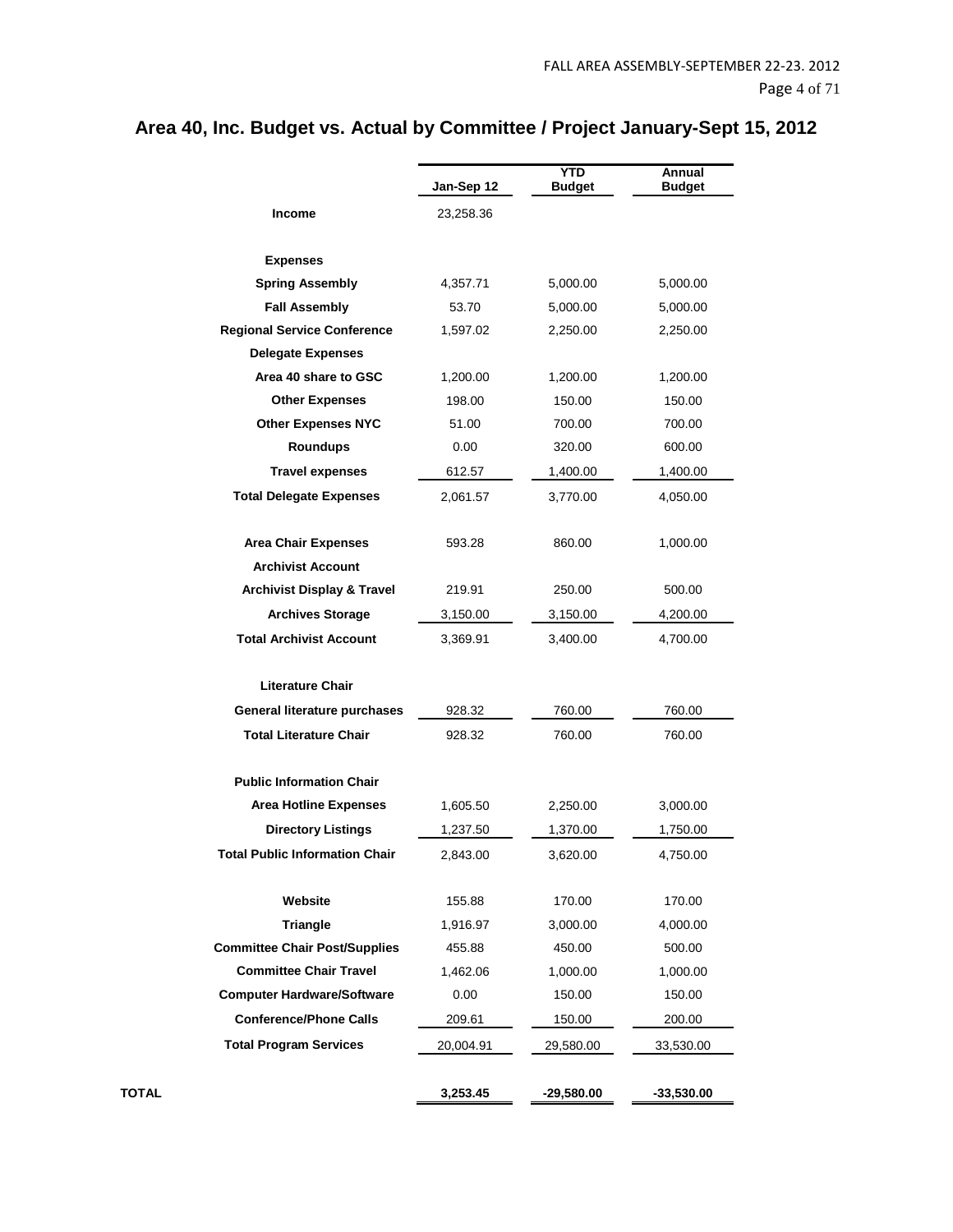|                                             | Jan-Sep 12 | <b>YTD</b><br><b>Budget</b> | Annual<br><b>Budget</b> |  |
|---------------------------------------------|------------|-----------------------------|-------------------------|--|
| <b>Ordinary Income/Expense</b>              |            |                             |                         |  |
| <b>Income</b>                               |            |                             |                         |  |
| <b>Individual Contributions</b>             | 511.33     |                             |                         |  |
| <b>Group Contributions</b>                  | 17,433.14  |                             |                         |  |
| <b>District &amp; Roundup Contributions</b> | 3,180.83   |                             |                         |  |
| <b>7th Tradition</b>                        | 654.56     |                             |                         |  |
| <b>Contribution to Archivist Acct</b>       | 300.00     |                             |                         |  |
| <b>Triangle Subscriptions</b>               | 540.00     |                             |                         |  |
| <b>Sales of Service Manuals</b>             | 638.50     |                             |                         |  |
| <b>Total Income</b>                         | 23,258.36  |                             |                         |  |
| <b>Expense</b>                              |            |                             |                         |  |
| <b>Travel Expenses</b>                      |            |                             |                         |  |
| Gas                                         | 2,543.49   | 4,141.00                    | 4,366.00                |  |
| Mileage                                     | 784.31     | 1,092.00                    | 1,147.00                |  |
| <b>Meals</b>                                | 853.70     | 2,295.00                    | 2,425.00                |  |
| Lodging                                     | 3,478.96   | 6,302.00                    | 6,562.00                |  |
| Air/Train/Taxi fare                         | 51.00      | 150.00                      | 150.00                  |  |
| Area 40 contribution to GSC                 | 1,200.00   | 1,200.00                    | 1,200.00                |  |
| <b>Total Travel Expenses</b>                | 8,911.46   | 15,180.00                   | 15,850.00               |  |
| Rent                                        |            |                             |                         |  |
| Archives storage                            | 3,150.00   | 3,150.00                    | 4,200.00                |  |
| <b>Meeting space</b>                        | 947.32     | 2,350.00                    | 2,350.00                |  |
| <b>Total Rent</b>                           | 4,097.32   | 5,500.00                    | 6,550.00                |  |
| <b>Literature Expenses</b>                  |            |                             |                         |  |
| Lit purchases (not svc manuals)             | 325.22     | 760.00                      | 760.00                  |  |
| Service manuals (for resale)                | 603.10     |                             |                         |  |
| <b>Total Literature Expenses</b>            | 928.32     | 760.00                      | 760.00                  |  |
| <b>Photocopies / printing</b>               | 1,797.39   | 2,675.00                    | 3,475.00                |  |
| Dues, registration, fees                    | 170.88     | 170.00                      | 170.00                  |  |
| Postage                                     | 502.81     | 1,053.00                    | 1,303.00                |  |
| <b>Supplies</b>                             | 519.12     | 322.00                      | 322.00                  |  |
| <b>Telephone</b>                            |            |                             |                         |  |
| <b>Directory Listings</b>                   | 1,237.50   | 1,370.00                    | 1,750.00                |  |
| <b>Phone and Conference Calls</b>           | 209.61     | 150.00                      | 200.00                  |  |
|                                             |            |                             |                         |  |
| 800 Number                                  | 1,605.50   | 2,250.00                    | 3,000.00                |  |

# **Area 40 Inc. Budget vs. Actual by Line Item-January- Sept. 15, 2012**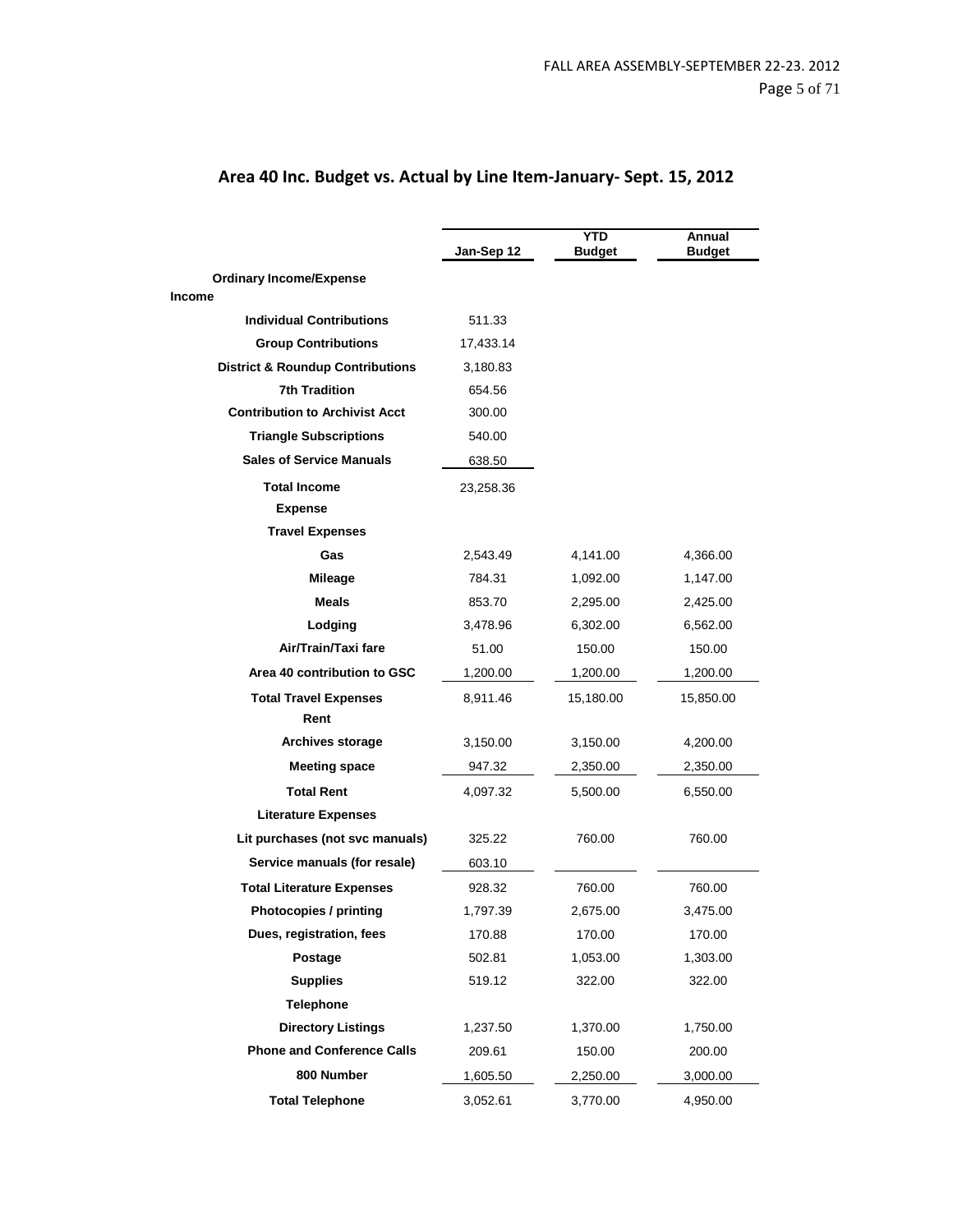Page 6 of 71

|                             | Miscellaneous expense            | 25.00        | 150.00      | 150.00      |
|-----------------------------|----------------------------------|--------------|-------------|-------------|
|                             | <b>Total Expense</b>             | 20,004.91    | 29,580.00   | 33,530.00   |
|                             | <b>Net Ordinary Income</b>       | 3,253.45     | (29,580.00) | (33,530.00) |
| <b>Net</b><br><b>Income</b> |                                  | 3,253.45     | (29,580.00) | (33,530.00) |
|                             |                                  |              |             |             |
|                             | <b>Checkbook Balance 8-31-12</b> | 18,448.71    |             |             |
|                             | <b>Prudent Reserve</b>           | (11, 176.67) |             |             |
|                             | <b>Archivist Account</b>         | (1,344.83)   |             |             |
|                             | <b>Operating Balance</b>         | 5,927.21     |             |             |

Slide 1



# Slide 2 **Alcoholics Anonymous Seventh Tradition**

The A.A. groups themselves ought to be fully supported by<br>the voluntary contributions of their own members. We think<br>that each group should soon achieve this ideal; that any<br>public solicitation of funds using the name of A large gifts from any source, or of contributions carrying any obligation whatever, is unwise. Then, too, we view with much concern those A.A. treasuries which continue, beyond prudent reserves, to accumulate funds for no stated A.A. purpose. Experience has often warned us that nothing can so surely destroy our spiritual heritage as futile disputes over property, money, and authority. First, I think it's always useful to read the Seventh Tradition. It appears here in the long form.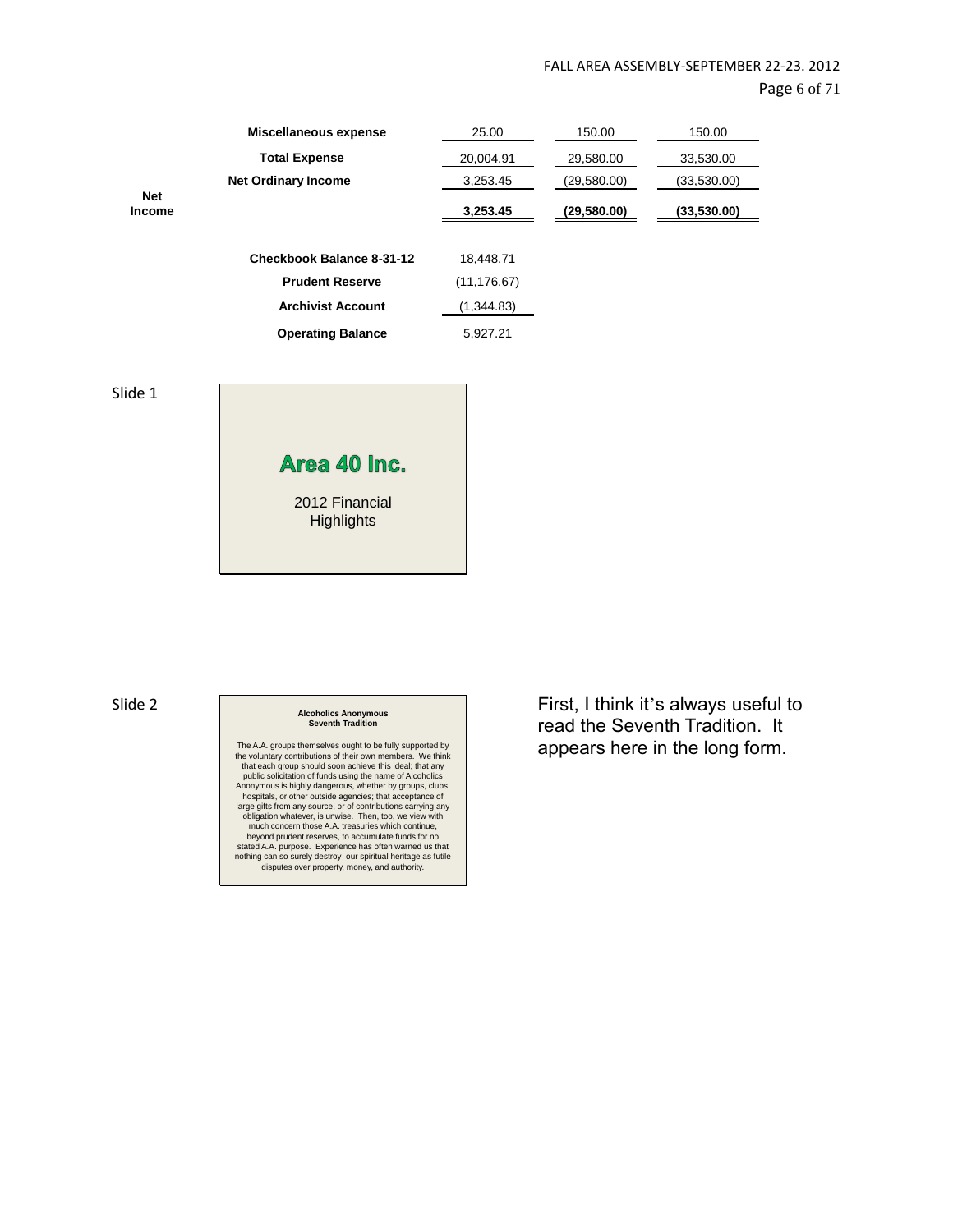

FALL AREA ASSEMBLY-SEPTEMBER 22-23. 2012 Page 7 of 71

Before we get too far along, I would point out that a Seventh Tradition basket will be available throughout the assembly for personal contributions. It is in the back of the room, clearly labeled, next to the coffee area. Now I have something very important I would like to tell you.



#### Slide 5

Group Contributions for 2012 are UP 22% from 2011.

Total Contributions for 2012 are UP 34% from 2011.

The Groups, Districts and AA Members of Area 40 have begun to answer the call!

This year Group Contributions alone are approximately \$300 more than the 2011 Total Contributions for the same time period, that is through mid-September.

Slide 3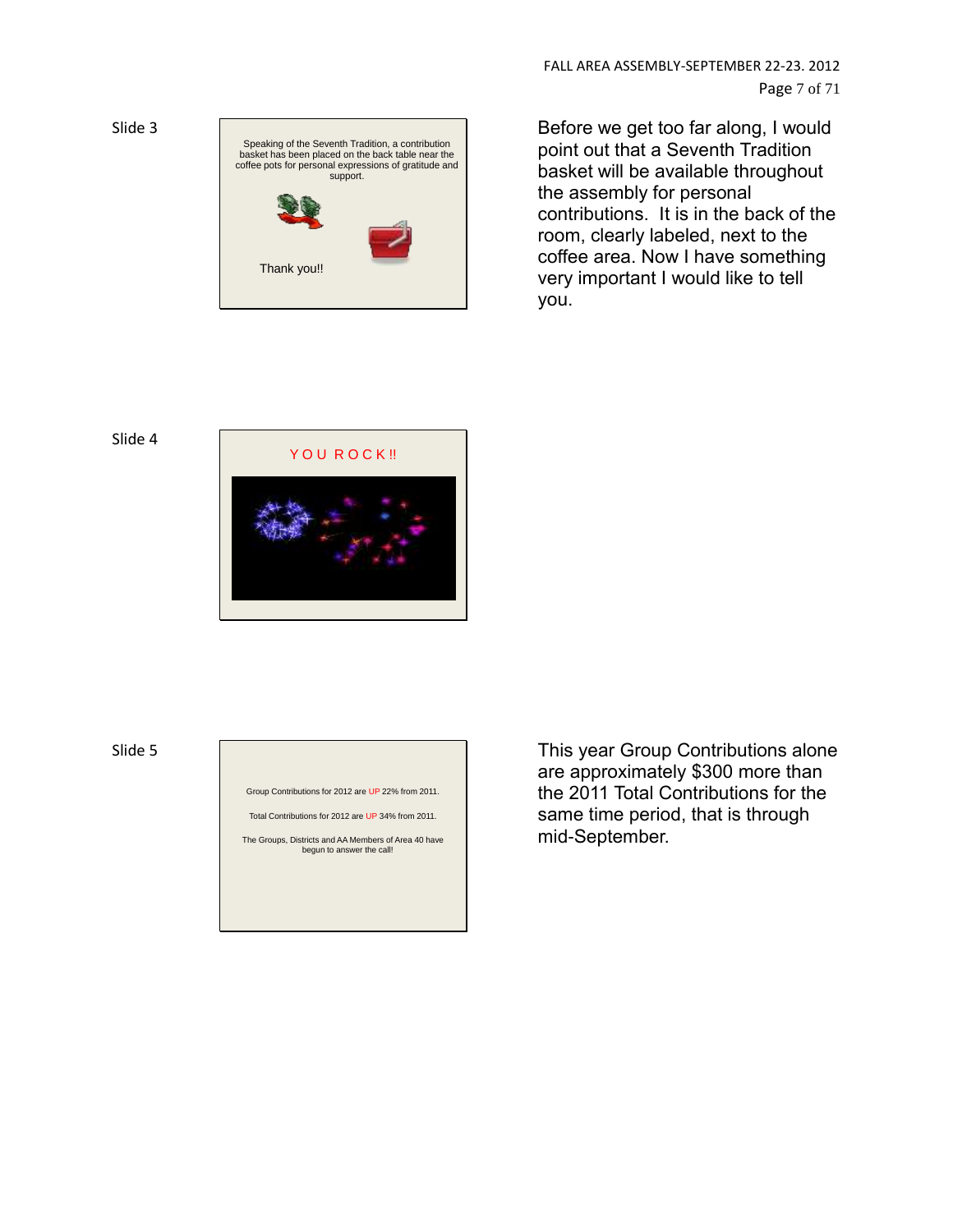Slide 6

|                          | Group Contributions as a Percentage of Budget |                          |  |  |  |
|--------------------------|-----------------------------------------------|--------------------------|--|--|--|
| 2012 Budget Goal         |                                               |                          |  |  |  |
|                          |                                               | 100,00%                  |  |  |  |
|                          |                                               | os ans.                  |  |  |  |
| Month                    | <b>Group Contributions</b>                    | so ons<br><b>BS ODN:</b> |  |  |  |
| January                  | \$1,708.80                                    | so ons.                  |  |  |  |
| February<br>March        | \$1,578.12                                    | <b>25,00%</b>            |  |  |  |
|                          | \$1,879.79                                    | 30.00%                   |  |  |  |
| April                    | \$2,305.46                                    | 65 DOS                   |  |  |  |
| May                      | \$1,721.96                                    | so ons.                  |  |  |  |
| June.<br>July            | \$1,661.33                                    | \$5,00%                  |  |  |  |
|                          | \$3,227.46                                    | so ons.                  |  |  |  |
| August<br>September      | \$2,341.77<br>\$1,008.48                      | 45.00%                   |  |  |  |
| October                  |                                               | 40 DOS                   |  |  |  |
| <b>November</b>          |                                               | 35,00%                   |  |  |  |
| December                 |                                               | 30,00%                   |  |  |  |
| 2012 Budget Goal         | \$33,530.00                                   | 25.00%                   |  |  |  |
| <b>YTD Contributions</b> | \$17,433.17                                   | 20,00%                   |  |  |  |
| <b>Percent of Goal</b>   | 51.99%                                        | 15,00%                   |  |  |  |
|                          |                                               | 10,00%<br>$5.00\%$       |  |  |  |
|                          |                                               | 0.00%                    |  |  |  |
|                          |                                               |                          |  |  |  |

FALL AREA ASSEMBLY-SEPTEMBER 22-23. 2012 Page 8 of 71

Our budget for 2012 is \$33,530.00 (after the change made at the Spring 2012 Assembly). This chart and graph show group contributions to date as a percentage of our budget. Just over three quarters, or 75%, of the year has passed.

#### Slide 7

|                          |                            |                   | 2012 Budget Goal |
|--------------------------|----------------------------|-------------------|------------------|
| <b>Month</b>             | <b>Total Contributions</b> | 100,00%           |                  |
| January                  | \$1,821.63                 | \$5,00%           |                  |
| February                 | \$1,791.00                 | 90,00%            |                  |
| March                    | \$2,354.79                 | <b>BS OOK</b>     |                  |
| April                    | \$3,890.09                 | so ons            |                  |
| May                      | \$2,123.90                 | 75.02%            |                  |
| <b>Uune</b>              | \$4,092.63                 | 20,00%            |                  |
| <b>Uutv</b>              | \$3,283,46                 | 65,00%            |                  |
| August                   | \$2,540.88                 | 60 DOS<br>SS DONG |                  |
| September                | \$1,059.98                 | SD DONG           |                  |
| October                  |                            | 45.00%            |                  |
| November                 |                            | AD DON:           |                  |
| December                 |                            | 35,00%            |                  |
| 2012 Budget Goal         | \$33,530.00                | 30,00%            |                  |
| <b>YTD Contributions</b> | \$22,958.36                | 25.02%            |                  |
| Percent of Goal          | 68.47%                     | 30,00%            |                  |
|                          |                            | 15,00%            |                  |
|                          |                            | 10.02%            |                  |
|                          |                            | 5.00%             |                  |
|                          |                            | 0.00%             |                  |

Total contributions to date get us a little closer to 75% of our budget.

#### Slide 8



As this chart shows, we have spent approximately 60% of our budget. If we add in the expense of this assembly we are closer to 75% of the budget spent.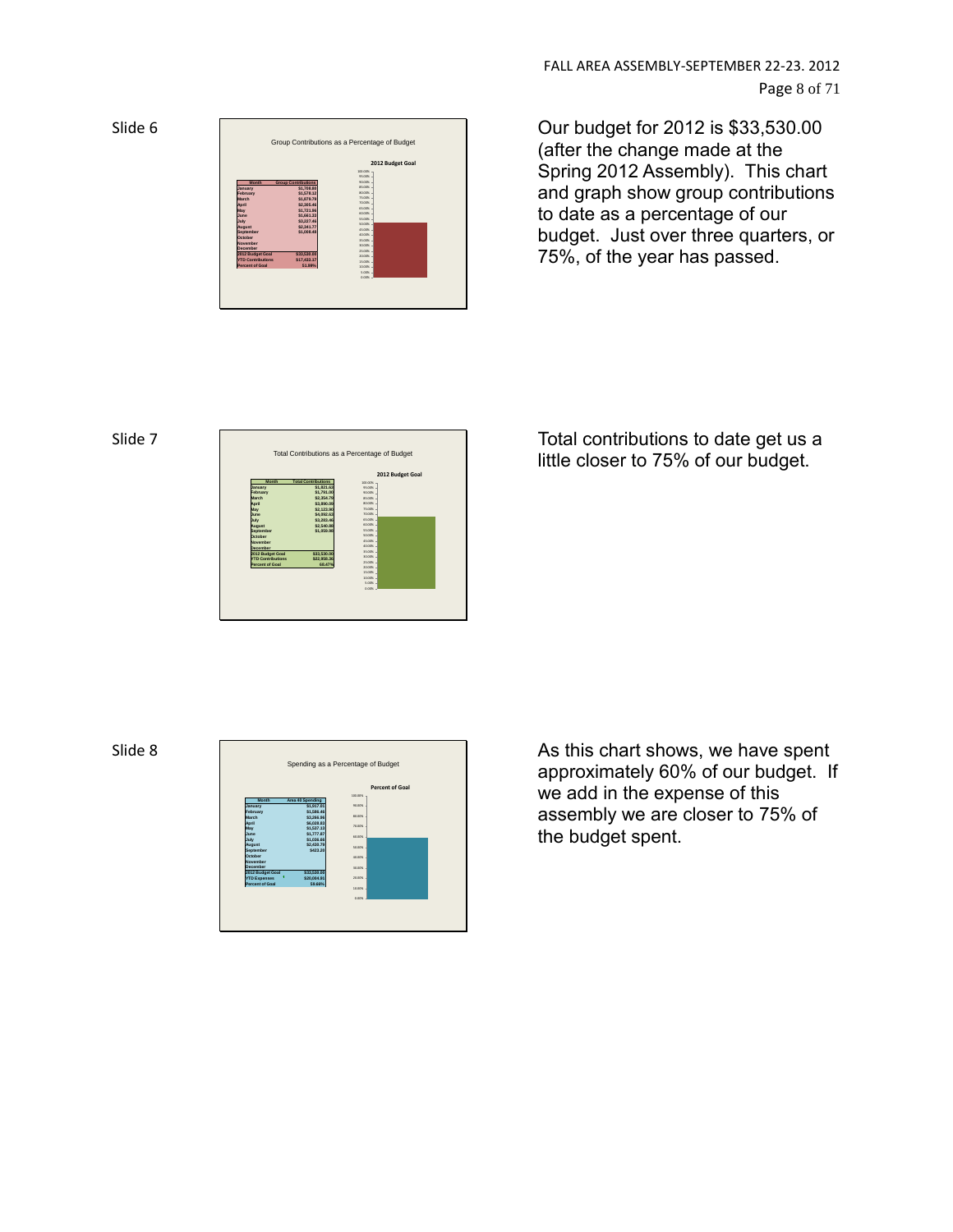

Slide 9  $\blacksquare_{\text{But we}}$  I don't want to take up a lot of time this morning. I am happy to have encouraging news to share with you, and I urge all groups to continue to contribute at current levels. You will see the proposed budget from the finance committee during the floor assembly – please ask questions and share your thoughts about how we are using these funds to carry A.A.'s message of hope to alcoholics.

I like what Bill W. had to say …

Slide 10 ... [W] N should not each of us tell himself: "Yes, we AAs were once a burden on everybody. We were 'takers.' Now that we are sober, and by the grace of God have become responsible citizens of the world, why shouldn't we now about-face and become 'thankful givers'! Yes, it is high time we did!"

*~*Bill W., *The Language of the Heart,* pg. 86

Slide 11



In closing, please join me in saying our Responsibility Declaration.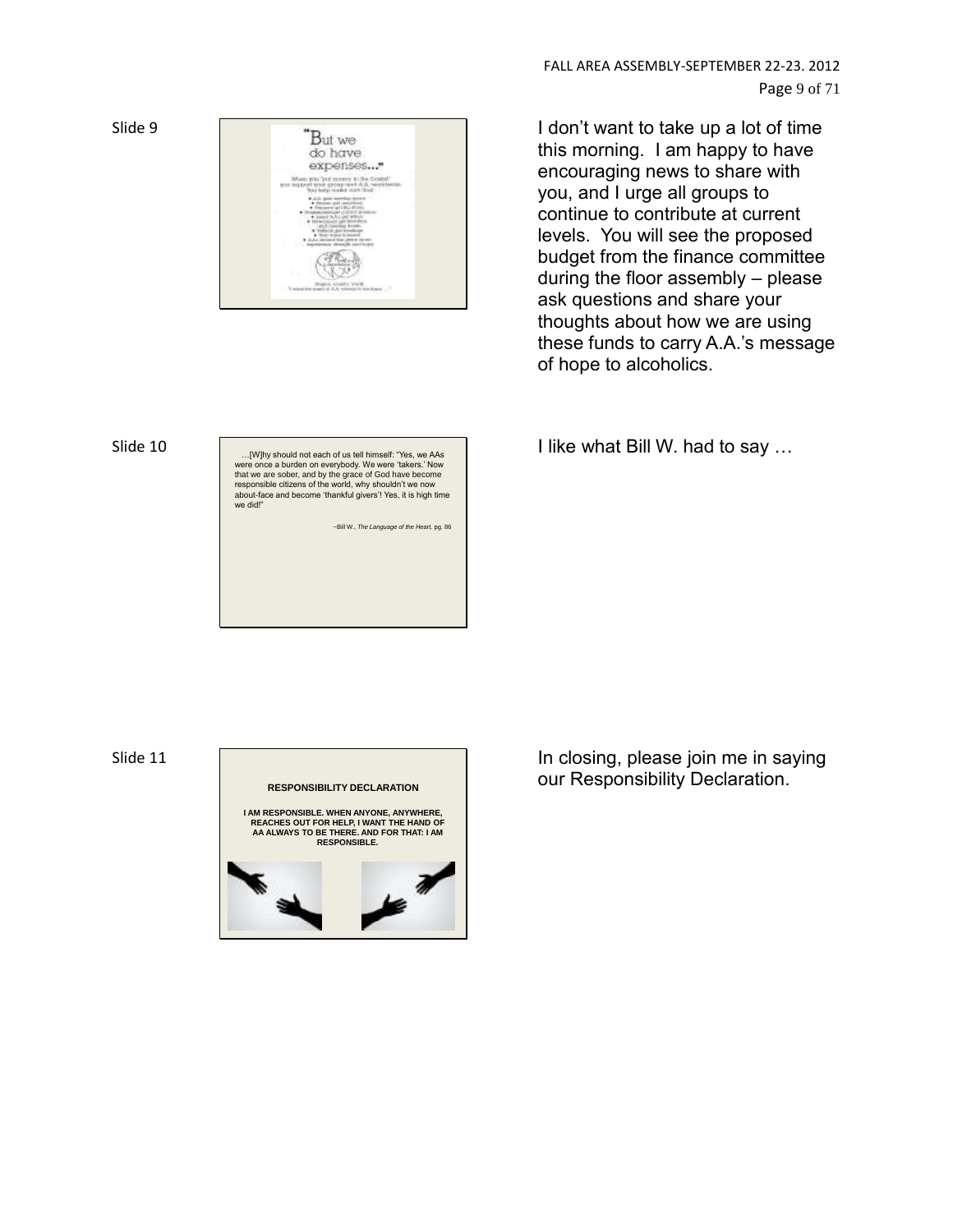#### ORIENTATION TO THE ASSEMBLY

My name is Terry S., and I am an alcoholic. It has been my privilege to serve as your Panel 61 Delegate to the General Service Conference last year and this year. All GSRs and folks here for your first Assembly, thank you especially – GSRs are the heart of this process, and the majority of our voters, and newcomers, newcomers, you are an important part of the future of Area 40.

The primary purpose of A.A. it to stay sober and to carry our message to the still suffering alcoholic. Bob H. said this last night during the Friday night meeting –everything we do at an Area 40 Assembly, everything we do at the Area level, is to support that primary purpose. We are here to make decisions about how Area 40 can best support the recovery work of members of the Fellowship here. And during the Fall Assembly in every even numbered year, we elect a new slate of Area trusted servants and this is one of those Assemblies, folks. We are also going to be choosing who will lead us in our effort to support our primary purpose work.

Now Sharon, our Area Chair, has prepared an agenda that shows us all how things will progress over this weekend – what comes next, and then next, and so forth. We have an Area Policy and Procedures document that informs this process. We have a Service Manual that describes how our Area process fits into the entire A.A. Service structure. We have a past actions document, to explain how developed this process.

No matter how familiar or unfamiliar you are with any or all of these documents, it's time to participate. We learn our principles best by participating. A.A. is a spiritual rather than legal entity. We operate on spiritual principles. When we are deciding important questions about what we are going to do, we are not willing to settle for a 51% to 49% vote, where a difference of one or two votes can settle the question. We want to decide important questions by substantial unanimity – a  $2/3$ rds majority – or the proposed action fails. And when we do decide, either yes or no, we want to give the minority (those voting against an item that passes, those voting in favor of an item that fails) a chance to tell the prevailing side why the matter should be reconsidered. We call that the "minority opinion" or "minority report." We even have a "Third Legacy" procedure. What's our third legacy? Right, service. In choosing our service leaders, our Delegate, Alternate Delegate/Area Chair, Treasurer and Secretary, and also that procedure. It assures that we will either select a candidate for the job at hand by substantial unanimity, or we will draw a name of one of the candidates left in consideration out of a hat. All this substantial unanimity takes extra time and energy. It can be frustrating. It seems terribly inefficient. But in over a half a century of doing things this way, we have survived and grown as a Fellowship, rather than dividing and dwindling. At the end of the weekend, you and may have disagreed vigorously. Warmly. Emphatically.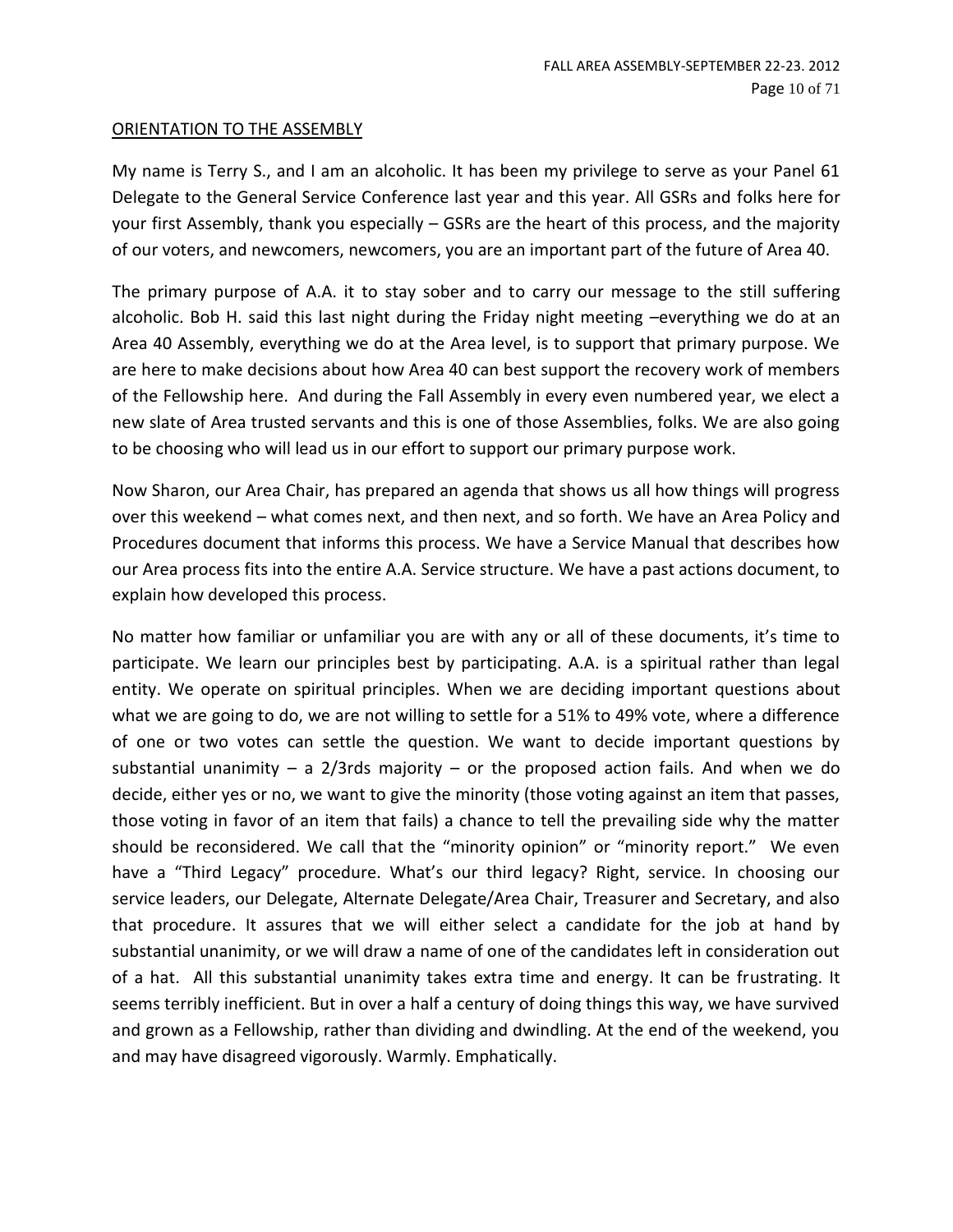But we are still both here because alcohol had us by our throats, and A.A. saved us from death or worse. We are together in our disease, and together in our recovery, and after all that disagreement, we can respect and even cherish each other, and stay united in this Fellowship. our Second Legacy.

You are all part of this process. Everyone here, voting and non-voting members of the Fellowship, have the right to share from our microphones, to be a part of our efforts to reach substantial unanimity. Go to the microphones and participate. And when you do, remember, the microphone is your friend. Speak right into the microphone. Remember, the microphone is your friend. Do that, and we will hear you,and you will be an active part of this process.

We took our inventory last year. We reported the results and some proposed changes are on our agenda this weekend. Sharon has also made some changes to that agenda process. It will be all of us, not just the new folks, who may have questions about what is going on. Go to the microphone and ask! Ask the folks sitting next to you, too, whether you know them or not. Ask your DCM. Ask other Area Committee members. Area Committee members, stand up, please. Ask past delegates. Past delegates, stand up, please. Talk to each other on breaks. Seek out answers. Be a part of this process to support our primary purpose.

Together, here, acting as Area 40, and in our home groups, acting as sober alcoholics, it's up to us to step up and be responsible when newcomers reach out for help with their alcoholism. You know, something really spiritual happens when sober alcoholics share and pursue our 12th Step work because it is vital to our own sobriety, but over time, as we do pursue 12th Step work, we are changes, and no longer strive to help the new man or woman to save ourselves. Instead, we share our recovery because of the joy we find in the recoveries of the newcomers. Two years ago, Carole B. said, from this microphone, that this is not a "self-help" program, but a program of sharing with others. Bill W. wrote, in a different place in our literature, that this process of being part of a recovery community that is growing up around you is something you will not want to miss. Being here, participating here, is part of what you will not want to miss. Welcome and thank you.

#### DCM REPORTS

DISTRICT 11 Greeting Area 40, my name is Brandon and I am an alcoholic. Currently servings as DCM for District 11. My two year rotation as DCM is coming to an end, and I want to thank the GSR's and groups in district 11 for allowing me to serve as DCM.

What a wild ride it has been - and I mean that in a good way. I guess what I have heard is true about the time you really get a grasp on, and a knowledge of the position, it is time to rotate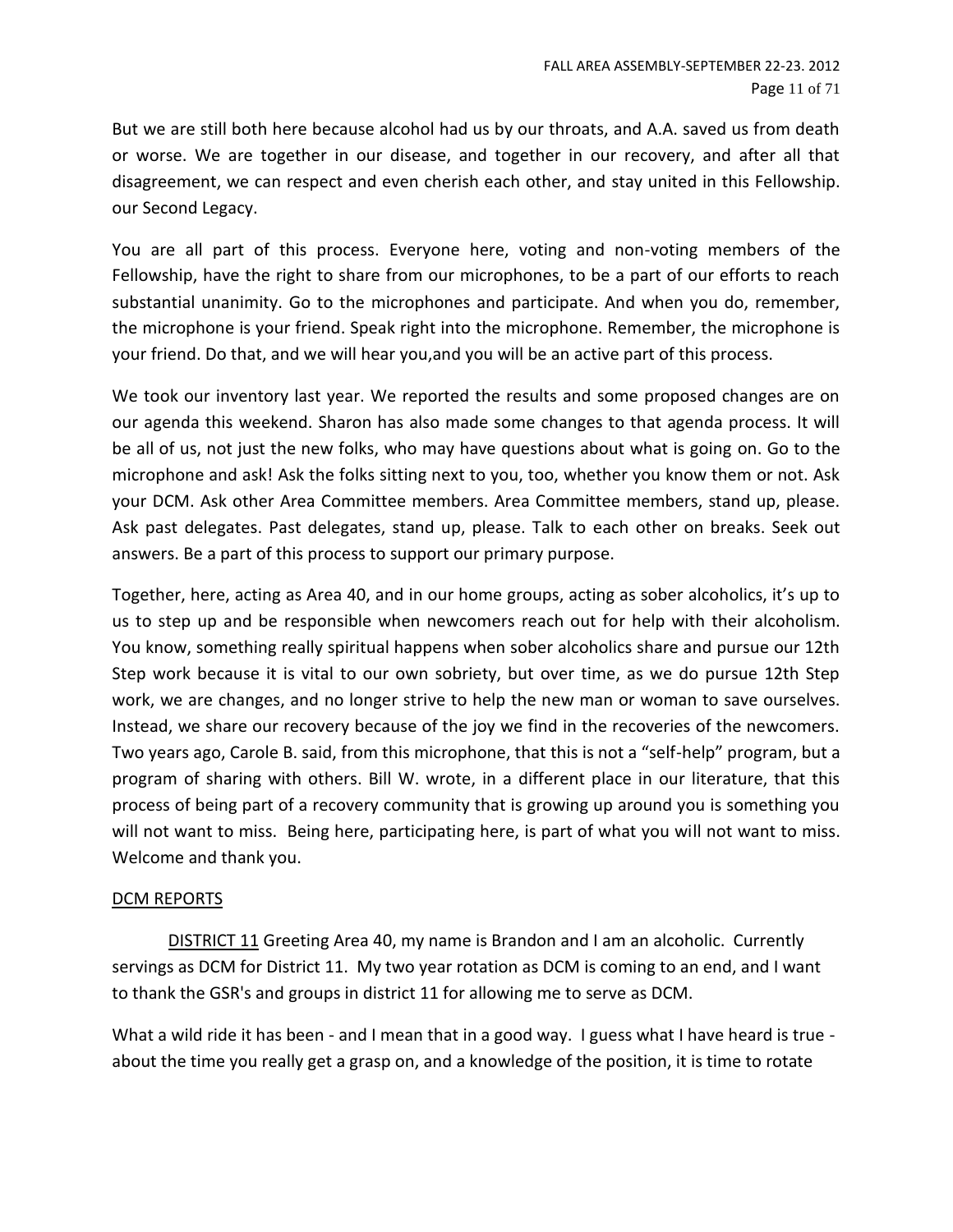out. My hope is I have at least helped district 11 be a little better, because they truly have helped me, and left me a better person.

We held our elections over the last two months and have filled all positions with the exception of treasurer - I am confident we will have that position filled at our October meeting. I want to congratulate Erik E. from the Traditions g

Group, he will be the new DCM for district 11 starting in January 2013.

It has been a slow few months since the last assembly. We still have our service commitments every month - Psych Center, Men's Shelter, Women's / Family Shelter, and the Crisis Center, as well as a monthly meeting at the local treatment center in Billings.

In August, we once again served breakfast at Firemen's Point campground to our fellows in District 12. Thanks you District 12 for once again trusting this crazy band of alcoholics to cook for you. We had a great turn out from district 11. Mindy was on hashbrowns (she's hired Full Time by the way), Erik and Chris were in charge of the meat, and I was doing the eggs. Dave was watching over all of us - Thanks Dave, Mindy, Erik and Chris! After breakfast was served, Terry S. gave all of us his Delegate's Report. A huge thank you to Terry from District 11 for everything you have done over the last two years!

Our district meetings are held the second Saturday of the month @ 2931 Colton in Billings. Come by and say hi if you are ever out and about! In service - Brandon M.

# DISTRICT 12

 My name is Daniel & I am an alcoholic representing District 12 & its groups from Laurel, Columbus, Absorakee, Joliet, Fromberg, Red Lodge, Harlowtown, Bridger, & Big Timber. I have had the opportunity to travel to most of the groups in my district, and AA is alive & well in District 12. We meet in Laurel Home Group on the third Sunday of the month at 4 pm & AA visitors are welcome to attend . Our Fireman's point campout was held August 17-19 with a 1st Annual Spam cookoff, wonderful BBQ from Dave R. from Columbus, Poker run & meeting by the river near Nye with Rodney M., and fellowship with some of the best people in my world. District 11 made us a wonderful breakfast Sunday morning & Terry followed with an insightful Delegates report. Our next event is the Midwinter Social in Febuary which is renowned to be the finest potluck in our District. Past socials have featured karoke, silent auctions, speakers, and live music. It is an experience that must not be missed. Thanks for helping me stay sober! Daniel M. DCM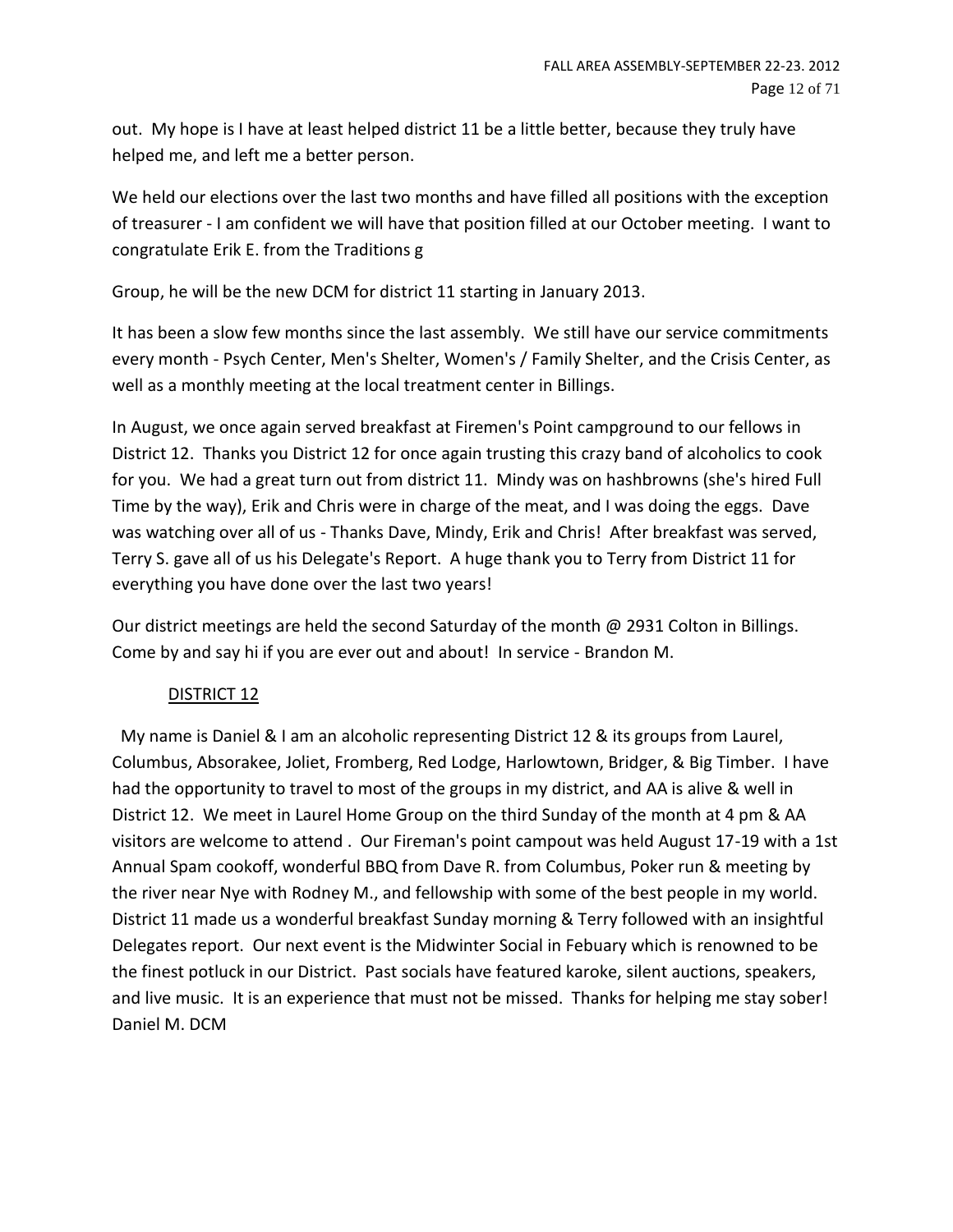#### DISTRICT 21

We celebrated our main event, Wild West Soberfest, in August. Featured guests were Lori F., who answered some very hard questions from the attendees. Libbie L. gave a wonderful and, at times, humorous presentation on CPC and Sharon S. spoke to us about service work. Terry S. took us by surprised when he showed up and gave his delegate's report.

We continue to visit the jail to share what AA can do for us, the alcoholic. I love the spirit of rotation. I leave my service position to allow another to perform the vital work of DCM. I have been greatly blessed to serve my district, to work with other DCM's and to work on the correction's committee. I leave my position with gratitude and an experience that hopefully will allow me to be useful to my home group, our next DCM, the Area and AA as whole. Laura S.

#### DISTRICT 23

Greetings All. District 23, serves the AA members in Richland, Dawson, McCone and Wibaux Counties and those that pass through Glendive, Sidney, Fairview and Circle. The District encompasses an area greater than the State of Connecticut or the States of Delaware, Rhode Island and the District of Columbia combined. Comparably to The Bahamas or the Countries of Liechtenstein. Cape Verde and Brunei combined. No wonder I haven't got to Circle yet.

Since the Spring Assembly, one District Meeting was held in Sidney on September 15th. Business was conducted and snacks were provided to the five folks, including myself and our secretary/treasurer, that were in attendance. Alas, we are supported by 7th Tradition funds received only from the Welcome Home Group, Life Again Group and the Monday Noon Group. Thank you to those groups for support.

As per the District Groups, we welcomed the 12 to Life group in Glendive to the registered group list, joining the Sidney Monday Noon; Sidney Welcome Home, and Glendive Life Again; we also have three unregistered groups/meetings: Fairview Big Book Study; Sidney 621 Smokers; and the Circle group. Also, a non-affiliated Sober Life Young Persons NA-AA Group-Sidney. If one gets in the car (or truck) and attends a meeting at different times of the day, one can make at least one meeting a day in the District.

Sidney AA members carry the message into the Richland County Detention Facility seeing both men and women inmates. The Welcome Home Group Correction Committee has developed training and guidelines for those that attend. Members in Glendive go into the AA meetings at Watch East.

Since the Spring Assembly, District 23 Group functions included several picnics at Quillings Park sponsored by Sidney's Welcome Home Group over the summer. I heard the LYS in August at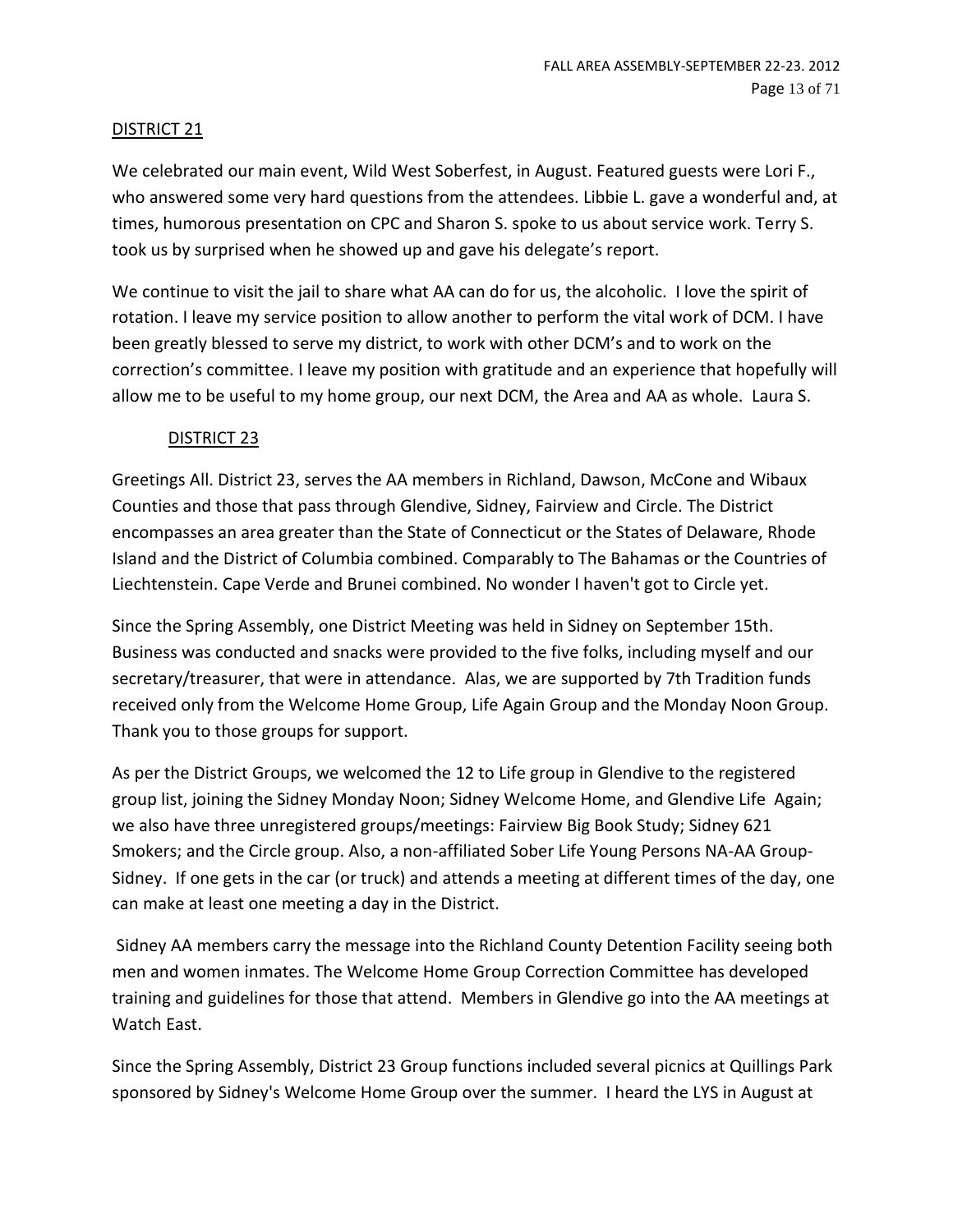the Lions Youth Camp in Makoshika State Park was a success this year. I sent along my regrets as, unfortunately, I was unable to attend the event this year as my dog Rocky was impaired with a back injury and the vet advised limited mobility for a month.

Upcoming, on October 27th, at the Savage Community Hall in Savage, MT is our Fall Festival, Potluck, Halloween Party and meeting. Doors open at 3:15pm, followed by District Elections & Meeting, Potluck, Open AA Meeting and Jam Session w/ John E. and friends. Come join us for some ghoulish games, freaky fun, and potluck frightening food! Costumes are optional. For those interested, a flier is posted on the Area 40 website.

Lastly, I thank God and all in District 23 for allowing me to be of service and attend this Assembly. I remain and hope you are too. On The Beam In Recovery Today. Respectfully Submitted, J. Scott W., Area 40 DCM District 23

# DISTRICT 31

The possibility of getting an "Alano Club" going in Lame Deer is the only new idea I have to report this time. Of course, it will be for ALL alcoholics; A person need NOT be a member of any "local" A.A. group. The meetings in District 31 are doing pretty good, with one exception: It seems like the Broadus Group has "not" been meeting regularly. Last time I checked, the lady who opens the meeting had a husband who was ill. I wonder if he has taken a turn for the worst. (I will investigate.)

The Ashland group still meetings on Tuesday night at 8:00 at the St. Labre Mission. The Busby group still meets at 8:00 at the Mennonite church. The Lame Deer "Rosebud Group" still meets every Monday night at 8:00 at the Baptist Church. The Lame Deer "Happy Hour Group" still meets at 8:00 every Wednesday night. And, the Recovery Center still has meetings at noon on Friday (also in Lame Deer). That same Group also has a "new" meeting on Saturday mornings, I am told.

Forsyth meetings are Tuesday Thursday, and Saturday at 7:00 p.m. Colstrip meetings are Monday & Wednesdays at 7:30 p.m., with a "Birthday Meeting" on the first Friday of the month, also at 7:30. Thank you. Corrina H.

# DISTRICT 41

I would like to thank all the Area 40 committee chairs, our delegate, and past delegates for their service, no small task; we are grateful. District 41 has just about filled all committee chair positions. I for one am excited about the members that are stepping up to do the much needed work in our district. Thinking about the end of this rotation, I know that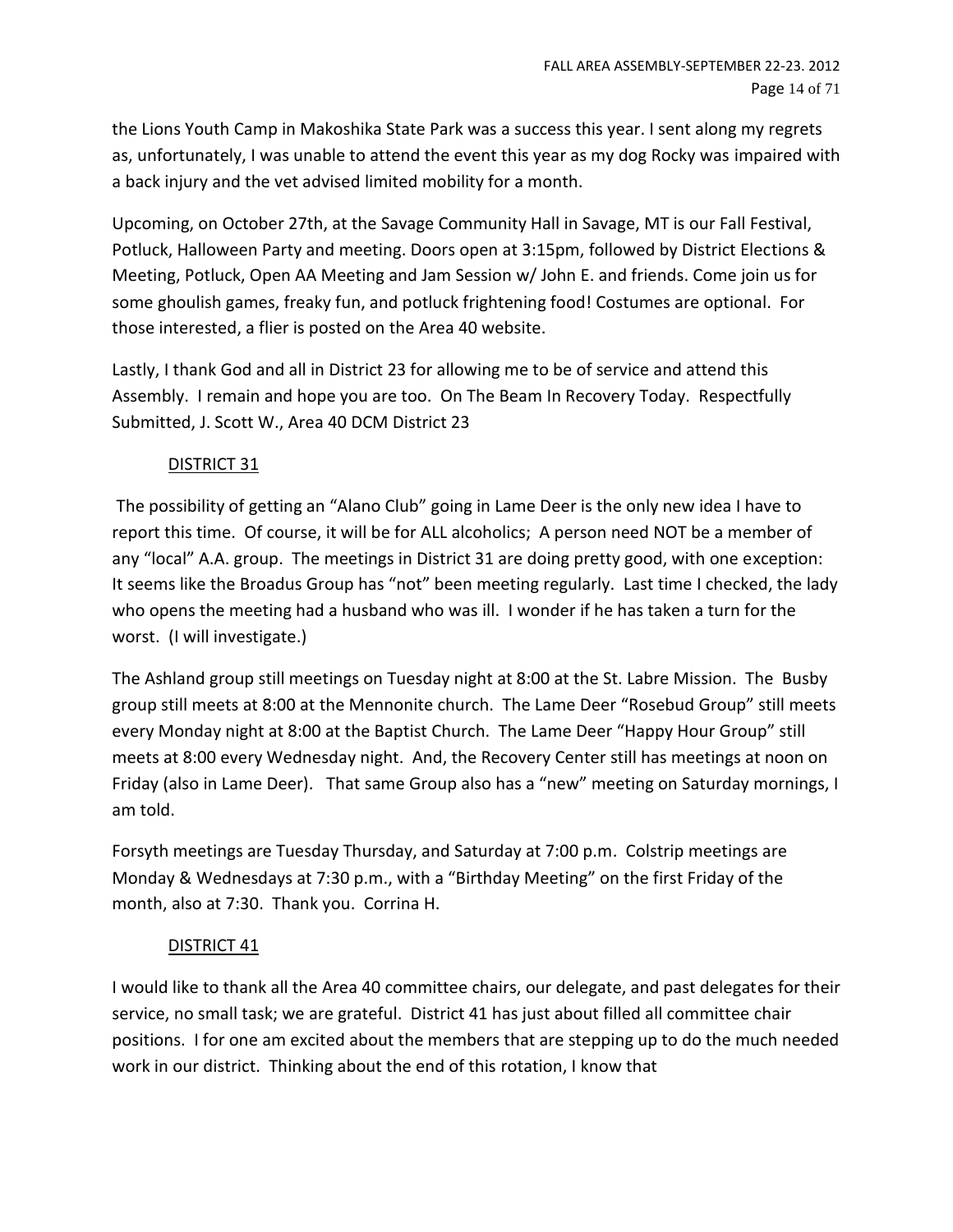I speak for all of us when I say congratulations to Andrew W., our new West Central Region Trustee. You will be in our prayers. What a terrific job Ken B. has done for us. Thank you, Ken.

We are strong in District 41 with good enthusiasm from our GSR's. We are looking forward to getting on with the business of service. I would like to thank everyone in our district for their service and support of me and their fellows. It's been a great group of members to serve with and I could not have asked for more. Thank you and God Bless. Yours in love and service, Casey L., DCM

# DISTRICT 42

Hi everyone, my name is Duane C., and I am an alcoholic. I am the DCM for District 42. District 42 has been doing pretty good this summer. All groups are still doing O.K. Most group attendance is smaller during the summer, but will grow again in the fall and winter.

Valier had their roundup on July 27-29th. It was a lot of fun, even though, we did not have very many people there. On August 19th, we had two workshops put on by Libbie L., CPC chair and Paula H., PI chair. Both ladies did a real good job on their topics. Thank you, ladies. Shelby is planning to have a Christmas party just before the holiday. The Choteau group is planning to have their annual New Year's Eve party at the Stage Stop Inn Motel. We are still in the planning stages. Meetings at the prison in Shelby are doing well. Our corrections chair, Terry H., got us a case of Big Books for inmates about the 9th of September. Thank you. We can always use volunteers at the prison. Anyone interested in helping out please contact Duane C. here at the assembly or phone 406-466-5238(Home) or 406-229-0165(Cell). Thank you for letting me serve, Duane C., DCM., District 42

# DISTRICT 51

Hello, my name is Leo and I am an alcoholic. As the rotation of officers comes to an end, I am both saddened and elated that I will be soon replaced as DCM. The last two years has been a great learning experience and I am looking forward to passing the torch. We are holding our elections in October and there are many people interested in filling the positions.

We had four Sobriety Campouts this summer in Beaver Creek County Park, one in each of the months of June, July, Aug and Sep. As a lot of AA functions, some were better attended than others. There is talk about weaning it down to only three. The Havre Mini Conference is going to be held at the end of the month at the HRDC building in Havre at the end of the month. It will be good to see and hear from Libbie as she helps out with the CPC workshop and Joe as he gives a presentation on Archives. Fliers are available at the table and it is also listed on the Area website.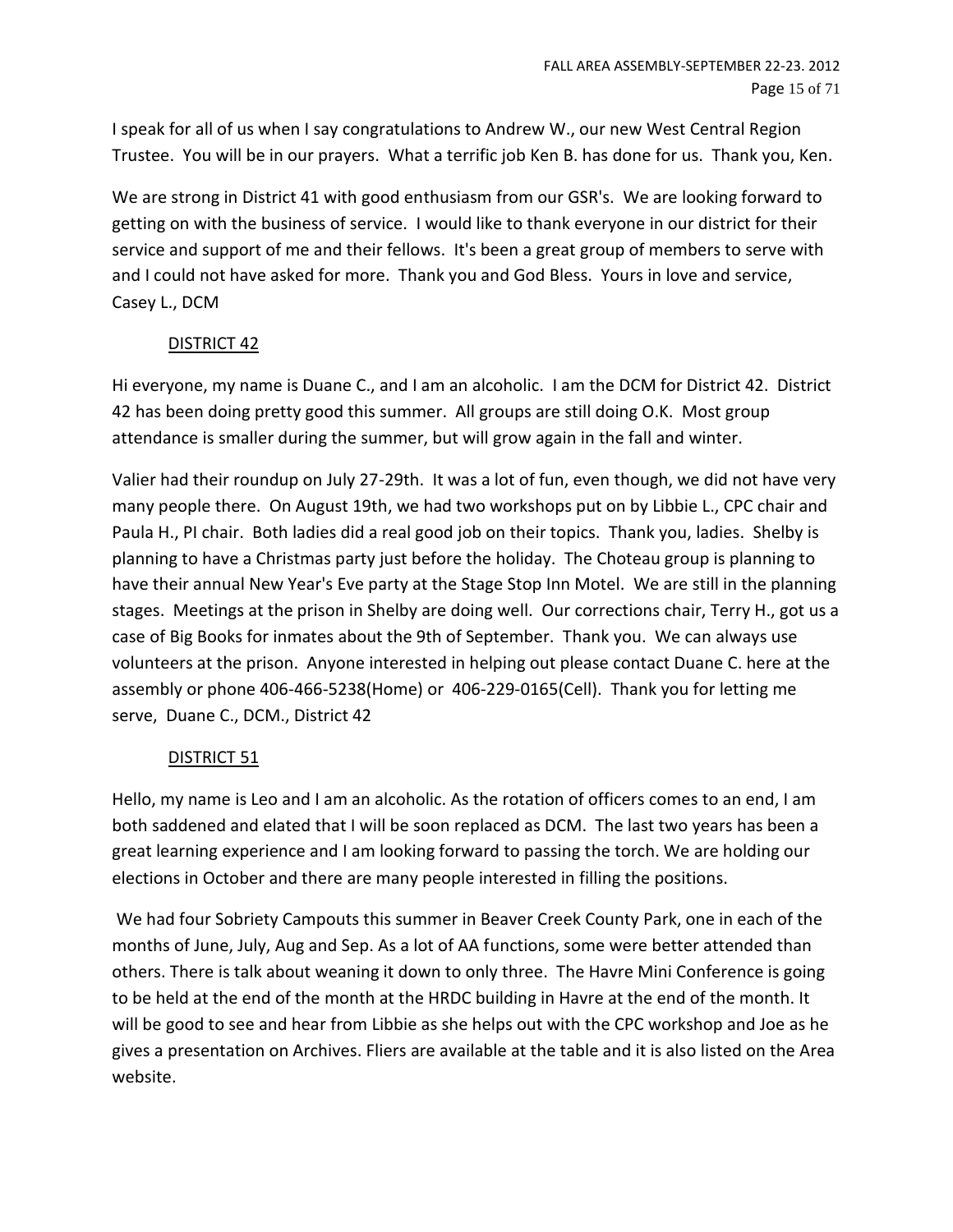District 51 has 15 groups with Approximately 35 meetings per week. Some meetings are doing very well while others are struggling to stay alive. And others still are breathing new life once again. As always, thank you for the opportunity to be of service. Yours in love of trusted service, Leo B. DCM District 51

#### DISTRICT 61

Greetings, Area 40. Work commitments are keeping me from being with you here this weekend but I am with you all in spirit and my able replacement, Karla B., who is also the incoming DCM, will do a great job. Our district is in five counties – Lewis & Clark, Broadwater, Jefferson, Meagher and Powell. We have been blessed with a lot of service opportunities. We take meetings into the Lewis & Clark, Broadwater and Jefferson County Jails. The Meagher County Jail does not have room enough for meetings, but does let certain inmates walk to the White Sulphur Springs meeting on Friday nights. We also take meetings into the Behavioral Health Unit at St. Peter's, Fort Harrison Hospital, Elkhorn Treatment Center, and Riverside Correctional Center. We've been providing panels for the local intensive outpatient treatment center and some of the high schools. District 61 recently held elections and filled all positions except the Archives and Workshops committees. The Last Chance Recovery Group will celebrate its birthday with a potluck and speaker meeting featuring Catherine J. of Bozeman on October 20 if anyone is up for a road trip. See Troy L. for details. The district will host the annual Attitude of Gratitude on November 17. It's an all-day affair with great speakers and a banquet! There are flyers on the back table. Our district has been working hard on Bridging the Gap, thanks to our Treatment committee. We recently met with the local organization providing intensive outpatient and we will be offering to Bridge the Gap with those folks. Thank you for letting me service, Anne B.

#### DISTRICT 71

Hi my name is Peg H. and I am an alcoholic. I am the outgoing DCM for District 71. We have not had elections for our new chairs as of yet. The new DCM will update later. We have not had a log going on in our district. We did have a workshop with Treatment, Corrections and Public Information. I want to thank Sharon S., Terry H., Colby D., and Libbie L. for being part of this workshop.

Our district consists of Butte, Anaconda, Deer Lodge, Dillon, Wise River, Opportunity, Lima, Phillipsburg, Sheridan, Twin Bridges, Whitehall and a new meeting in Melrose.

I would like to thank Betty P, my alternate DCM. She really knew how to get things done and it was great to work with her. In our district, I don't know about yours, but getting GSR's to just get to a district meeting is like pulling teeth. I as so happy that Virginia, Tom, Roger, and Roxy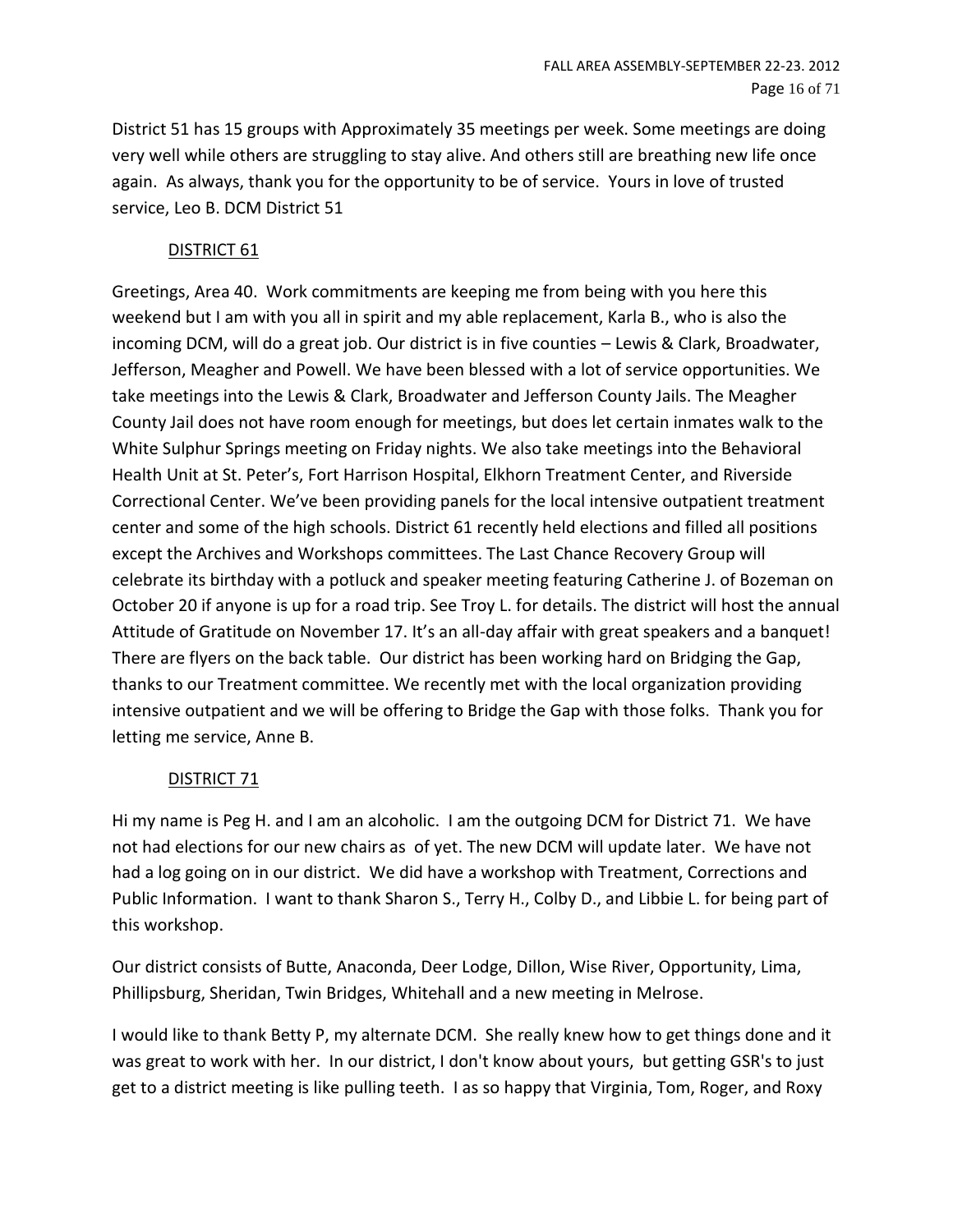made time to get here and do service work. We have meeting schedules on the back table. Thank you. Peggy H., DCM

# DISTRICT 72

A BIG Thank you to Area 40 and District 72 for an extremely transformative experience. I appreciate the help that was always available throughout the rotation from Area chairs, District chairs and GSR's. An extra special thank you to Nate who stepped up when I was unable to attend due to professional reasons. Ray is the new incoming DCM for District 72 he is currently serving as GSR for the HOW Group. A few things about District 72, in August our Delegate's Share was hosted by the Happy Camper's Group in collaboration with District 72. Thank you Terry S. for the Annual Delegate Share it was informative and helpful for our members to hear about what is happening with AA at large. Thank you to Susan F. and Bill for all their very hard work coordinating volunteers and making this special event happen. We held successful elections in July and all positions were filled.

District travelled around this past summer. We held our elections in Belgrade in July. District had an eventful meeting in Ennis in August and Livingston treated us in September. We are all very much looking forward to Gardiner in October, some of us are even planning to hit the boiling river before the meeting!

Group Updates: Our annual HOW Group Speaker event is October 13th Pat Y. from Palm Desert, CA is the guest speaker. See flyer on the Area Calendar or for more information call Teresa G. 406-465-9010. Vennis Over the Hill has 5 meetings- 6:30 am Tuesday (not yet permanent- to be voted on), 7:00 pm Monday, 7:30 pm Wednesday Jeffers, 8:00 pm Friday Ennis, and 10:00 am Sunday Virginia City.

We have some new meetings in Bozeman- Itching Hour at 9:00 pm on Friday nights and Not So Candlelight 9:00 pm on Saturday night.

The Spring 2013 Round Up Friday April 12-14th the theme is "The Spiritual Life is Not a Theory We have to Live It".

Two committees have been established to work on the following items- GSR/Incoming Chair Service Workshop and a District 72 Guidelines Committee. The District has charged the committee to review and update the District 72 Guidelines with group consensus.

Non AA Announcement: It is with sadness that I share this last bit of news to you. Long time AA member W.W. passed away in the month of September. Feel free to send any condolences, memories and stories to district72dcm@gmail.com.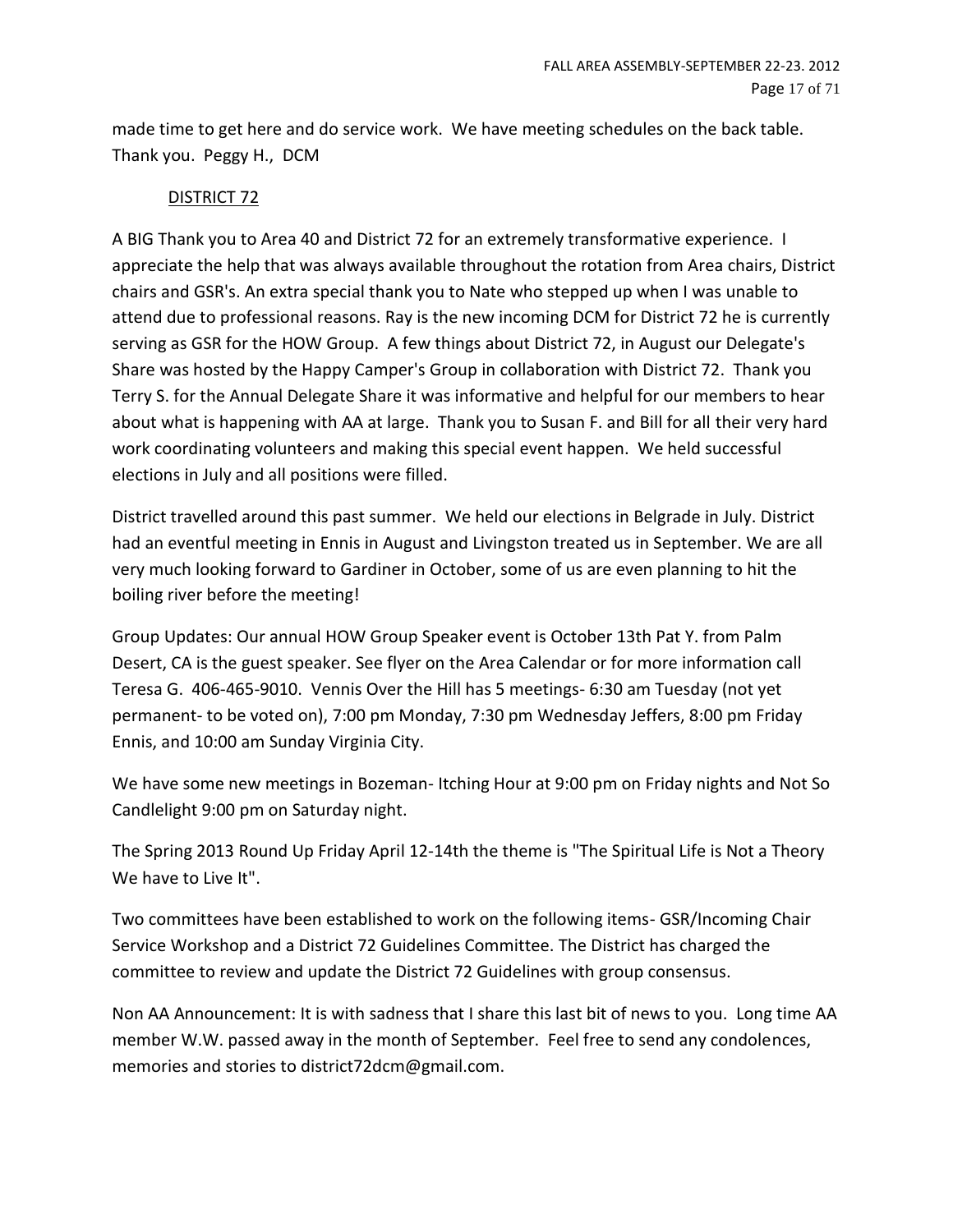Thank you again for allowing me to serve. It has meant more to me than you know and has helped me grow in unexpected ways. In love and service, Catherine J. DCM

# DISTRICT 81

Hello my name is Erin and I am an alcoholic: and I am the District 81 DCM. Our district spans from Thompson Falls to Superior with many towns in between. There are approximately 135 meetings held each week in this district by 45 AA groups. Our district meetings are held the 3rd Sunday of every month at the Alano Club. Currently, all of our committee chairs are filled and about 20 GSRs are usually in attendance. Since our district spans across such a large geographical area we see less attendance from some of the smaller towns, although we do have regular attendance from several GSRs who travel over an hour to reach us every month. District 81 just held elections and we are excited to welcome in our new rotation of trusted servants.

Our service commitments include: meetings to MCDC in Butte on the 4th Friday of each month; meetings to the Providence Mental Health Center two times per month; weekly meetings in our correctional facilities; and, weekly meetings to the Teen Recovery Center.

I think the biggest change we've experienced during my term as DCM has been that we went from having 7 to 10 AA meetings a day in our district—to about 20 meetings a day. We have a lot more groups than in years past. However, it is my observation that about the same number of people are filling key service positions as before, about the same number of people are putting dollars in the baskets. There are pros and cons to having 20 meetings a day. The obvious is that the suffering alcoholic has frequent access to a meeting and more people are being incorporated into the service structure. It has been really fun to work with new GSRs and watch them learn more about representing their group. At the same time, I have noticed that some groups are struggling because members and funds are spread thinner to cover more groups and more group expenses. On the whole, having 20 meetings a day in our district is a great thing—and I think we will continue to grow together and the groups will continue to strengthen.

We had a change in how the corrections department would allow us to take meetings into the jail. The requirements to gain admittance became. Initially, this was difficult but we have adapted and made arrangements that keep meetings and literature in the jails on a weekly basis.

I look forward to seeing you all at the Fall 2012 Round Up—to be held in Missoula on October 5th 6th and 7th. Yours In Service, Erin G.

# DISTRICT 91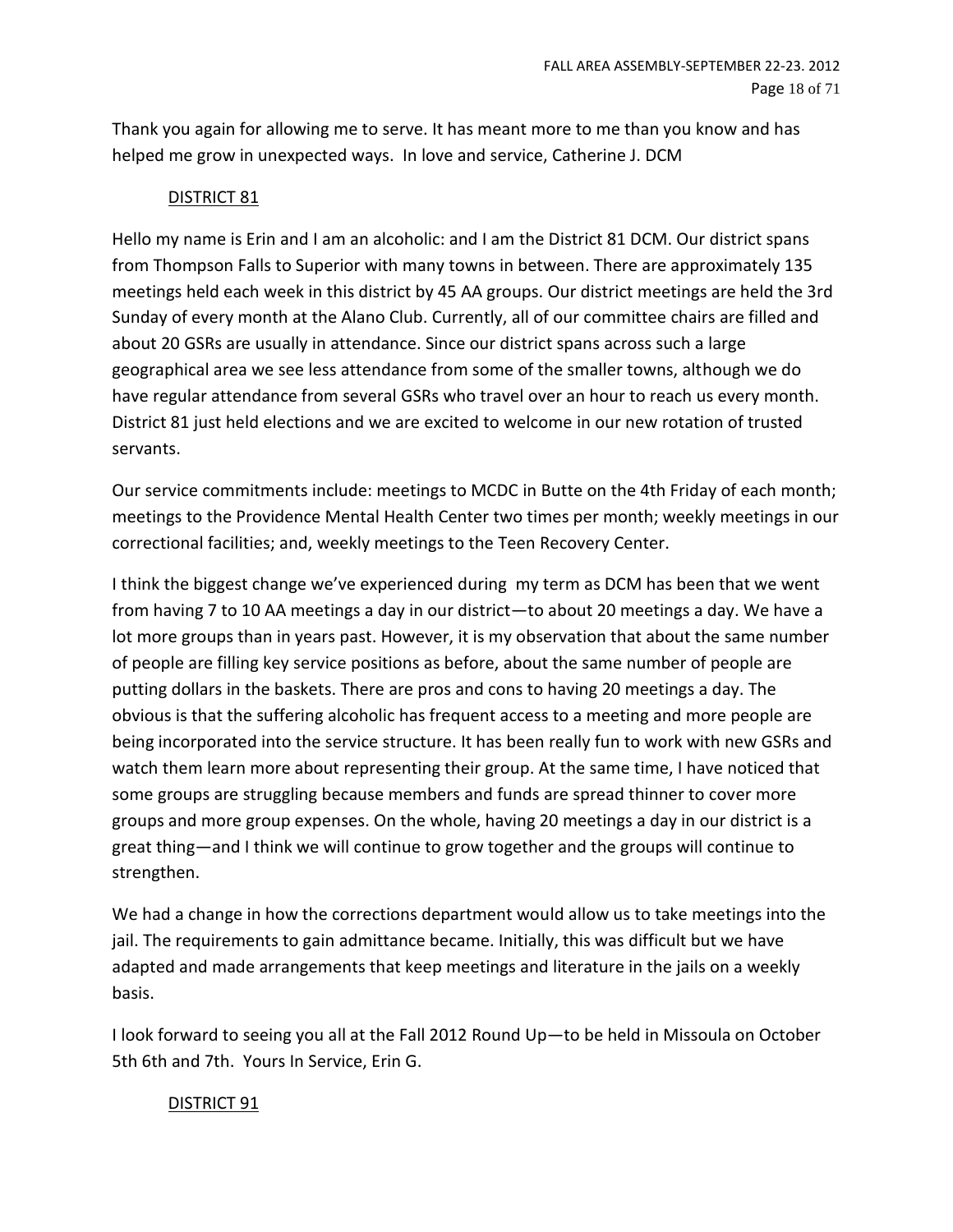District 91 reaches from Eureka to Elmo and as far east as Coram. There are 18 active groups with 8-11 groups regularly attending our monthly district meeting. That is 108 meetings a week. The District business meeting is held at 3 PM the last Sunday of every month with a rotating meeting location where the host group representative volunteers there meeting hall for the upcoming meeting. Our last one, which was held in Larry P.'s Barn, who is the GSR for the Going to the Sun Group, was a great success with an outstanding 11 GSRs present. Paul L. will be District 91's contribution to the area as DCM for the next rotation and once and a while there are a few group members actually attend that are interested in General Service. It seems to work very well as it brings the district to the group. Out of all of the Groups that have GSRs, a majority is always represented at District. For this Assembly, a motion was passed assist in the funding of GSR's to the Area Assembly for Groups that cannot afford to send a Representative. In the last year, in the spirit of Cooperation, the Flathead Valley Intergroup and District 91 have been "Bridging the Gap." This has been a consistent point of interest for our region for years. Public Information has been the first step in a more effective relationship. Into Action Weekend in February Next year, will be on the 17th and the 18th. The Chair of the event is Brian S. who is our new, most active Alt. DCM and District Chair. The Speakers are Going to be Sam from Columbia Falls and Jim from Whitefish. It will be at the Creston Grange Hall which has turned out to be a dynamite venue for our area. The Spring 2012 roundup was a success with seed money given to Missoula and also splits to District and the Flathead Valley Intergroup as well. I cannot forget, Luke S., our Treatment Chair, and Colby put on the most breathtaking Bridging the Gap workshop at the New Hope Group location this summer. 90% of Attendees were not involved in AA Service up to that point. Awesomeness speaks for itself. The Flathead Valley Intergroup Campout at Emery bay on the Hungary Horse Reservoir had about 80 people at the Speakers meeting on Saturday Night and I even got to campout this year. The Serenity Group's Founders Day Campout at Talley Lake and the Whitefish Group's picnic were also big events. Also, I would like to say that being DCM in a district that has had the most active District Committees that I have participated in was indeed an honor. Thank you, Sam B.

#### DISTRICT 93

I am Jay and I am an Alcoholic, District 93 DCM,

For most of the summer the Bitterroot has been a warm one; really good for camping and being outdoors. The last month or two we have been covered in smoke.

We would like to thank Terry and his wife for coming out and joining us at the Painted Rocks Campout to give us the Delegates Report. When I heard it I realized how knowledgeable he is on what is going on in AA. Sorry to say that we may not be at Painted Rocks next year. The state decided to start charging to camp there so we are looking into other options. Norms Picnic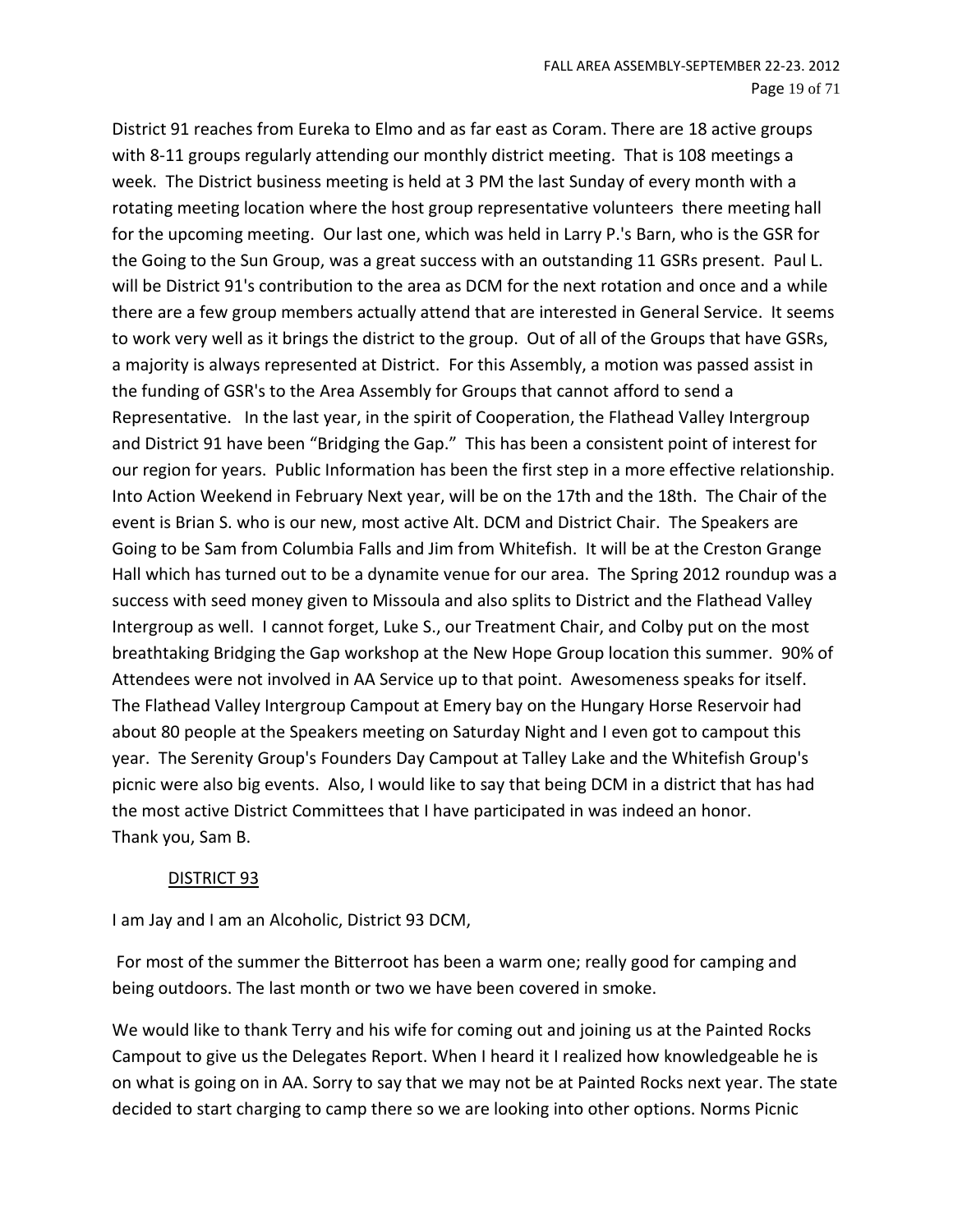went well and our speaker Tom T. had 18 years. Norms Picnic will be in the same place next year. We have all our District Chairs in place for the next rotation. Kevin C. will be taking over as DCM, Mike M. as the Alt-DCM. Looking forward to where God sends me next. I want to thank District 93 for this great experience. Thank you for allowing me to be of service, Jay T.

#### ELECTION ORIENTATION/POSTING NOMINEES FOR DELEGATE

Carol B, Area Advisor, orientated the assembly on the process of elections. She reviewed the election procedure and who gets to vote in the elections. Our officers are elected by Third Legacy procedure and all others by simple majority. Carole had us break into small groups and think about what characteristics would make a good trusted servant. Here are words that would describe our candidates: have integrity ,be honest, willing, open-minded, knowledgeable, dedicated, compassionate, articulate, responsible, , selfless, plays well with others, compromising ,humble, informative, a diligent, sober ( humanitood) servant. The nominees for Delegate are: Sharon S., Lori F., Libbie L., and Gerry R. Please visit with these people and ask questions. We will begin elections directly after lunch.

#### ELECTIONS

#### **OFFICERS**

Delegate: Sharon S. (Lori and Libbie were eliminated after the second ballot. Sharon's name was drawn from the hat after the fourth balloting was completed.)

Area Chair/Alternate Delegate: Gerry R. ( Lori, Libbie, and Gerry were nominated. Lori's name was removed after the second ballot and Gerry was elected by 2/3 vote on the third ballot)

Treasurer: Libbie L. ran unopposed for the position and was elected by acclamation for the position.

Secretary: Mary M. was elected in the second ballot running against Catherine J.

#### Class B Trustee at Large.

We took a moment to also elect our nominee for the Class B Trustee at Large because it was also done by Third Legacy procedures. Scott W. was Area 40's elected nominee in the second ballot.

#### STANDING COMMITTEE CHAIRS

Archives/Area 40 Structure & Policy: Kira A.was elected and ran against Margaret for the position

CPC/Trustees: Serena R. ran unopposed and was elected by acclamation.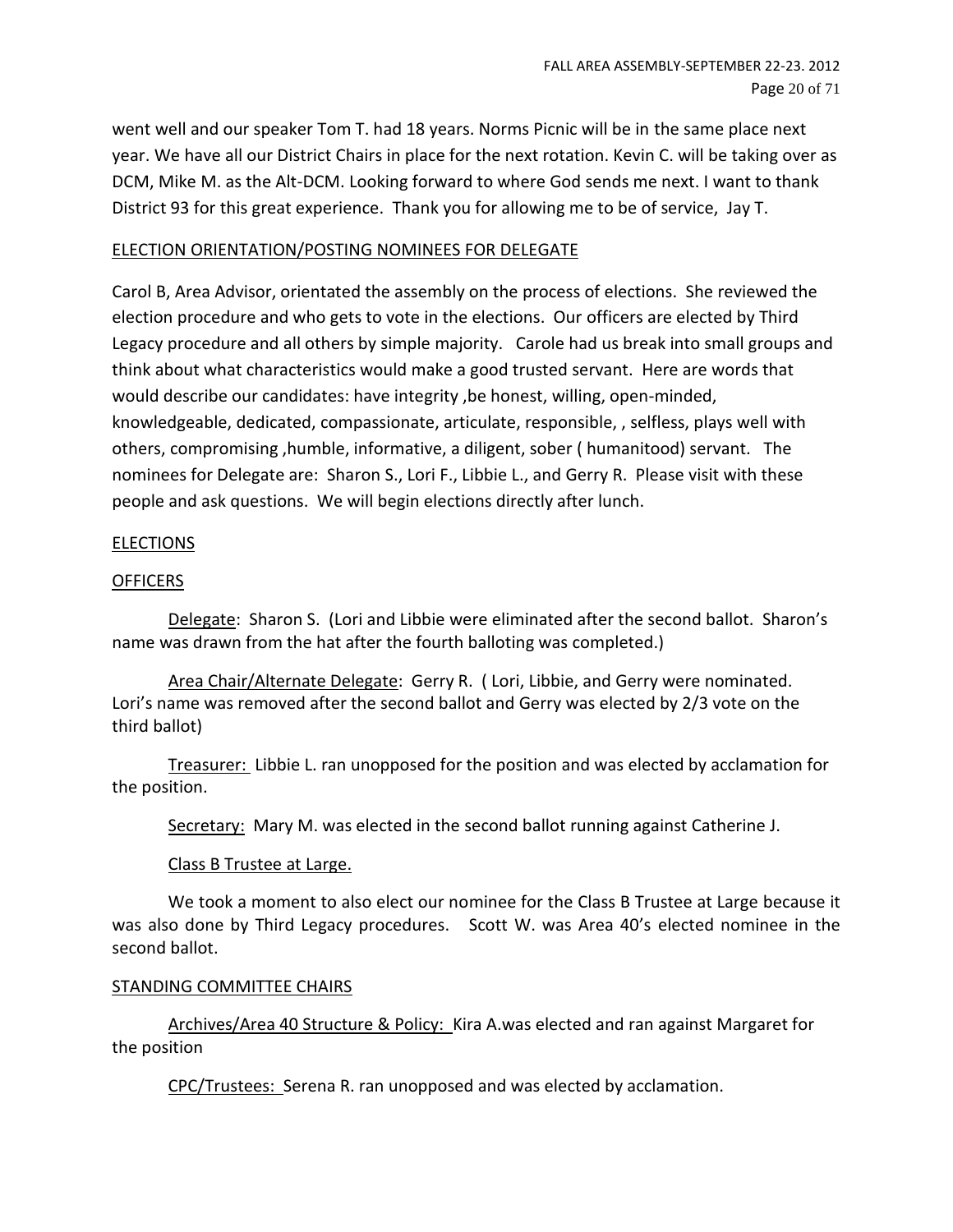Corrections: Lee G. was elected by simple majority. He ran against Jay T. and Peg H.

Grapevine/Policy & Admissions: Sam B. was elected for this position. He ran against Leo B.

Literature: Bob T. was elected on the third ballot. He ran against Jim B., Keri A., and Roxie. Jim and Roxie were dropped from the ballot on the first and second ballots.

Public Information/Report & Charter: Peg H. was elected by simple majority and ran against Leo. B

Treatment: Brandon M. was after the second ballot running against Jay T. Casey L. and Nick D. were dropped after the first round of voting.

Triangle Editor: Erin G. elected by acclamation

Archivist: Earl F.

Paula H. nominated John A. There was lot of discussion about accepting a nomination from someone not present at the assembly. John had sent a letter addressing this. Colby made a motion to not accept a non-attending candidate for the position of archivist. It was seconded and motion passed by simple majority of 46-42. There was minority opinion that there is not written rule to says a person needs to be present. There is a danger of the saying, "We've always done it that way". We should for future elections, make it clear on whether a person must be present to stand for a position. This will hopefully come through the agenda proposal process. It was moved and seconded to reconsider. Motion failed. Earl was then elected by acclamation.

I would like to thank those who stood for a position but were not elected: Margaret, Jay T., Leo B., Roxie, Jim B., Casey L., and Nick D.

|                            | <b>DCM</b> | <b>District Representative</b> |
|----------------------------|------------|--------------------------------|
|                            |            |                                |
| <b>Public Information:</b> | $23 - 72$  | 51-91                          |
| <b>CPC</b>                 | 31-91      | 11-42                          |
| Grapevine                  | $21 - 41$  | 81-93                          |
| <b>Archives</b>            | 11-93      | $12 - 71$                      |
| Corrections                | 61-71      | $23 - 72$                      |
| Treatment                  | $51 - 81$  | $31 - 61$                      |
| Literature                 | 12         | 21-41-81                       |
| Finance                    | 42         | 51                             |

#### 2013-2014 COMMITTEE ASSIGNMENTS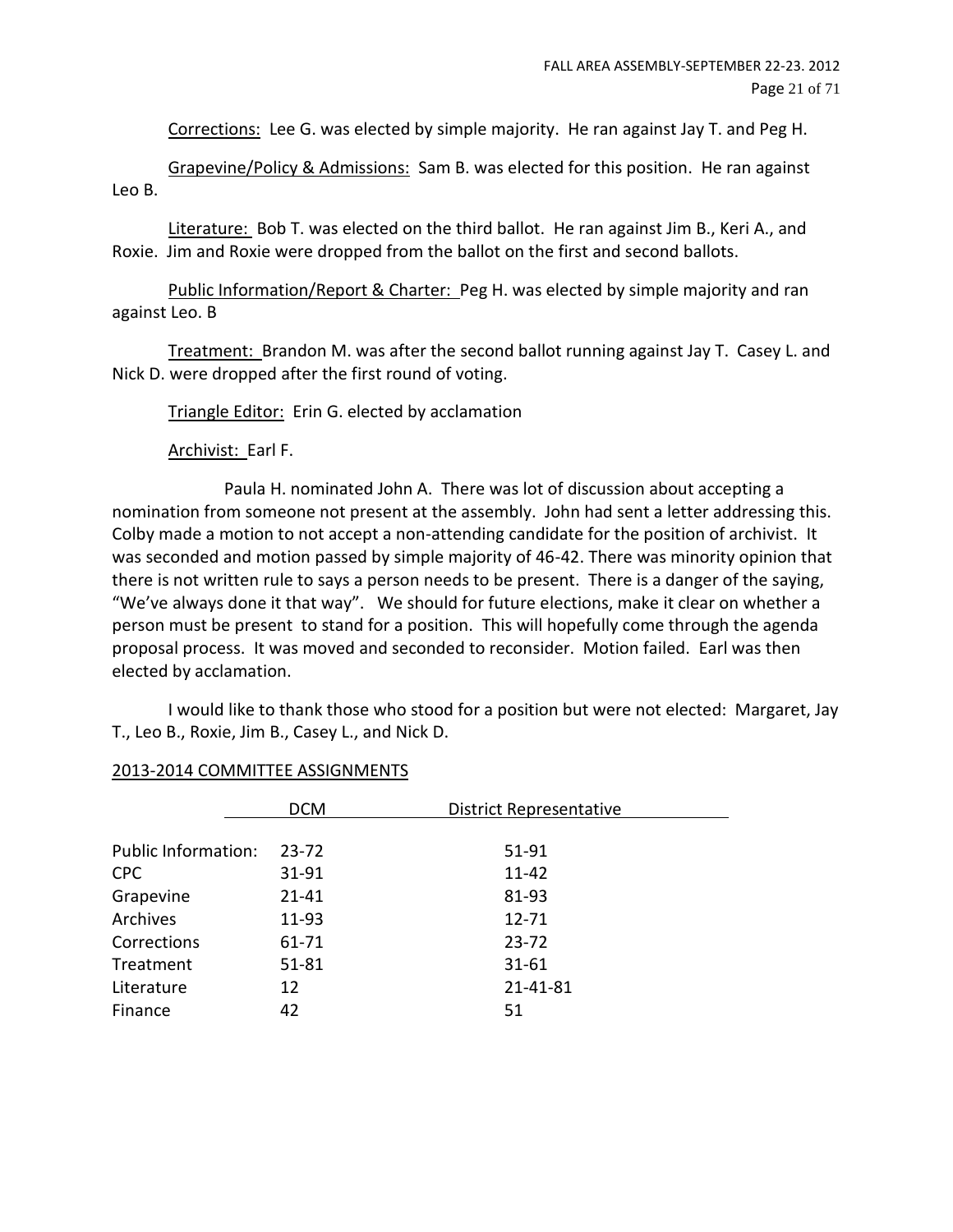#### FLOOR ASSEMBLY/COMMITTEE REPORTS, MOTIONS, AND DISCUSSION

#### Archives/Structure- Joe H. Archives Committee Report Fall Assembly 2012

- A. Review the Area 40 Archives Chair Fall 2012 Assembly Report. No report
- B. Review the Area 40 Archivst fall 2012 Assembly Report Gerry asked to read his report
- C. Review the Area 40 Past Actions document and/or status to be incorporated into the policy and procedures.
- D. Review the Area 40 Policy and Procedures (Spring 2012)

They are posted on the website.

E. Review Area 40 Policy and Procedures for Archives.

Covered well already.

F. Discuss the activities of the Archives Committee during 2011-12 rotation.

Joe digitized archives and has a power point and is willing to go anywhere needed to assist in understanding the process.

G. Discuss information, orientation, and support for the new Committee Chair for the next rotation.

Joe is available anytime, anywhere, for anybody to answer questions and provide guidance.

# Area 40 Structure & Policy

A. Review the Ad hoc Committee for Non-election Assembly Agenda Framework report. Report presented by Joe H.

B. The Ad Hoc Committee recommends that the non-election assembly framework be modified to include a welcome and allow more time for standing committee work, and engage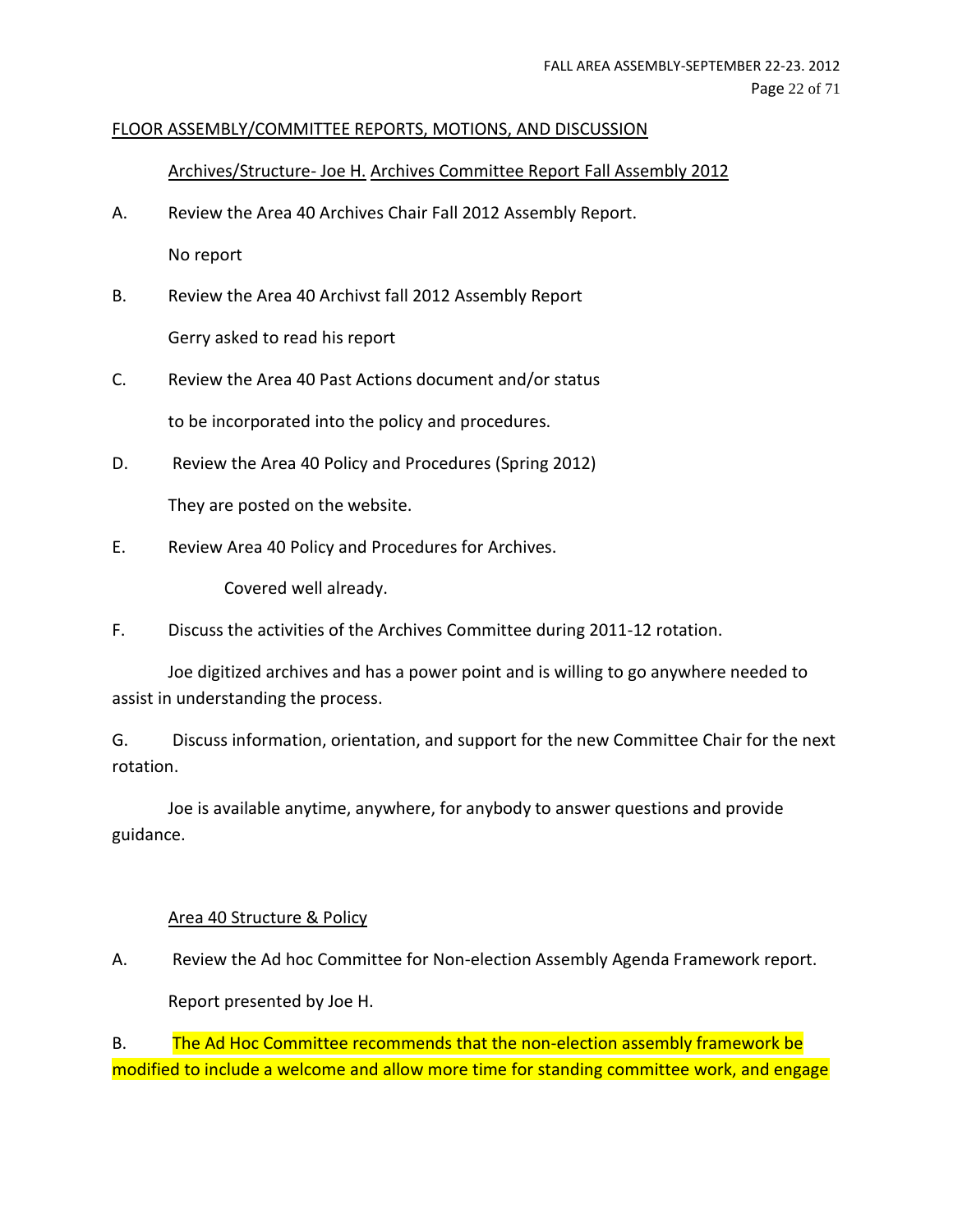# all in attendance in the work of Area 40 per the attached documents. To be reviewed by the Archives Committee at the Fall 2014 Assembly.

Proposal to introduce a Friday evening session from 8-10 p.m. for incoming GSR's and DCM's –a question and answer period led by the Area Delegate – introduced by the ad-hoc committee.

A hearty discussion took place on the idea of format change to the Assembly. Many thought provoking questions were asked of the ad hoc committee and that committee was very helpful in providing insight into all that was discussed over the past summer. A suggestion was made to ease into the process of change or to "pilot" the format in future assemblies and then revisit this in committee further down the road at the Fall Assembly in 2014. Other benefits to the format change include giving an appropriate amount of time to compile, organize, and format presentations to the body. Discussion was ceased after modification was made to change the word "orientation" to "a welcome session". Allow more time for standing committee work and engage all in attendance in the work of Area 40 per the attached documents.

# Motion passes with vote in favor 66 with 4-opposed.

(Attached documents to support motion)

# Committee Meeting & Reporting Format

# Committee Meeting

1. At the committee meeting of the first assembly of the rotation, select a secretary from the committee members to provide these services throughout the rotation.

2. Start the meeting with the serenity prayer.

3. Identify the committee members and ask all others in attendance to introduce themselves.

4. Explain that only committee members vote, however all are encouraged to participate.

Discussing the agenda items in the following order:

1. Area 40 Business

a. Consider Items – if approved by the committee, these come to the floor as a made and seconded motion. Be prepared to answer questions regarding the committee's work and be confident of your good work.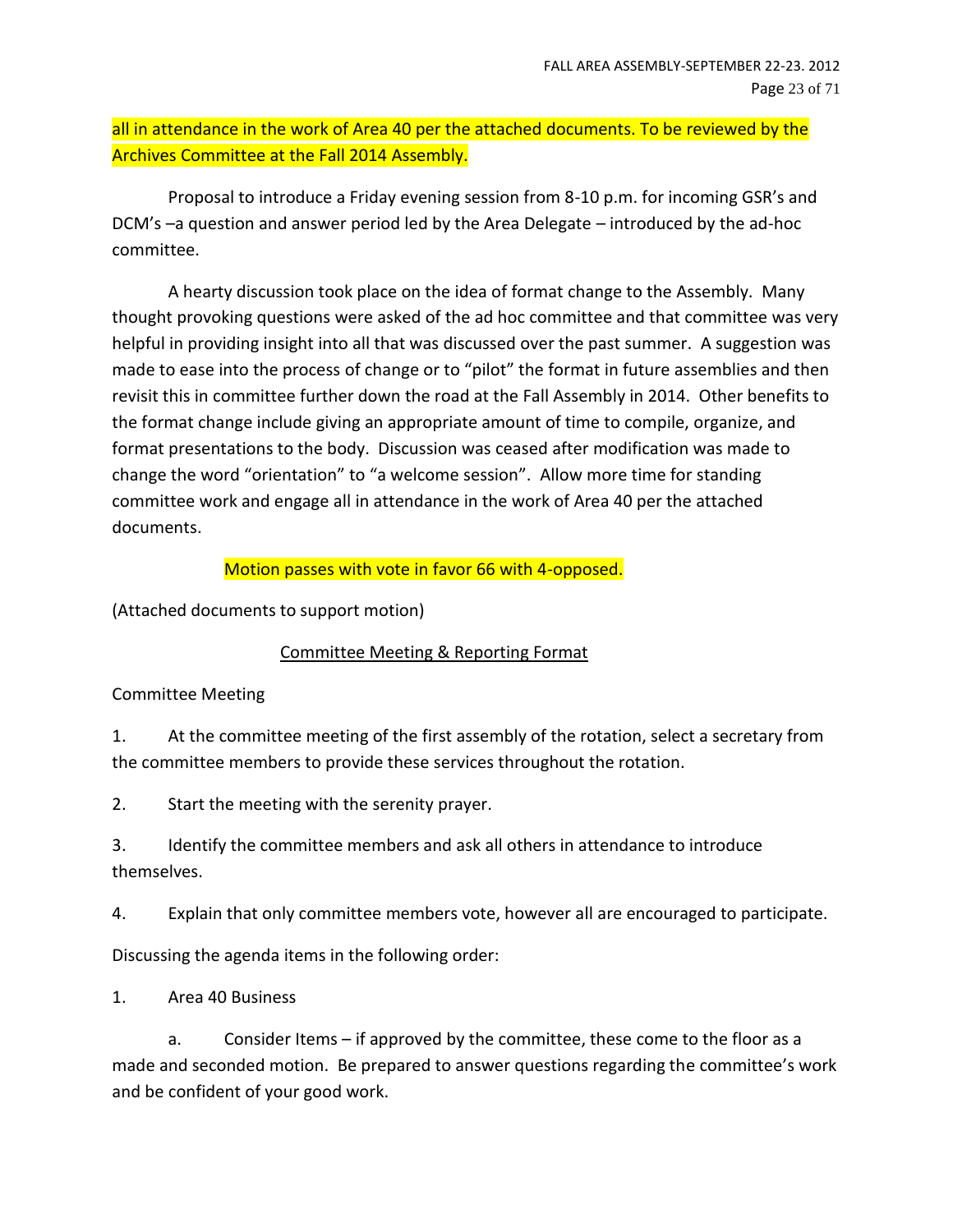- b. Review Items
- 2. General Service Conference (GSC) Agenda Items
	- a. Consider Items
	- b. Review Items
	- c. Discuss Items
- 3. How can this committee better serve Area 40 and reach the alcoholic who still suffers?

#### Reporting Committee

- 1. Committee Chair's and other pertinent reports
- 2. Area 40 Motions
- 3. Area 40 Review Items
- 4. GSC Consider Items
- 5. GSC Review Items
- 6. GSC Discuss items

7. Summary of discussion how to better serve Area 40 and reaching the alcoholic who still suffers.

#### STRUCTURE & POLICY FRAMEWORK

#### FRIDAY EVENING SESSION

8:00-10:00 GSR and DCM Orientation and Questions & Answers led by the Delegate

GSR's sign in with your District's DCM

8:00-10:00 Area Standing Committee Chair Orientation and Questions and Answers led by the Area Chair

#### SATURDAY SESSION

8:00-9:00 Welcome ― Serenity Prayer, Traditions and Concepts, housekeeping

Roll Call, Passed Actions of previous Assembly ― Area Secretary

Financial Highlights ― Area Treasurer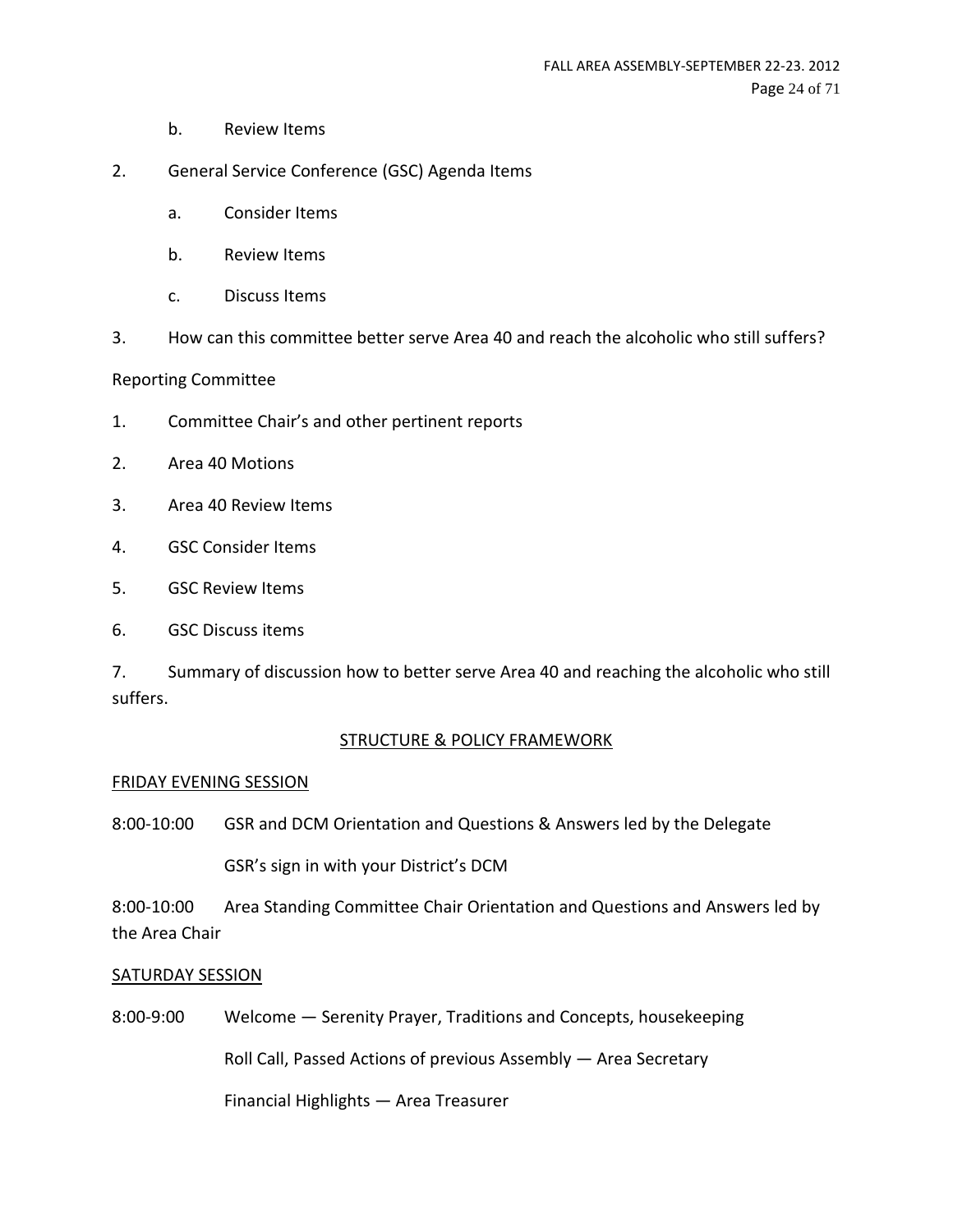Abbreviated Orientation to the Assembly ― Delegate

DCM Reports (hard stop at 9:00 am)

9:00-12:00 Standing Committee Meetings:

Archives/Area 40 Structure & Policy

CPC/Trustees

Corrections/International Conventions Room

Finance

Grapevine/Policy & Admissions (GSC)

Literature

Public Information/Report and Charter & Website

Treatment Facilities/Agenda

(If your committee finished its business during this session, please notify the Area Chair)

Workshops for those not attending committee meetings – Past Delegates

- 12:00-1:00 Recess for Lunch
- 1:00-1:30 Entire Assembly Engaged Discussion topic selected by the Area Chair Suggested topics could include:

-The state of Area  $40'$ s effectiveness in carrying the message  $-$  led by Past Delegates

-Demonstration of the Area's Website – led by the Webmaster

-Archivist Presentation – led by the Archivist

-Traditions workshop – led by Past Delegates

- 1:30 2:00 Remaining DCM Reports
- 2:00–2:45 Delegate's Report with Questions and Answers
- 2:45-3:00 Coffee Break
- 3:00-5:00 Floor Assembly ― Committee Reports, Motions, and Discussion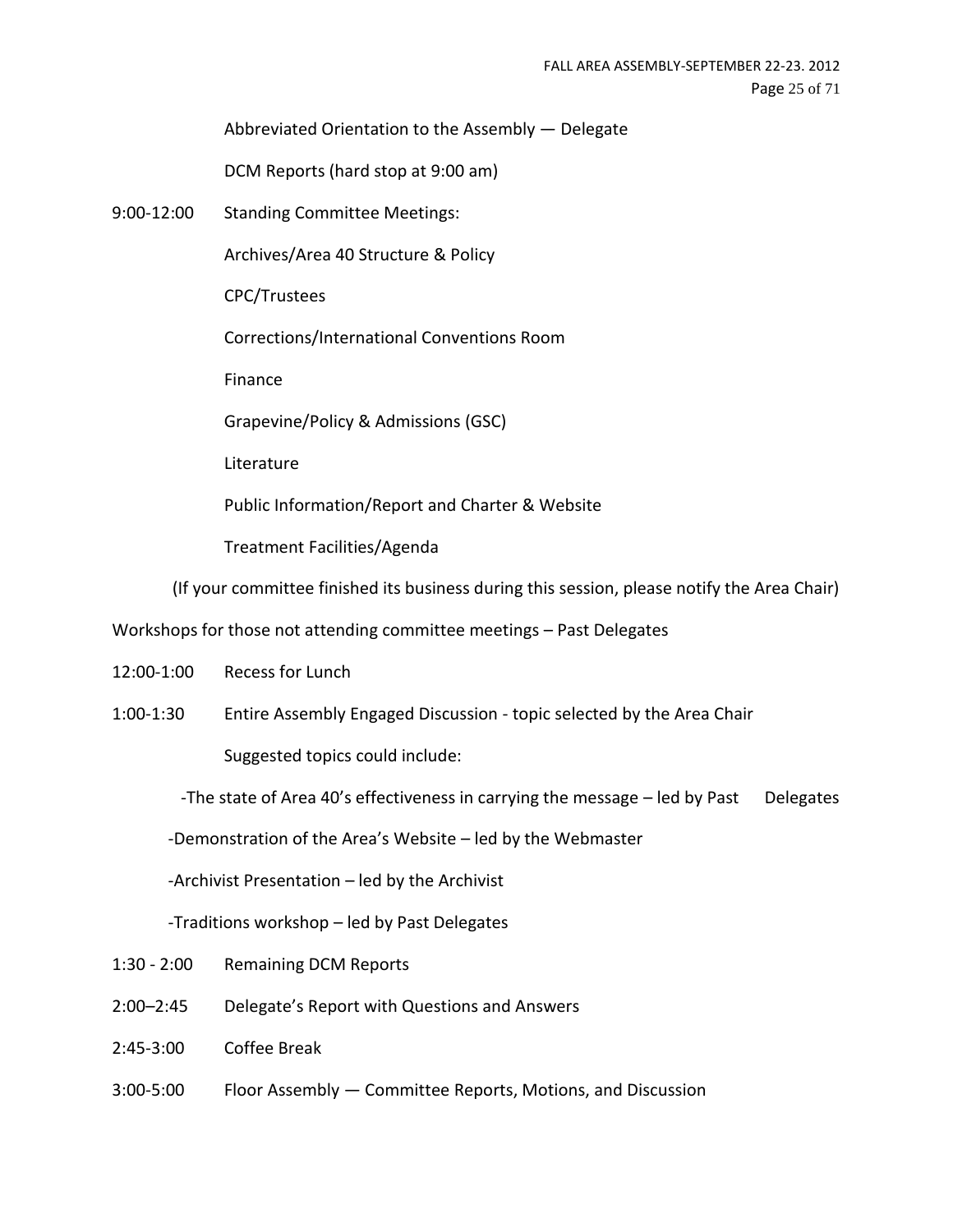CPC/Trustees

Treatment Facilities/Agenda

Finance

Grapevine/Policy & Admissions

Public Information/Report

Archives/Structure

Literature

Corrections/International Conventions and Regional Forums

- 5:00-7:00 Recess for Dinner
- 7:00-8:45 Floor Assembly ― Committee Reports, Motions, and Discussion (Continued)
- 8:45-9:00 Coffee Break
- 9:00-10:00 GSR Breakout ― Led by Past Delegate: Ask-it-basket and sharing

DCM Breakout ― Led by Past Delegate: Ask-it-basket and sharing

#### SUNDAY SESSION

8:00-8:30 Roundup Reports

Intergroup Reports

8:30-9:00 Past Delegate Sharing (15 minutes each)

9:00-9:45 Floor Assembly ― Committee Reports, Motions, and Discussion (continued)

9:45-10:00 Coffee Break

10:00-12:00Floor Assembly ― Committee Reports, Motions, and Discussion (continued)

followed by general sharing as time allows.

C. Consider the proposal that the Area 40 chairperson will refrain from placing any agenda item, which they, themselves, have either authored, or co-authored, on any Area 40 Assembly agenda.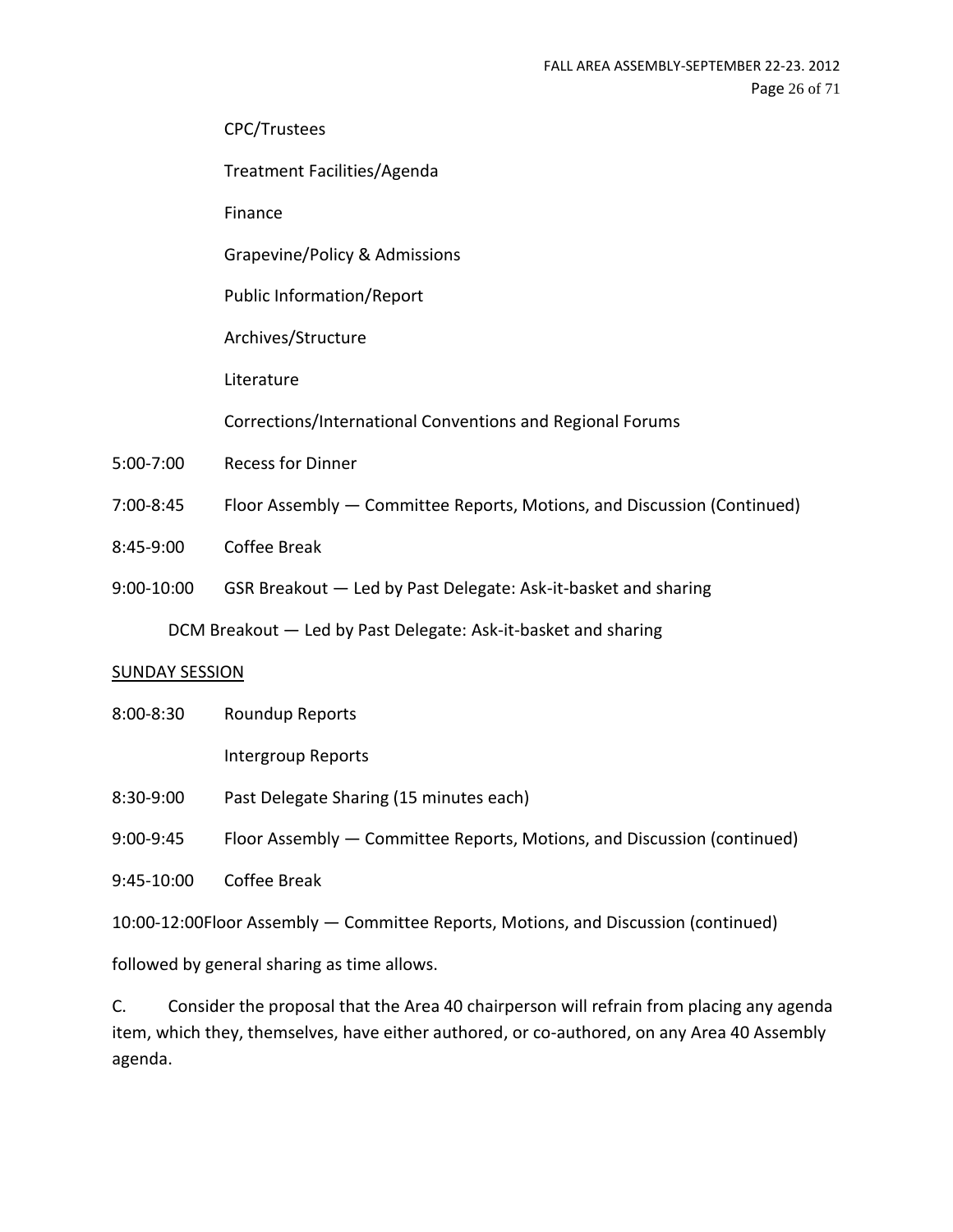Joe read the Background information on this item and examples of how this has taken place over the last 10 years. Another riveting discussion took place and many helpful ideas were shared. A suggestion was made to look at what we are doing instead of who is doing what. It was mentioned to trust our trusted servants. Vote was taken to take no action and the vote was 4 to take no action 1 to take action.

A. Review the GSC Advisory Actions, Additional Considerations' and No Action Taken on the Archives Agenda Items at the 2012 General Service Conference.

Joe talked about how important it is for us to take action to re-format the Archives Workbook to include what to do with the archive once you have the stuff.

Minutes taken by Kacie M.

# Public Information/Report and Charter-Paula H.

Thanks to the committee members Corrina, Pam and Peggy and to everyone who came to the PI Committee meeting. One committee member was absent.

A Review the Area 40 PI Chair Fall 2012 Assembly Report. The Committee

Reviewed the report.

B. Review the operation and status of Area 40 888 number.

Phone bills have been mostly under \$250. Thank you for your support and for keeping the minutes down on the patch calls! Jeff from District 11 reported that Al-Anons are using the 888 number to get information on Al-Anon meetings. Debra, the General Manager of AnswerNet reports this is true. I asked her not to charge the hot-line for Al-Anon calls as they are a separate entity. I asked the respective districts she mentioned to contact Al-Anon in their districts about this issue. I also contacted the Al-Anon Delegate so that she could discuss the matter at the Al-Anon area meeting this weekend. District 42 is being careful in selecting people to answer the phone. Their concern is the effect of someone committing suicide while on the phone. It had actually happened to someone in the District. He said it was very traumatic. Please encourage phone volunteers to put the caller ID number of AnswerNet, 406- 248-2337 , in their phones so they know there is a still-suffering alcoholic who called and wants to talk.

C. Review the Area 40 Triangle Editor's Fall report.

Maintaining group contact lists so as to meet the minimum bulk rate numbers has be a great challenge. Please let the Area Triangle editor know of group address changes.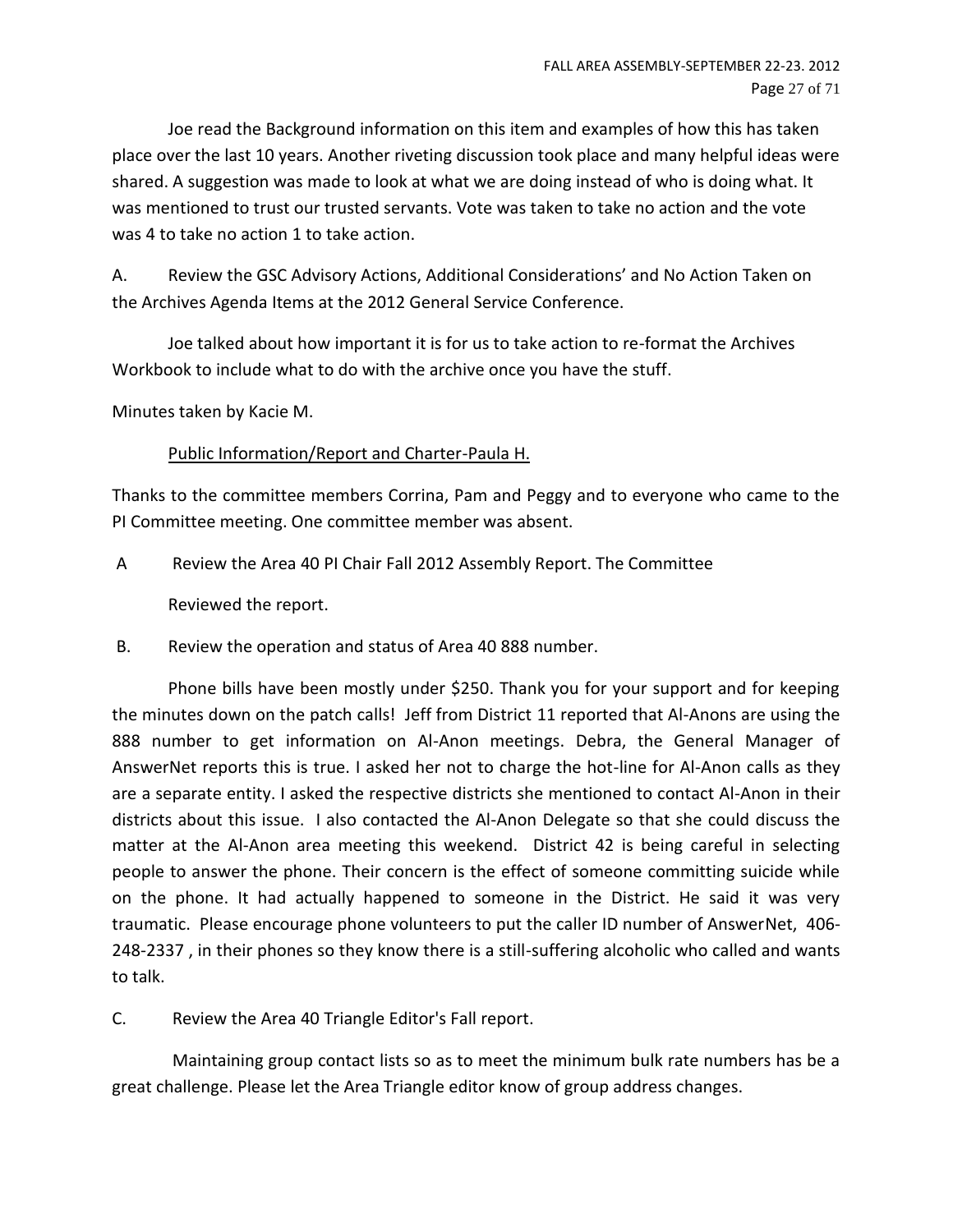#### AREA 40 TRIANGLE NEWSLETTER EDITOR FALL 2012 REPORT

A hope that the updates for groups within each District, as passed out to each Area 40 DCM, would add and complete those Non-registered groups, Web only, and certainly to provide updates for the incorrect mailing information of the groups that could be receiving the Newsletter, but do not. This problem came to the forefront of attention when the number of groups participating went lower than the minimum requirement for bulk mailing status. Of course, it wasn't mentioned or noticed until a considerable time had lapsed, and the information contained with the newsletter became out dated. As an alternative, the Newsletters were dispersed with instructions on checking and updating any incorrect contact information. While we have enough groups within our Area to qualify, why would we want to tread this thin line? Because the Newsletter is one of the more expensive pursuits that our Area undertakes, it becomes increasingly important to make every effort to attempt to include every group. As it stands, the problem with less and less contact information means more than just a loss of unity throughout our fellowship. Dr. Bob once defined breaches in anonymity in two ways: 1) at the level of press, radio, and films, and 2) as not allowing other members within the fellowship the ability to know each other.

 While some of the groups will have the ability to pick their Triangles up at a District meeting and other groups will be contacted personally. In all events, it is hoped that any differences or changes will be recorded on the cardstock forms provided. A copy or email is sent back. Much time was spent attempting to coordinate information between FNV (Fellowship New Vision) records, groups listed on the web, and the Triangle records. The forms do not have all of the updates that our Area Secretary may have worked on, however, Linda and I sat down at one point and realized that the task of consolidation would take more time than either of us could imagine, and that at our best efforts it would be a hit-and-miss proposition. We are at a loss without the intrinsic knowledge that each of the DCMs holds concerning the groups within the respective Districts, and we are, in many instances, merely guessing. The current records encompass the concern of Non-registered groups (green) and points out the groups that do not have contact mailing information (yellow).

 There was discussion during our committee, and Alex and I have talked about an agenda item that would allow an on line web site dedicated for group contact update. Much like the BTG contact area this would allow for records upkeep in a safe anonymous area. This is an effort to centralize a method for keeping this information timely and up to date. It was recommended at the committee to get this into an agenda item for the Spring Assembly 2013.

In any event, it has been a wonderful opportunity for spiritual growth, and I have been so lucky to be of service and look forward to the ongoing changes that will allow ongoing improvements to take place. Yours in Service, Lee T. Area 40 Triangle Newsletter Editor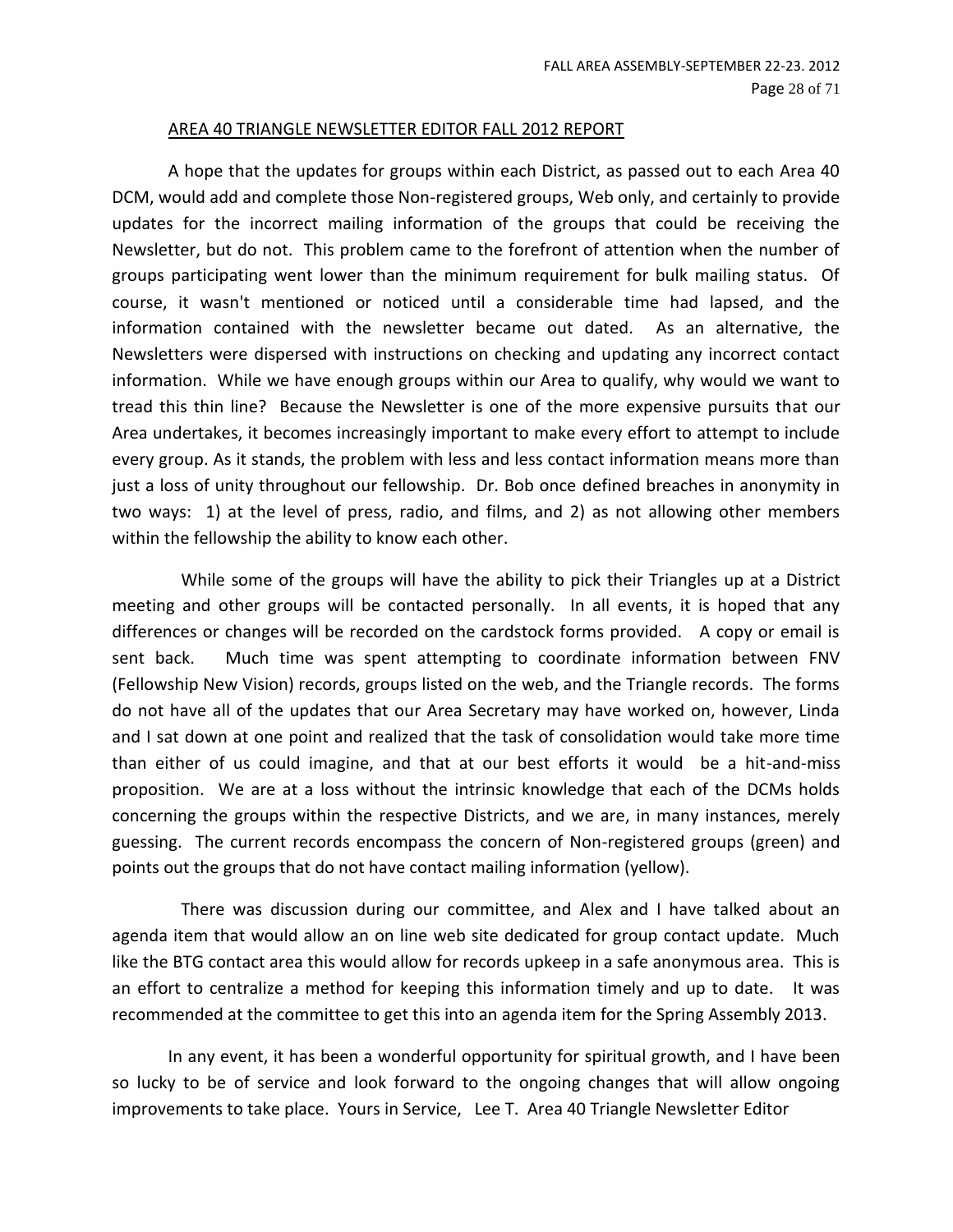D. Review the Area Webmaster's Fall 2012 assembly report. The Committee

Reviewed the report.

#### Spring Assembly 2012 Webmaster Report

I am looking forward this weekend to see how I can be of service with the Bridging the Gap Agenda item presented to the PI committee. It is always exciting to see the prospect a new function that will help the still suffering alcoholic.

I would like to thank the folks around the state that volunteer their time and keep current the information we provide on the site. This is so important!! Without this information available to visitors and to Answernet, the site is just an empty shell.

Don't forget to send flyers for the upcoming summer months. I regularly receive emails asking for campouts and the like during this time of the year. Seems there are folks in recovery traveling through Montana during the summer months that depend on these flyers to plan their vacation.

If you have any suggestions on how to make the website better please share them with me or your PI committee. Thanks for letting me serve, it is a privilege and an honor, Alex M., Area Webmaster

E. Consider all business pertaining to the web site operated by Area 40 Inc. Review the Ad Hoc Committee for additional Information on the web site report.

The ad hoc committee recommended that GSO background material not be posted on the Area 40 website. Consider recommendations from the Ad Hoc Committee.

The PI committee agreed with the ad hoc committee, and made no recommendation.

Review the status of Spring 2012 action to use the Area 40 web site as a secure repository for the collection of BTG Temporary Contact

Information. The committee reviewed the status.

Discuss District 61's ad hoc committee proposal defining responsibilities for the maintenance, use, and coordination of BTG information on the Area 40 website.

The committee discussed the proposal.

F. Review Area 40 Policy and Procedures for Public Information, Triangle and Web Master.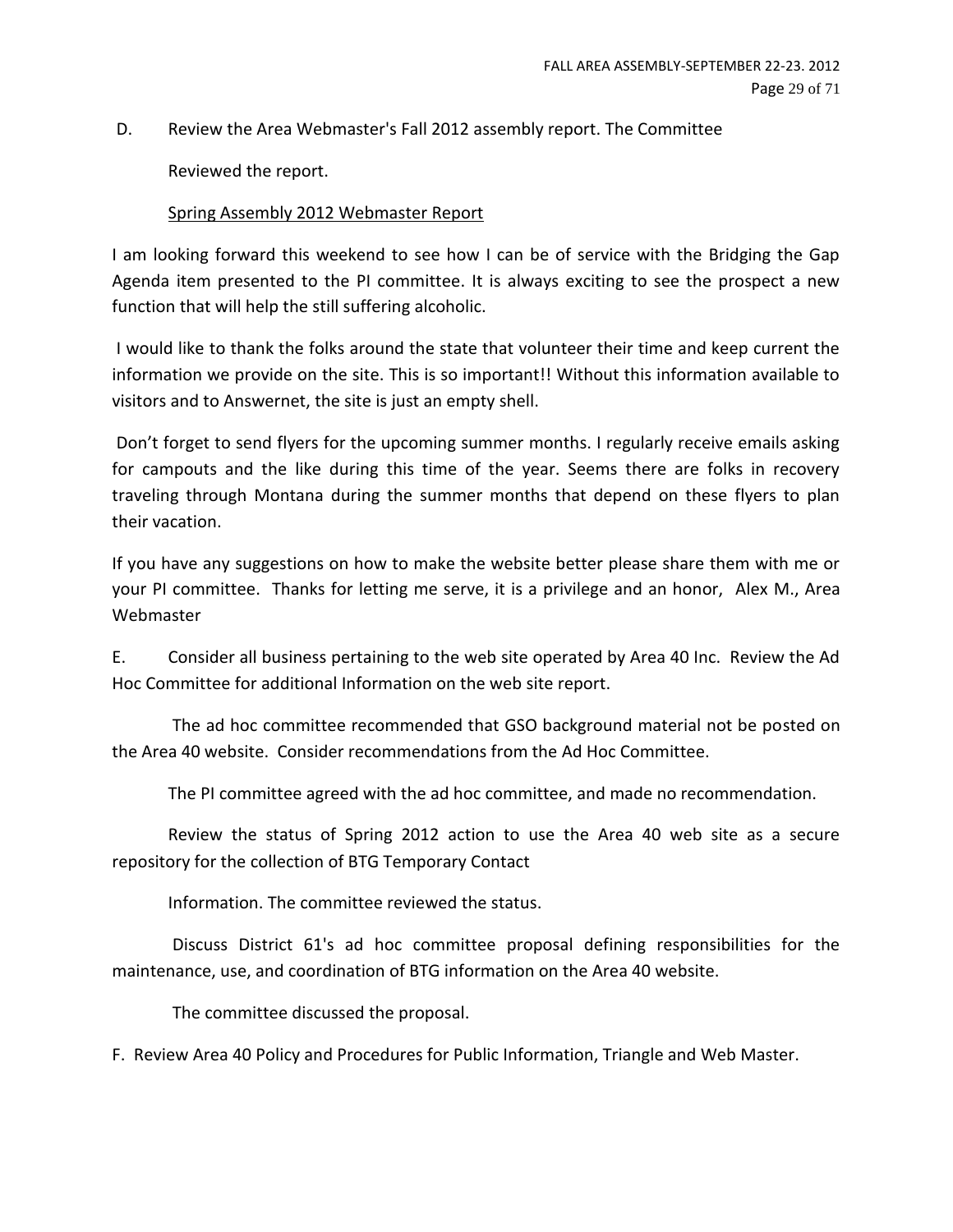An ad hoc committee of web master, Alex and Triangle editor, Lee was formed to look into the feasibility of creating a secure repository of group addresses on the Area 40 web site.

G. Discuss information, orientation and support for the new PI Committee Chair and Triangle Editor for the next rotation.

Mentoring from previous chairs for the incoming chairs was paramount. Adequate hard and software to do the Triangle Editor's job would be helpful.

# GSC

A. Review GSC Advisory Actions, Additional Considerations and No Action Taken on PI/Report and Charter Agenda Items at the 2012 General Service Conference.

There are two surveys from Mary C at the PI Desk at the General Service Office. One is a survey about the A.A. Membership Survey, due October 15. The other is a survey about effectiveness of the wording of the short form of the Eleventh Tradition. Please fill these out and give them to me by the end of the Assembly and take them to your groups to get their feedback. You can mail them to the address at the bottom of each survey.

Thanks to Peggy for taking such wonderful minutes and to all who participated for lively and interesting discussion. Congratulations to Peggy, the incoming PI Chair. I look forward to working with her during the next rotation starting now! Yours In Love and Service, Paula H., , PI Chair, Area 40

# Finance-Lori F

The Finance Committee was represented by Terry S., Area 40 Delegate, Sharon S., Area 40 Chair/Alt. Delegate, Daniel M., DCM-12 and Karla B., Alt. DCM/DR-61, and Lori F. Area 40 Treasurer. I would like to thank Jeanie S. for taking excellent notes. We had two additional members sit in on and participate in our meeting, Margaret L. and Susie J. The meeting was opened with the Serenity Prayer, followed by discussion of the agenda. We suspected that we would only have time for Agenda Item B: Consider the proposed Area 40 Budget for 2013, and we were right.

A. Review the Area 40 Treasurer Fall 2012 Assembly Report.

This report consisted of the Financial Highlights Power Point Presentation shown at the beginning of the Assembly and the Handout showing Budgeted vs. Actual Expenses to Date. We noted that contributions are up from the same period last year and that the groups are responding to the call that was put out in the spring.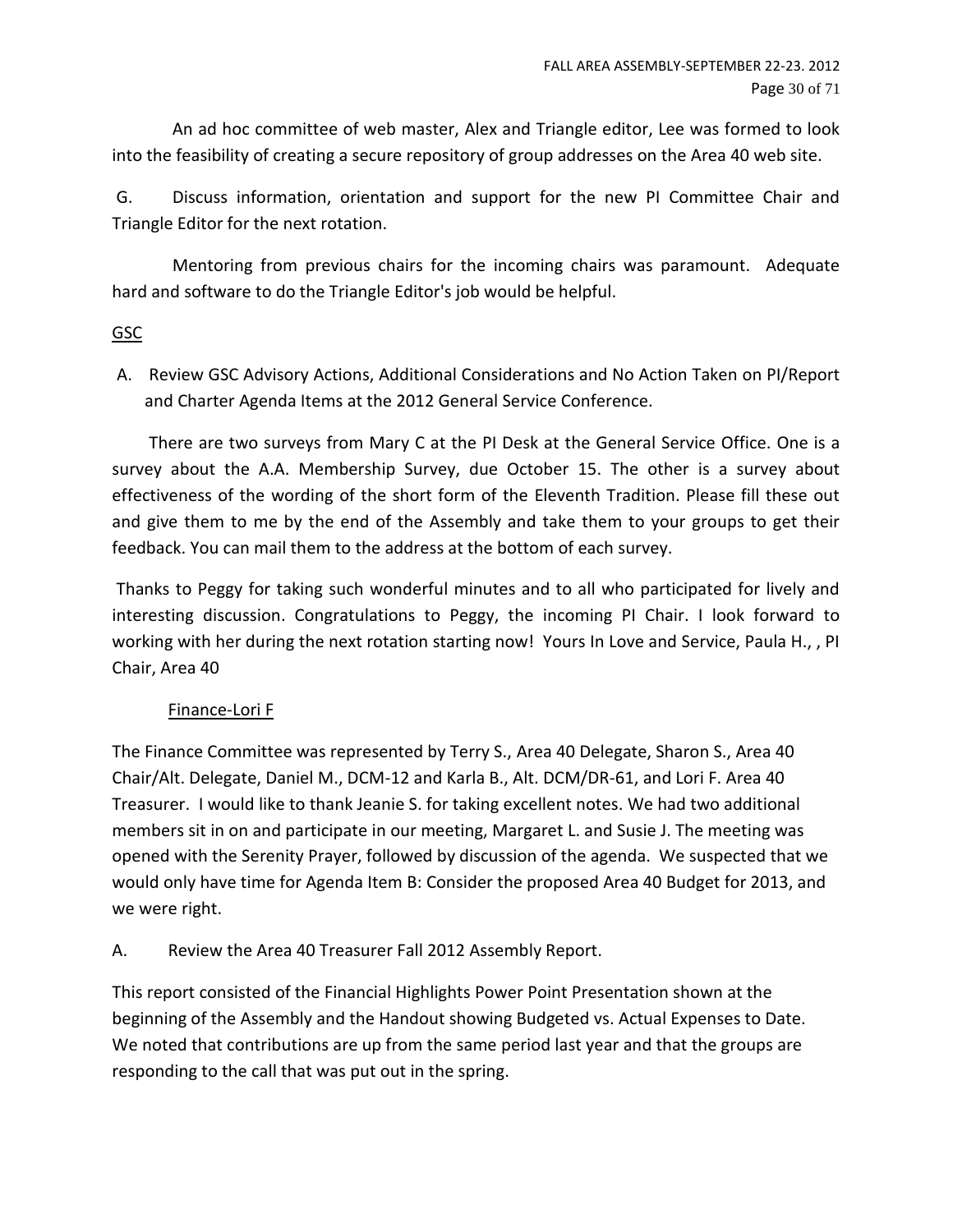B. Consider the proposed Area 40 Budget for 2013.

Following is an outline of notes I made while preparing the draft budget. I had sent this to the committee before we met, and we discussed these in the order written.

# Draft Budget Notes

1. I brought this down by \$250 based on actual expenditures over the past several years.

2. I brought this down by \$250 based on actual expenditures over the past several years.

3. The WCRAASC is in Rapid City, SD. The figure I came up reflects expenses for two people to drive there. Because we don't yet know who the Delegate and Alternate Delegate will be, I took an average distance from several cities in Montana and multiplied by four (round trip). Includes registration, 3 nights hotel/each, mileage, gas and meals. Could save on gas and mileage with carpooling.

Discussion centered around whether driving is feasible considering distance and weather. Decided to leave as is and if flying was desired, we may go over budget on this item.

4. The Regional Forum is in Bloomington, MN. This figure includes average airfare, baggage fees, etc. for two people (Delegate and Alt. Delegate) to Minneapolis. Includes hotel for two people for two nights and meals. Possible savings if we only send the Delegate.

5. This figure includes gas, mileage, hotel and meals for Andrew W. to attend the Fall 2013 Assembly.

6. Delegate Expense

A. 2012 Conference Advisory Action raised minimum suggested contribution to \$1,600

B. Brought back down to \$500 based on several years of actual expenses.

C. Brought down by \$150 based on several years of actual expenses.

D. Round Ups are in Bozeman and Billings. This is a guess.

E. Raised to \$250 for copies, postage and supplies. Considered that this is a new rotation and supplies may be needed.

7. Lowered to \$500 based on several years of actual expenses.

Current Alt. Delegate thought this may be too low if District visits are done the way that is stated in the Policy and Procedures manual. Committee decided to raise to \$750.00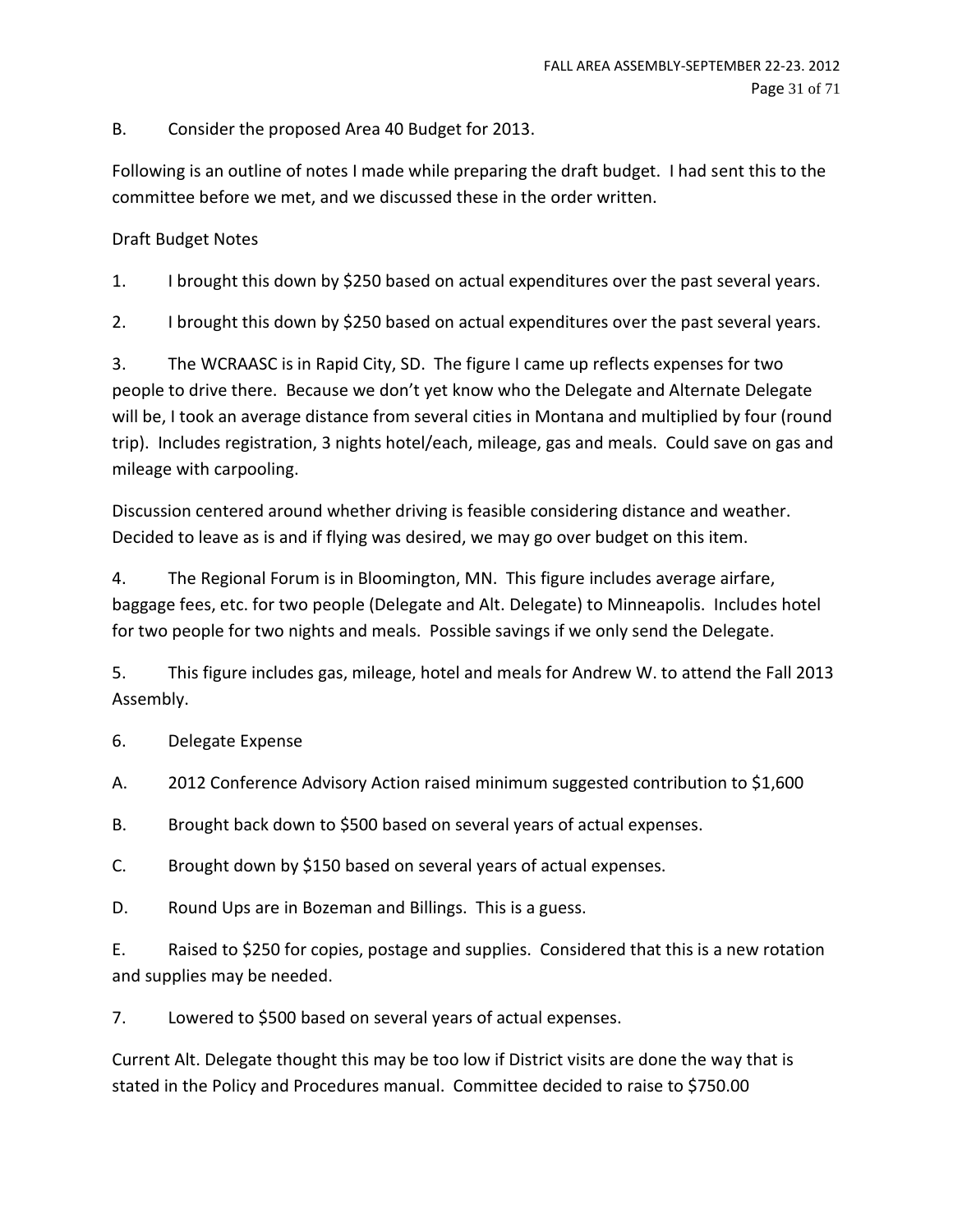8. Archivist

A. Must budget \$500 based on a past action passed by Area 40

Discussion about whether to change this amount which would effectively change a past action. While we could do this as a committee, it was decided that this would be better to have a group or District put something on the agenda in the future to change this if that was what was desired.

B. Budgeted \$350/month which is what we are currently paying. The Archives will probably be moving (move funded by Archivist Account) but we don't know where or what the rent will be. This may need to be adjusted when we have more information.

C. N/A

9. Literature Chair

A. This is for literature for our display only – not service manuals for sale. We have always at least broken even on the service manuals we purchase for sale. \$150 is about average for spending over the years.

10. PI Chair

A. We are committed as an Area to \$250/month. Many of the Districts are paying their full share of the monthly expense, not just the pro-rated amount over \$250. If all of the Districts did this, our monthly expense would be the base amount of \$55/month. I am tempted to leave this at \$250/month as that is our commitment per past action, even though it's a bit deceptive. It also affects our prudent reserve. Thoughts??

Committee decided to leave this at the \$250/month for now until Area develops a more complete history of actual costs. Perhaps we could move toward budgeting for this without billing the districts and asking for group contributions to cover it.

B. I have adjusted the amount for directory listings to closer to actual.

11. Adjusted to \$160 for website costs. I will try to remember to check with Alex to see if this is enough and if he needs any supplies.

12. Adjusted slightly down based on recent publishing and mailing expenses.

It was decided to lower this budgeted amount to \$3,500.00 based on actual expenses prior to this rotation.

13. Adjusted slightly upward based on recent District workshop invitations to our chairs.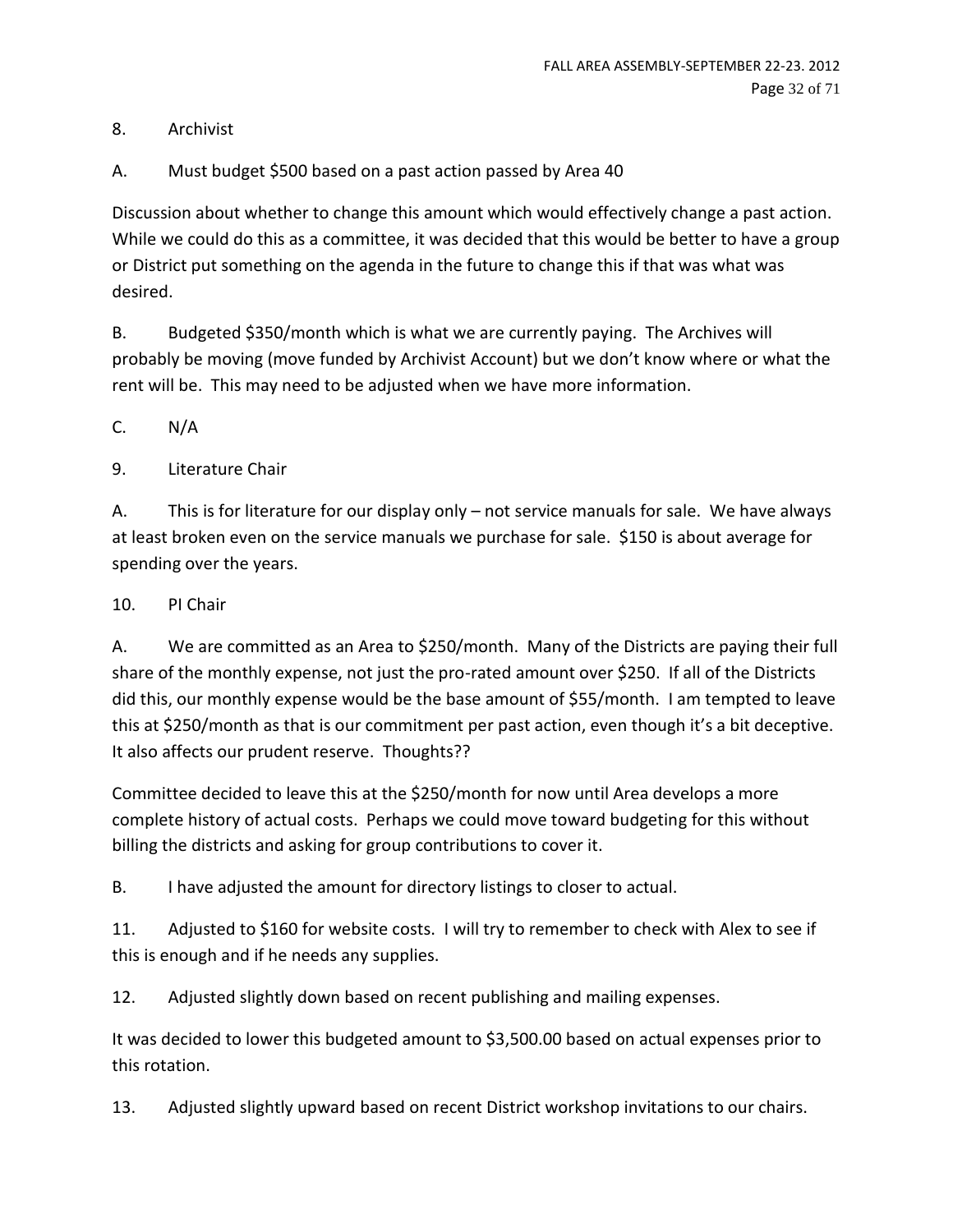We were over budget this year but have been way under the budgeted amount in most recent past years. One year does not make a trend, although we hope that Districts continue to utilize the Area Committee Chairs. Left this at \$1,200.00

14. Even with the new rotation, I think that \$500 should cover supplies, postage, etc. We currently pay rent on three PO Boxes (Treasurer, Pink Can, Triangle). Could one of these be eliminated?

15. I put in \$150 for a Quickbooks software upgrade – we are currently using the 2009 version. I think we are up to date on everything else. I do not know of any hardware purchases needed.

16. No current ad-hoc committees. If one is formed, the new Treasurer should make sure to get the assembly to approve some funding.

|                |                                  | AREA 40 Proposed Budget 2013 |             |               |                                                                         |  |
|----------------|----------------------------------|------------------------------|-------------|---------------|-------------------------------------------------------------------------|--|
|                | <b>Expenses</b>                  | 9/4/2012                     | 2012 Budget | 2013 Proposed | <b>Notes</b>                                                            |  |
|                |                                  |                              |             |               |                                                                         |  |
| 1              | Spring Assembly                  | \$4,357.71                   | \$5,000.00  | \$4,750.00    |                                                                         |  |
| $\overline{2}$ | Fall Assembly                    | \$53.70                      | \$5,000.00  | \$4,750.00    |                                                                         |  |
| 3              | Regional Service Conference      | \$1,597.02                   | \$2,250.00  | \$1,320.00    | Rapid City, SD-March 1-3,2012,<br>includes Del, Alt. Del                |  |
| $\overline{4}$ | Regional Forum                   | \$0.00                       | \$0.00      | \$1,700.00    | Bloomington, MN Sept 6-8, Includes<br>Del, Alt. Del                     |  |
| 5              | Regional Trustee                 | \$0.00                       | \$0.00      | \$370.00      | invited to Fall Assembly in odd year                                    |  |
| 6              | Delegate Expense                 |                              |             |               |                                                                         |  |
| 6A             | Area 40 Share to GSO             | \$1,200.00                   | \$1,200.00  | \$1,600.00    | GSO asks for a minimum of \$1,600                                       |  |
| 6B             | Other Expenses to NYC            | \$51.00                      | \$700.00    | \$500.00      | Add'l Hotel (2 nights) and Incidentals                                  |  |
| 6C             | <b>Travel Expenses</b>           | \$612.57                     | \$1,400.00  | \$1,250.00    | Travel in Area 40 - 14 Districts                                        |  |
| 6D             | Roundups                         | \$0.00                       | \$600.00    | \$400.00      | <b>Bozeman and Billings</b>                                             |  |
| 6E             | Other Expenses                   | \$198.00                     | \$150.00    | \$250.00      | Copies, postage, supplies                                               |  |
| $\overline{7}$ | Area Chair Expenses              | \$593.28                     | \$1,000.00  | \$750.00      | Area 40 trav, copies, postage supplies                                  |  |
| 8              | Archivist                        |                              |             | \$0.00        |                                                                         |  |
| <b>8A</b>      | Archives Display & Travel        | \$219.91                     | \$500.00    | \$500.00      | Per Fall 2009 Action                                                    |  |
| 8B             | Archives Storage                 | \$2,800.00                   | \$4,200.00  | \$4,200.00    | Month to Month, \$350.00 x 12                                           |  |
| 8C             | Archives Training                | \$0.00                       |             | \$0.00        |                                                                         |  |
| 9              | Literature Chair                 |                              |             |               |                                                                         |  |
| <b>9A</b>      | Literature Purchases             | \$289.82                     | \$760.00    | \$150.00      | all AAWS and Grapevine purchases                                        |  |
| 10             | PI Chair                         |                              |             |               |                                                                         |  |
| 10A            | Area Toll-Free Hotline           | \$1,605.50                   | \$3,000.00  | \$3,000.00    | Spring assembly '10 voted \$250/month                                   |  |
| 10B            | Phone Directory Listings         | \$1,164.30                   | \$1,750.00  | \$1,500.00    |                                                                         |  |
| 11             | Webmaster                        | \$155.88                     | \$170.00    | \$160.00      |                                                                         |  |
| 12             | <b>Triangle Newsletter</b>       | \$1.916.97                   | \$4,000.00  | \$3,500.00    | 8 issues per year-publishing cost                                       |  |
| 13             | <b>Committee Chair Travel</b>    | \$1,462.06                   | \$1,000.00  | \$1,200.00    | CCs, Sec & Treas Travel                                                 |  |
| 14             | Committee Chair Postage/Supplies | \$455.88                     | \$500.00    | \$500.00      | CCs, Sec & Treas POBs, postage, supplies                                |  |
| 15             | Computer Hardware and Software   | \$0.00                       | \$150.00    | \$150.00      | Del, Sec, Treas, Arch, Tri: Computers, Printers,<br>Software & Upgrades |  |
| 16             | Ad-Hoc Committee Expenses        | \$92.02                      |             | \$0.00        | Phone, Travel                                                           |  |
| 17             | Phone and Conference Calls       | \$117.59                     | \$200.00    | \$150.00      |                                                                         |  |
|                | <b>Total Expenses</b>            | \$18,943.21                  | \$33,530.00 | \$32,650.00   |                                                                         |  |
|                | <b>Prudent Reserve</b>           |                              |             | \$10,883.33   | 4 months of budget                                                      |  |

If we are prudent, \$150 should be plenty for conference/phone calls.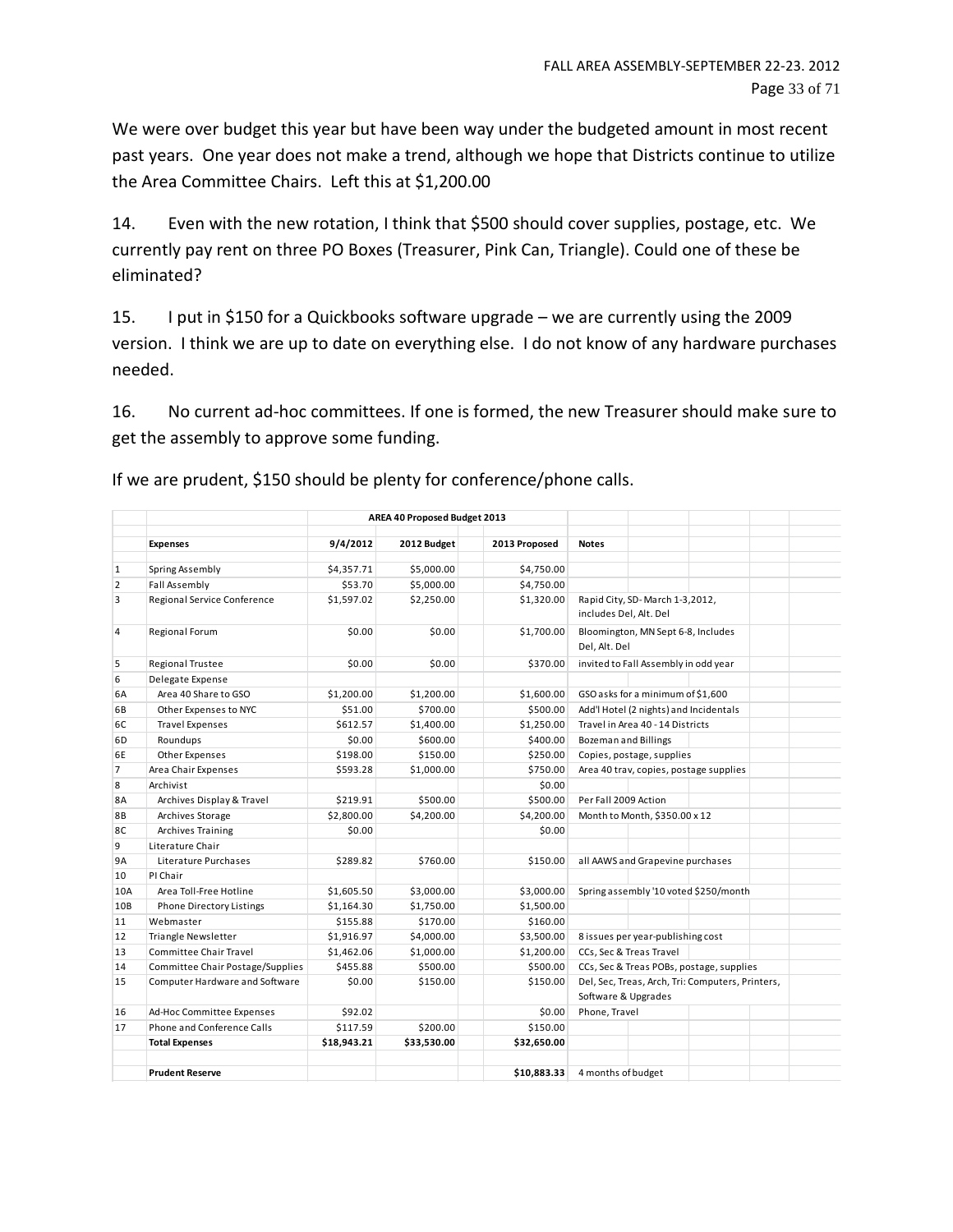#### The committee voted unanimously to recommend the proposed budget of \$32,650.00.

#### For 75 Opposed 0 Motion Carries

The committee did not discuss items C and D. We briefly touched on Item E: Discuss information, orientation, and support for the new Area 40 Treasurer for the next rotation. I prepared a list of information for the new Treasurer and will meet with her and remain available to help when needed. Respectfully submitted, Lori F., Area 40 Treasurer

#### Fall 2012 Area 40 Assembly Area Chair/Alternate Delegate Report

First of all, thank you for trusting me to serve as Area Chair/Alternate Delegate these two years. It has been an experience that I have trouble finding words to describe, but I know it has been a great gift and my life is better for it. But that isn't it, either. I think it's gratitude in action; when I have that experience of expressing my gratitude in service, I am filled with awe and wonder!

There have been a couple of difficult things to do this year. One was my decision to make experimental changes to the agenda for the assembly without some floor action. I was frustrated that we took an inventory at the Fall Assembly, but had no process in place to recommend or implement changes. The framework for the agenda in the Policy & Procedures is "a suggested framework", so after discussion with several current and past trusted servants, I made some changes that I felt would help sustain the energy of Saturday morning, responding to what I perceived as a prevailing theme in the inventory. I also asked for written responses to an evaluation of the assembly. There was good participation in the evaluation and comments were generally positive. In addition, some issues were raised about accessibility. As a result, some committee meetings were assigned rooms on the first floor (by request, as we were not able to have all the meetings on the first floor); some districts will be seated near the entrance and microphones when needed; and some chairs will be saved at the front of the room to hopefully help people who have some trouble hearing.

The other difficulty is the Triangle. Only five of the eight issues were published last year. In hindsight, I realize that a hastily organized conference call to discuss this was not the best thing as many of the committee were blindsided by it. That difficult conversation might have been much easier if more information had been available. The editor asked for a second chance and the first four issues of 2012 were published. Now the two summer/fall issues have not been published and groups that depend on the Triangle for their copy of the agenda didn't get it. The Triangle is a key element of communication among the groups and districts and the Area committee and we are all disappointed. Hopefully, emails from the Delegate, Treasurer, and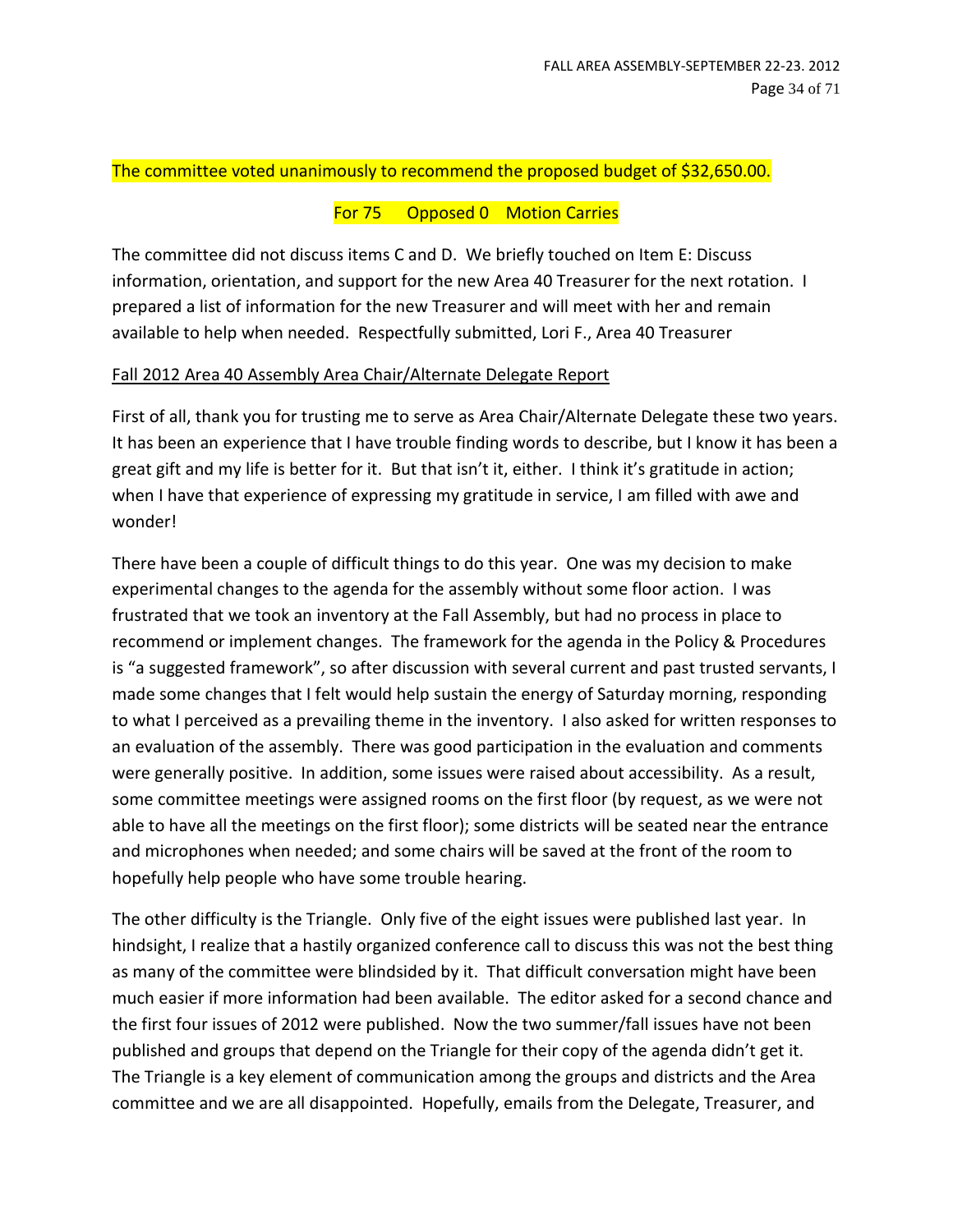committee chairs and information on the Area web site have kept the groups and AA members well informed. Alex made a change on the website and now calendar information will be on the web site earlier than the past and the Triangle won't be the only source for a calendar of Area activities beyond the current year.

All the rest is very positive! The ad hoc committees formed as a result of Spring Assembly actions came together well and had their work done in time for sending agenda items to the committee chairs in July. An ad hoc committee in District 61 submitted an agenda item suggesting further refinement of the Bridging the Gap process, and an item was submitted regarding the Area Chair responsibility regarding the authoring of agenda items.

I got to go to the Roundup in Kalispell and attend a few summer events (Lower Yellowstone Soberfest at Makoshika State Park, Fireman's Point Campout at Columbus, and the Wild West Soberfest at Fort Peck Dam). What fun to spend a little time with you in your home districts, having good fellowship and recovery together.

The next two assemblies have been scheduled (the next Area Chair will schedule 2014 and 2015):

- Spring 2013 Assembly April  $6 7$
- Fall 2013 Assembly September 21 22

The deadline for agenda items for the Spring Assembly is February 1. The suggested flow of information is outlined in the Policy & Procedures. Since this flow includes the group and the district, embarking on this process soon is a good idea. If you and/or your group have an idea about something we should do (or not do) to better carry the message to alcoholics, please bring that idea forward. If you would like some assistance preparing an agenda item, I would be happy to help.

I have a list of information to give our incoming chairperson, and hopefully will introduce them to the Yogo staff before we leave this weekend as one of the responsibilities of the chairperson is to coordinate meeting space, needs, and lodging requirements with the hotel.

Thank you for trusting me to serve you and thank you for your service. Your contribution of time and effort makes this a great Area and it has been a pleasure working with you.

Sharon s., Your Area Chair/Alternate Delegate

# Treatment Facilities/Agenda-Colby Dinges

There were 12 representative members present at the Treatment Committee meeting and guest: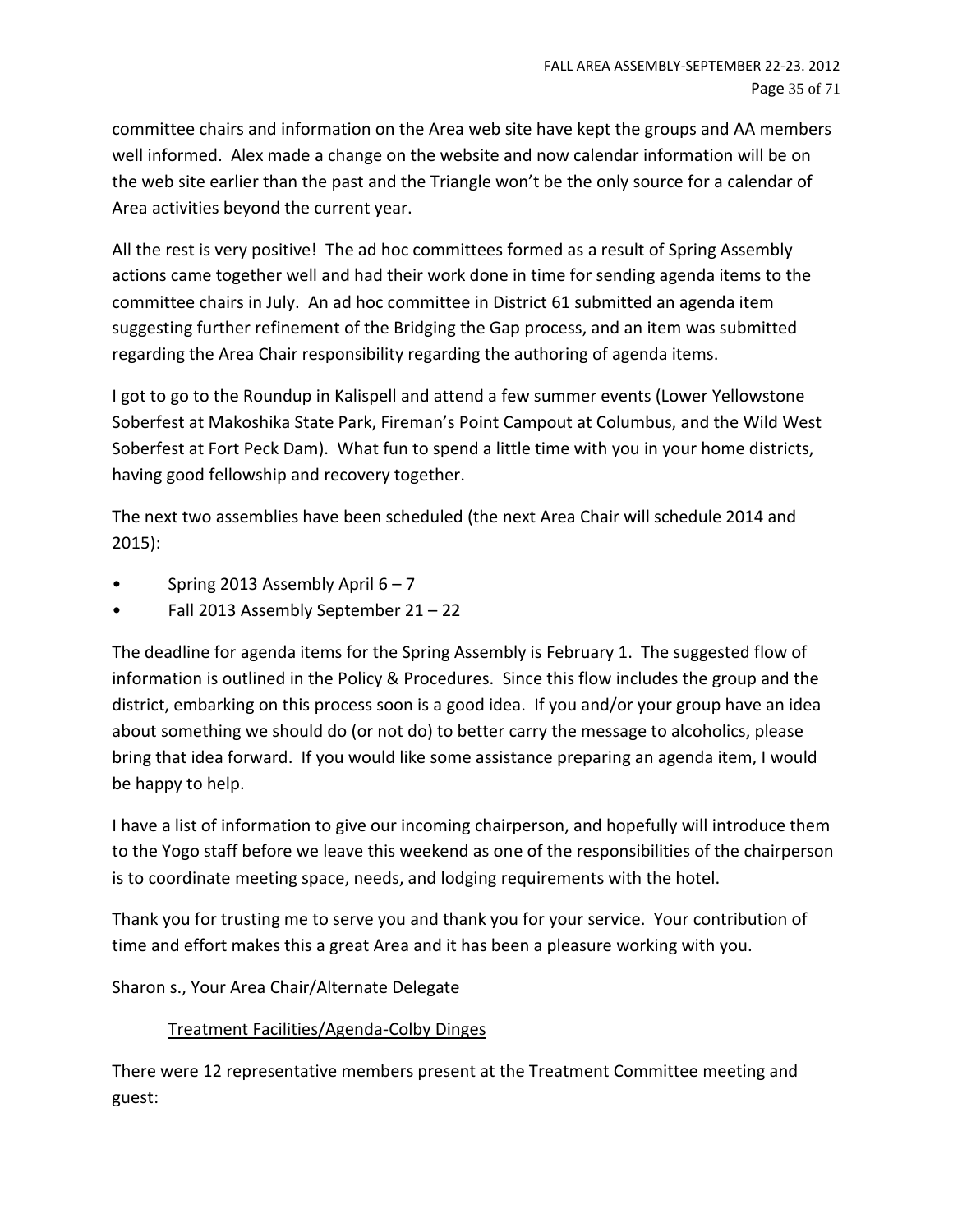Members were: Guest:

| Colby D.- Area Chair   | Margaret B. - GSR D81   | Alex M.- Area 40 |
|------------------------|-------------------------|------------------|
| Mary M.- GSR D23       | Brad C.- Trmt Chair D61 | Webmaster        |
| Betty P. - Alt DCM D71 | Casey L. - DCM D41      |                  |
| Brett H. GSR D11       | Leo B. $-$ DCM D51      |                  |
| Joan C. - GSR D11      | Hugh Mc. - GSR D41      |                  |
| Vicky W. - GSR D42     | Kris W. $-$ GSR D61     |                  |

Colby D. Presented his report to the committee for review and approval and it was accepted as presented.

The voting members were reviewed with the committee and all other members present were encouraged to participate in any discussions. The voting members present at the meeting were: Casey L. DCM D41, Bret H. GSR D11,, Leo B. DCM D51, Colby D. Treatment Chair

Alex M. discussed both the users and consumers of the BTG mini sites and the need to have DCM personnel monitor the information regarding the BTG was discussed at length highlighting the importance of establishing and maintaining a list of volunteers at the district level to receive BTG cards and be available to meet with those potential new members when they have requested a contact.

Global access is not recommended and strongly suggested that only personnel designated by the DCM and the Area Treatment Chair should be in charge of the district maintenance.

The primary focus on the mini sites was to establish a quick access function to the local BTG or Treatment Chair personnel when they have contact cards.

Questions were raised concerning what information should be made available via the mini sites and the following was recommended:

First Name, Last Name or Initial, Home Town, Sobriety Date, Contact Tele. # 1, Contact Tele. # 2 and email address.

Motion was made by Casey L. seconded by Brett H. to authorize the items as listed to be the input fields. Motion passes with 83 For and 0 Against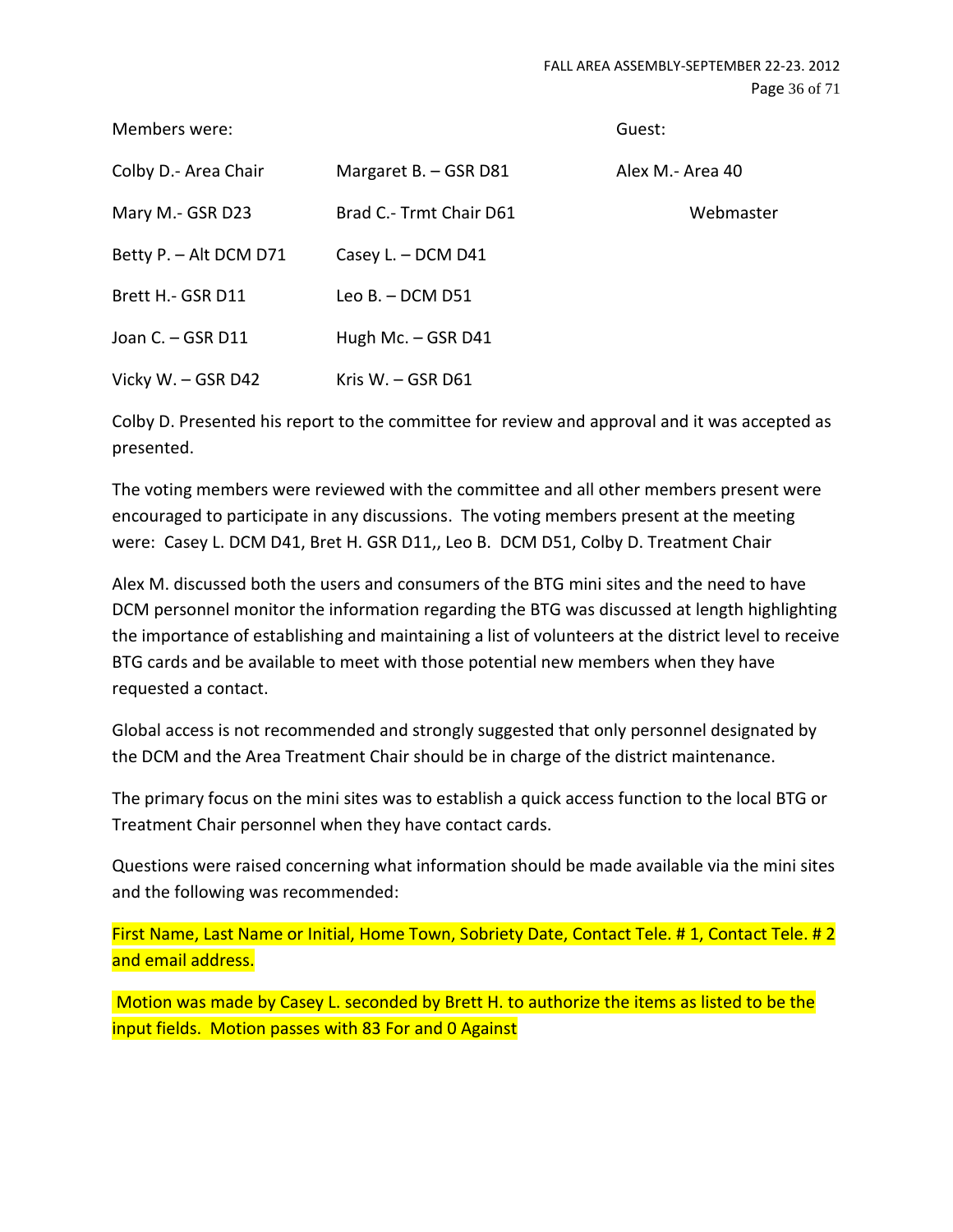The committee was in favor of this and felt the reference of the contacts age was not important and should be omitted from the volunteer signup sheet. The role of the contact is to introduce the newcomer with AA and other members in the AA community.

It was discussed how this list could be utilized by the Area Corrections Committee as well. Colby indicated he would follow up with Terry H. to see if there would be any objections to making this process available to both disciplines.

Additional questions regarding building a successful BTG included what information should be presented, frequency of BTG meetings, filling out completely the BTG contact cards.

It was agreed that a successful BTG committee starts at the district with a committed list of informed volunteers willing to take meetings into institutions and meet with local individuals after they had submitted the information request card.

It was also suggested that BTG or Treatment chairs meet face to face over lunch with local administrators of the treatment center programs. I was further suggested that these meeting be informal and conducted away from the place of business or contact.

I would like to thank Mary M. for providing and recording minutes of our meeting. The meeting was closed at 12:00 pm. Respectfully submitted, Colby D., Area 40, Treatment Chair

# Literature-Mary M.

Hello everyone, My name is Mary M and I am an alcoholic. It has been a pleasure and another growth opportunity to serve as the Area 40 Literature Committee Chair this rotation. It has given me more knowledge of all the literature that is available to us in Alcoholics Anonymous. I hope that we all bring back to our home groups information on all the literature that is available to us and the Area has a beautiful display. Our literature is such a great way to get the message out to the still suffering Alcoholic. I want to thank everyone who attend these Assemblies and help keep Alcoholics Anonymous alive. I really want to thank the literature committee members: Joe Jim Jay and Bob for showing up and all their lively discussion and input.

It's been quiet as far as Area 40 Literature goes for me since our last assembly. Please encourage AA members to read and purchase AA conference approved literature in your home groups and districts. Since last Assembly, the revised pamphlets AA and the Armed Services and "It Sure Beats Sitting in a Cell" are now available.

We have been in the digital age for a while now. To quote New York AAWS: "Publication in this digital media format will give broader distribution and access to A.A.'s basic textbook, Alcoholics Anonymous, known popularly as the Big Book, which has helped millions of men and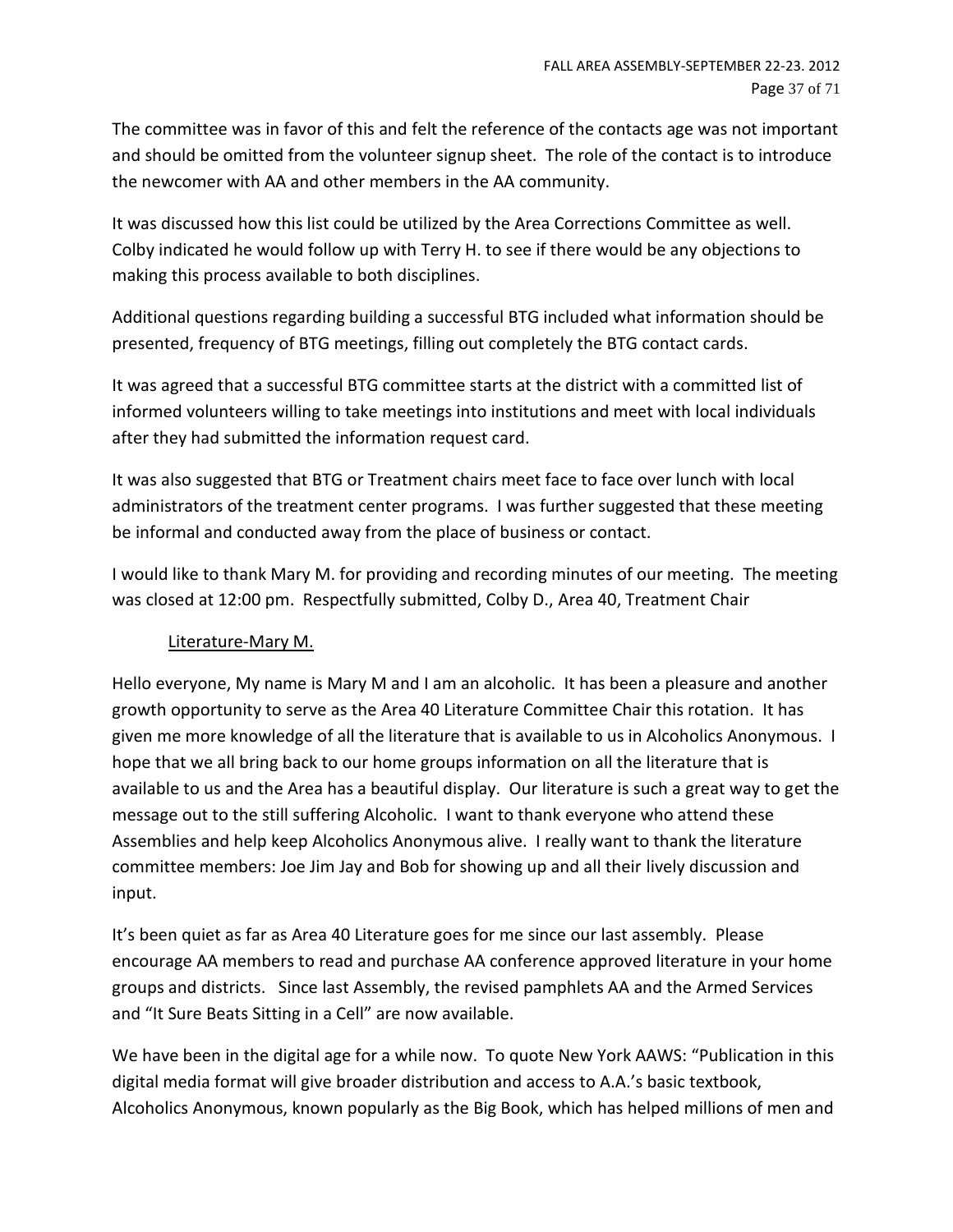women throughout the world, and in all walks of life, find a new and satisfying way of life without alcohol.

"We are thrilled at the prospect of reaching an even wider audience to offer A.A.'s message of hope to the still-suffering alcoholic who may not have had access to our basic literature," said Ward Ewing, nonalcoholic trustee and Chairperson of the General Service Board of A.A. "In addition, this eBook format will enhance the way members can read their favorite A.A. texts."

I have ebook information on the literature table and of course you can go to aa.org for more information.

The "Big Book," A.A. members' fond name for the book Alcoholics Anonymous, is now designated by the Library of Congress as one of the 88 "Books That Shaped America," and is included in the library's new exhibition.

# Literature 2012 Fall Assembly Committee Report

All committee members were present. Jim B DR 51, Joe L DR 42, Bob T DR 61, Jay T DCM 93. Thank you Susan from Billings for taking notes, and Dan and Bob for attending our committee break out.

A. Review the Area 40 Literature Chair Fall 2012 Assembly Report.

Committee reviewed my report and it will be submitted to minutes.

B. Discuss the role of AA literature in the Fellowship today, traditional publishing and e-formats.

The committee discussed the role of our literature and it comes down to being able to reach as many alcoholics as we can to educate, connect with different lifestyles of people. GSO states that digital format gives us that chance. One member stated they thought that pamphlets will always be around in paper format.

C. Review Area 40 Policy and Procedures for Literature.

After reviewing the Policy and Procedures for literature we thought that item G7.6 which states: 'Literature Committee assists in placing AA literature in Treatment Facilities and Correctional Facilities." needed to be addressed. This is not something we did this past rotation. No Action was taken, but thought we would pass it on to the next rotation for review also.

D. Discuss information, orientation, and support for the new Committee Chair for the next rotation.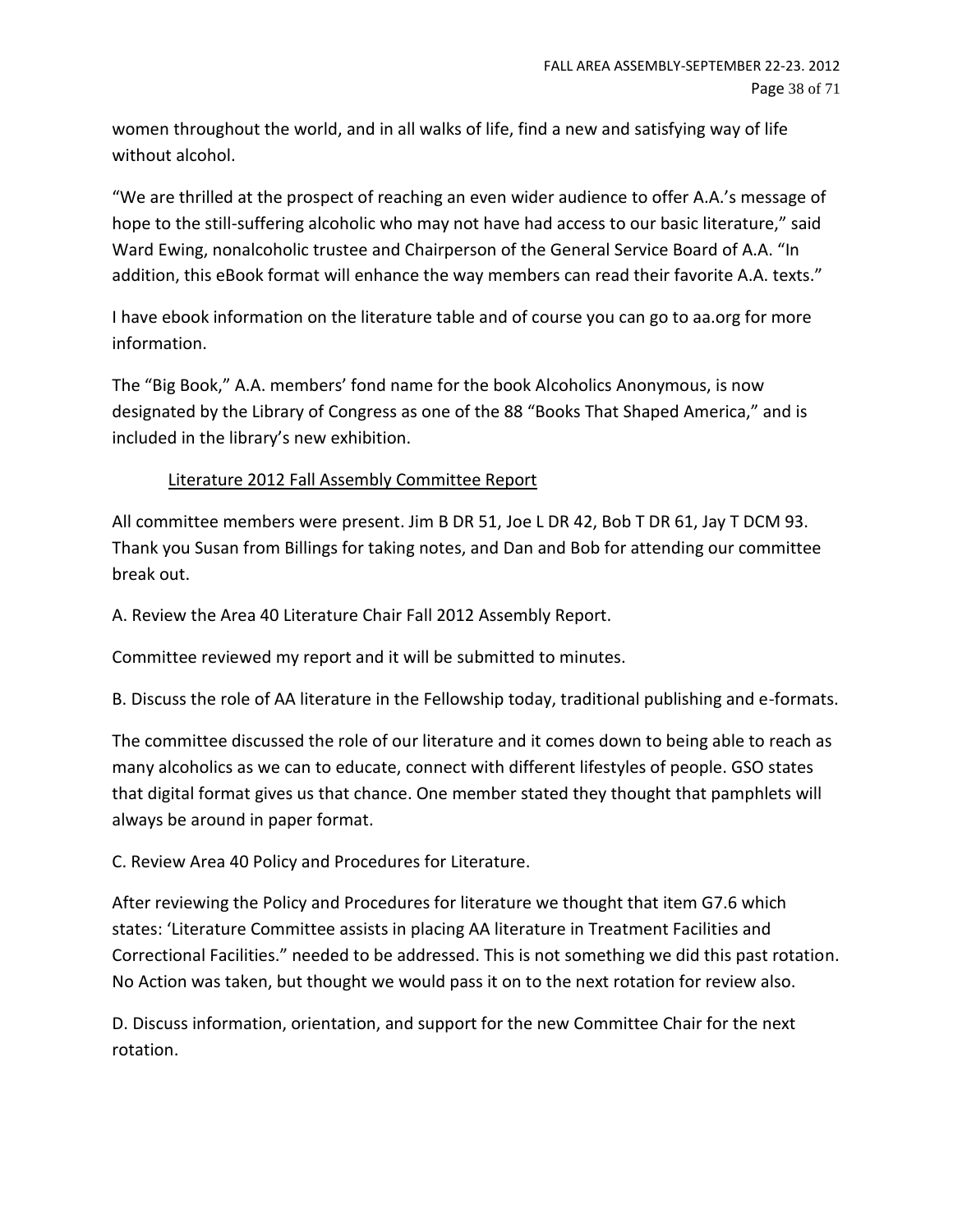There were two nominees that came from the literature committee members. I discussed what my duties were as Chair. I can only hope that I can be as helpful as Lori F was for me coming into this position.

GSC (as time allows)

A. Review GSC Advisory Actions, Additional Considerations and No Action Taken on Literature Agenda Items at the 2012 General Service Conference.

Conference Literature Committee– GSC

Advisory Actions:

It was recommended that:

The revised pamphlet "A.A. and the Armed Services" be approved.

The short form of the Twelve Concepts for World Service be added to the book As Bill Sees It.

The final revision of the Living Sober booklet, with changes to outdated language or practices, be approved with minor editorial changes.

The pamphlet "Circles of Love and Service" be revised, and requested that the trustees' Committee on Literature prepare a draft pamphlet or progress report for the 2013 Conference Committee on Literature.

#### Additional Considerations:

The committee reviewed with appreciation the progress report from the trustees' Committee on Literature on the development of literature which focuses on spirituality that includes stories from atheists and agnostics who are sober in Alcoholics Anonymous. The committee forwarded to the trustees' Committee on Literature, as requested, input and suggestions, and requested a draft pamphlet or progress report be brought back to the 2013 Conference Committee on Literature.

The committee discussed a request to add text from the dust jacket of the Third Edition of the 'Big Book,' Alcoholics Anonymous, to the dust jacket of the Fourth Edition of the Big Book and took no action.

Recommendations that did not result in conference advisory actions:

The committee considered a request to add the "A.A. Preamble" to the front inside pages of the 'Big Book,' Alcoholics Anonymous, and took no action.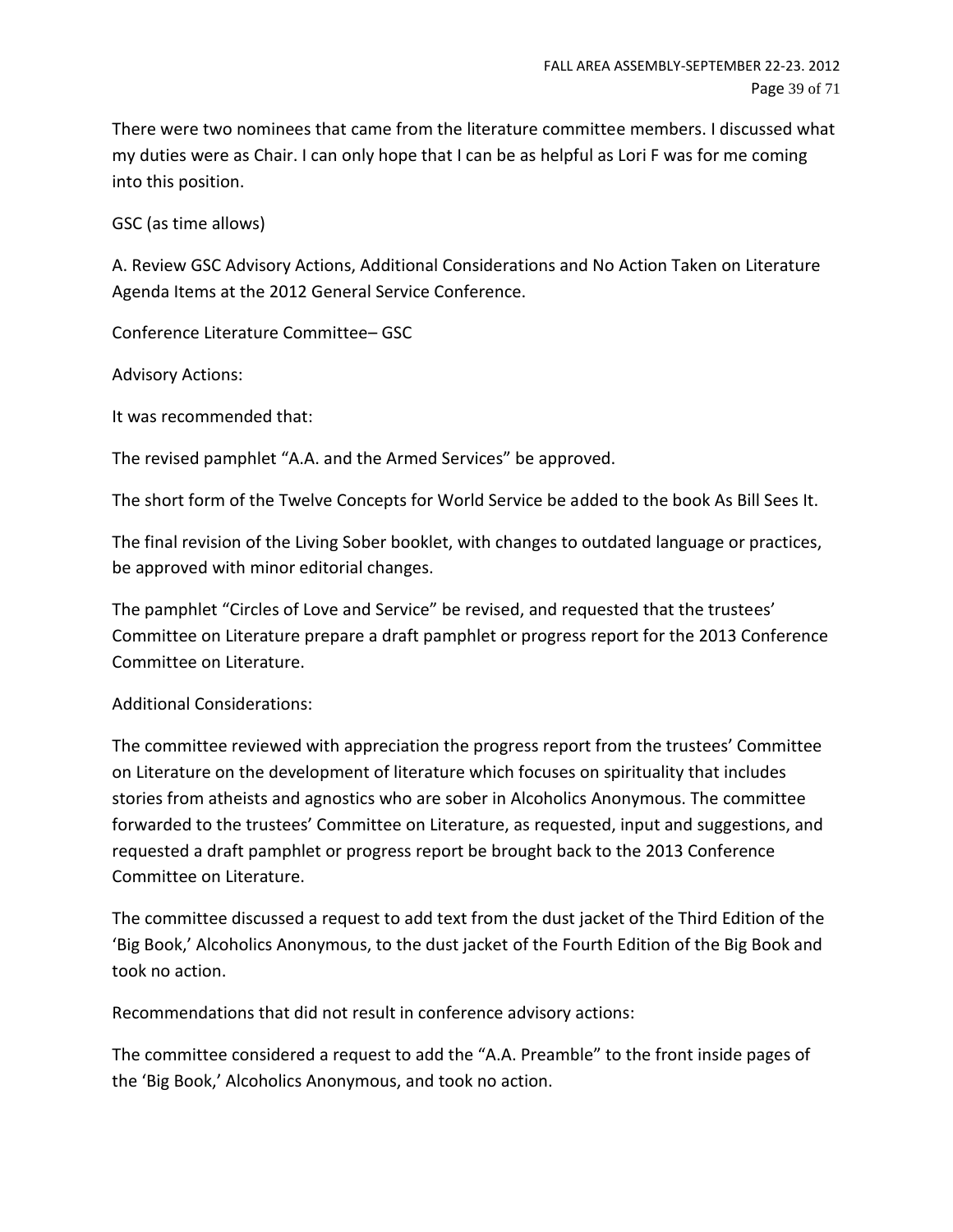That the trustees' Committee on Literature develop a pamphlet for the alcoholic with mental illness, with a progress report to be provided to the 2013 Conference Committee on Literature with suggestions for content of the pamphlet, including breadth and scope of the pamphlet. (Not approved)

That the pamphlet "A.A. and The Armed Services" include the subtitle "none left behind." (Not approved)

Thank you for allowing me to serve Area 40 this past rotation. Mary M., Area 40 Literature Committee Chair

# Corrections/Intn'l-Regional Forums-Terry H

# Corrections Chair Report

Hello, my name is Terry Hankinson and I am an alcoholic, currently serving as your Area 40 Corrections Chair.

It has been my privilege to serve and I look forward to helping with the transition of your next Area 40 Corrections chair person.

I attended a work shop in District 71 with some of our other Area Chairs. There was a lot of participation from the Correction Facilities in that district and the sharing was amazing. I was given a letter at the workshop from an inmate at the prison and I was able to contact him and send him literature and assure him that we were working hard to get meetings going at MSP

Meetings will start up again at the Men's prison in October. We are pleased about that but we still want a meeting with the warden. We wish to have more AA meetings and a more suitable relationship with the Prison. We have sent 7 letters with no response and have now made our final appeal and will contact the Department of Corrections. I must thank Lee G from district 72. His persistence has been inspiring. He has been our front man and contact with this effort.

August 10,11th and 12th myself and Teresa G from District 72 put on the first AA 12 step weekend at the women's prison. 26 women gave up all their weekend activities including visiting to commit to attend the weekend. It was very powerful. We included workshop evaluation sheets for the inmates and their input was very good. As a result we have been given the opportunity to bring in speaker/step meetings every other Friday, including our original weekly AA meetings. We now have a good working relationship with the Women's Prison.

I have been working compiling a list of Temporary contacts from around the area and our webmaster is forwarding emails to me for contacts.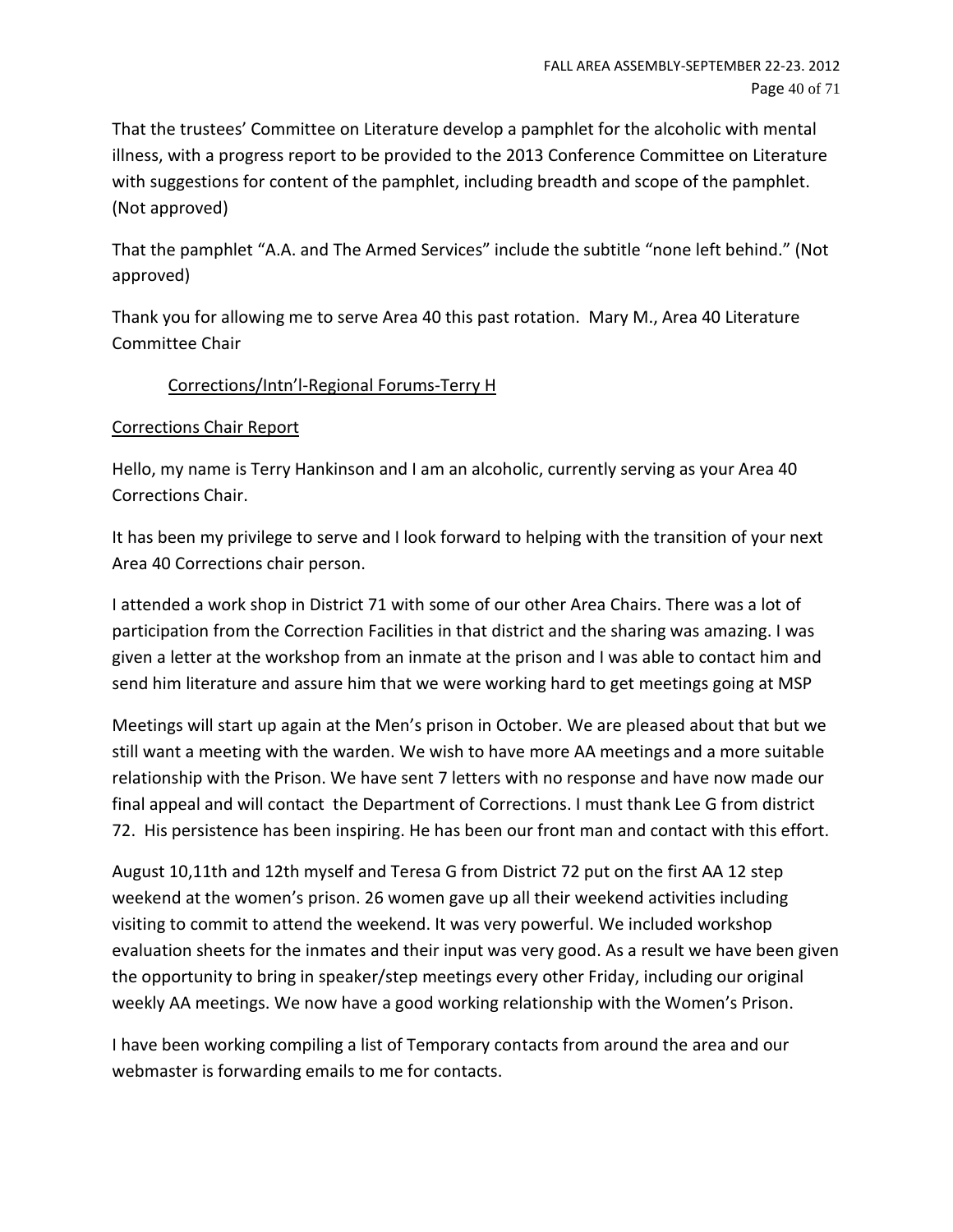I continue to send out requested literature from the Pink Can. Our current balance in the Pink Can Fund is \$1092.88. We have distributed \$2632.77 worth of literature. Our year to date contributions has been \$426.20. Obviously if our literature needs remain the same, next year we will not have the funds available to meet that need. Please go back to your groups or districts and talk about the Pink Can Fund. Reports are available at the back table.

# Corrections Committee Meeting

All Committee members were present: Terry H. Chair, Chris R. Dist. 91, Nick D. Dist. 12, Brandon M. Dist. 11, & Laura S. Dist.23

Mike D. Dist. 11 was the secretary. Fourteen were present.

#### Area 40 Agenda Items

A. Reviewed and discussed the Correction's Chair report.

- Workshop in Dist. 71
- Word is that meetings begin again at MSP in October
- Lee G. continues to try to set up a meeting with the Warden
- Held a 12 step weekend at the Women's Prison in August.
- Continue to compile a list of BTG contacts

B. Reviewed and discussed the Pink Can Report

- Current balance \$1092.88
- Cost of literature distributed YTD is \$2632.77
- YTD contributions \$426.20
- If literature needs remain the same we will not be able to meet those needs with current contributions.

C. We discussed ways Area 40 can continue to carry the AA message in correctional facilities.

• Most agreed that educating staff could remove major road blocks to carrying the message though lack of volunteers in some districts is also a problem.

We can:

• Bring CPC/Corrections presentations to staff in correctional facilities.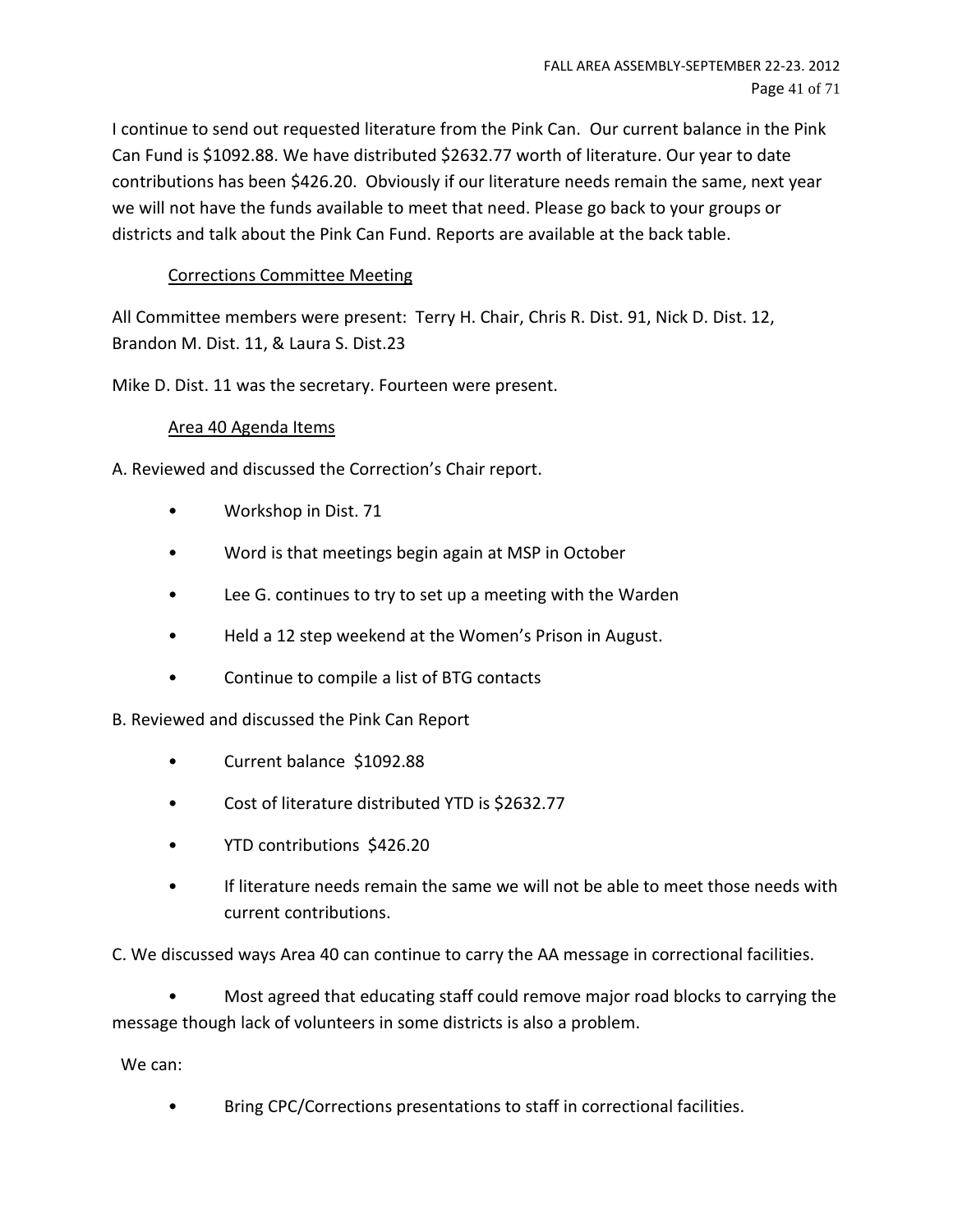• Offer AA information as in-service for continuing education credits for Officers.

• Have more workshops that include AA and Professional sharing in locations that are saturated with Correctional type facilities. Jails, pre-releases, prison, etc.

| 2012 PINK CAN REPORT             | LIT. DONATONS | <b>CONTRIBUTIONS</b> | <b>BALANCE</b> |
|----------------------------------|---------------|----------------------|----------------|
|                                  |               |                      | 3355.45        |
| PO BOX RENT                      | 56            |                      |                |
| ANACONDA GRP \$39.               |               | 39                   |                |
| WATCH EAST (12x12's & BB'S)      | 274.4         |                      |                |
| POLSON EARLY BIRDS \$55.         |               |                      |                |
| MSLA WOMENS GRP \$10.50          |               | 65.5                 |                |
| PINK CAN TOTALS                  | 274.4         | 104.5                | 3129.55        |
| DISTRICT 11 BB'S                 | 285.6         |                      |                |
| ANACONDA GRP \$30.               |               | 30                   |                |
| PINK CAN TOTALS                  | 560           | 134.5                | 2873.95        |
| MSLA WOMENS GRP \$13.05          |               | 13.05                |                |
| PINK CAN TOTALS                  | 560           | 147.55               | 2887           |
| TRADITIONS \$1.02                |               |                      |                |
| MSLA WOMENS GRP \$13.00          |               |                      |                |
| ANACONDA GRP \$30.00             |               | 44.02                | 2931.02        |
| WATCH WEST (BB'S)                | 285.6         |                      |                |
| PINK CAN TOTALS                  | 845.6         | 191.57               | 2645.42        |
| MSLA WOMENS GROUP \$12.          |               |                      |                |
| ANACONDA GROUP \$30.00           |               | 42                   | 2687.42        |
| PINK CAN TOTALS                  | 845.6         | 233.57               | 2687.42        |
| WATCH EAST (12x12's & BB'S)      | 274.4         |                      |                |
| MT WOMENS PRISON-12 STEP WEEKEND | 316.8         |                      |                |
| BB/12X12/INMATE TO INMATE        |               |                      |                |
| INMATE @ MSP                     | 26.09         |                      |                |
| <b>GARY OTTESON</b>              | 727.2         |                      |                |
| PINK CAN TOTALS                  | 2190.09       | 233.57               | 1342.93        |
| ANACONDA GRP (JUNE CONTRIBUTION) |               | 30                   |                |
| ANACONDA GRP                     |               | 30                   |                |
| <b>MSLA WOMENS GRP</b>           |               | 20                   |                |
| <b>DISTRICT 42 BB'S</b>          | 157.08        |                      |                |
| PINK CAN TOTALS                  | 2347.17       | 313.57               | 1265.85        |
| <b>DISTRICT 11 BB'S</b>          | 285.6         |                      | 980.25         |
| ANACONDA GRP                     |               | 30                   |                |
| <b>MSLA WOMENS GRP</b>           |               | 22.63                |                |
| PINK CAN TOTALS                  | 2632.77       | 366.2                | 1032.88        |
| <b>ANACONDA GROUP</b>            |               | 60                   | 1092.88        |
|                                  |               |                      |                |

It is my pleasure to serve you. Thank you, Terry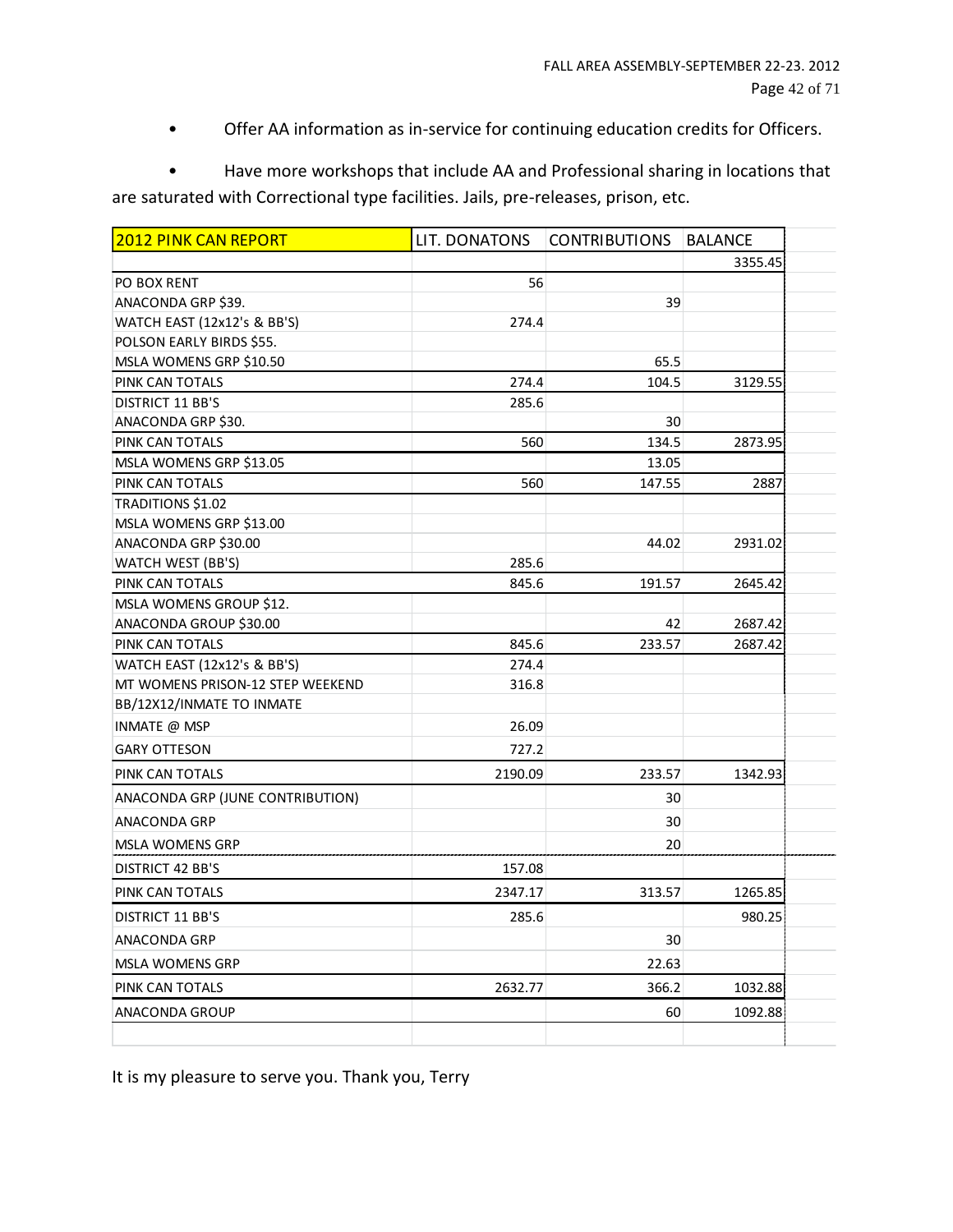# CPC/Trustees-Libbie L.

Welcome all to the Fall Assembly. This rotation has been an incredible journey. Thanks to all who have shared it with me. It has been a privilege to serve with you all.

Life has been full since the last assembly. Here is a list of some of the activities.

- Mailings to 78 professional educators in Area 40 colleges and universities
- Sponsor your Professional campaign
- Workshops in Butte, Shelby, Fort Peck (Wild West Sober fest)
- Another trip to Haiti
- Upcoming Havre Mini Conference next weekend

I look forward to attending the Fall Round Up in Missoula, my home group's annual Fall Refresher next month. Plans are in place to facilitate follow up with the professional schools at the district level and to contact the DUI/Drug Courts in our Area.

Remember that we have displays, literature, and power point presentations available to share our message.

I look forward to mentoring and passing on the baton/file box to the next CPC committee chair in January.

From page 89 of Alcoholics Anonymous Chapter 7, Working with Others:

Perhaps you are not acquainted with any drinkers who want to recover. You can easily find some by asking a few doctors, ministers, priests, or hospitals. They will only be too glad to assist you. Don't start out as an evangelist or reformer. Unfortunately a lot of prejudice exists. You will be handicapped if you arouse it. Ministers and doctors are competent and you can learn much from them if you wish, but it happens that because of your own drinking experience, you can be uniquely useful to other alcoholics. So cooperate, never criticize. To be helpful is our only aim.

As we aim to be helpful, let us always remember our friends who can assist us in showing those who suffer from alcoholism that there is a way out.

# 2012 Area 40 Fall Assembly, 62nd General Service Conference Review

15 Members present, voting members present included: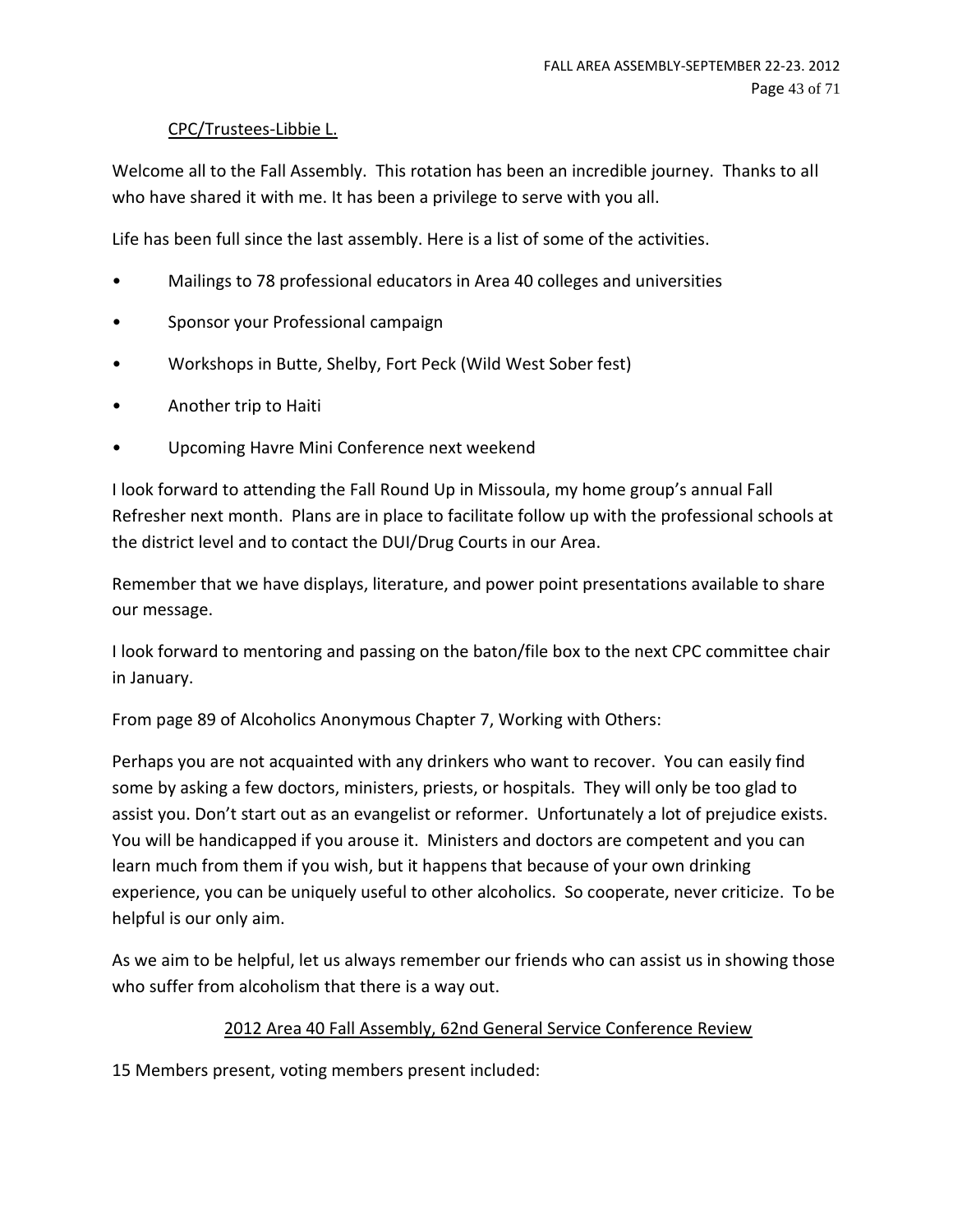Libbie Lapp-Chair, Erin G-DCM81, Catherine J-DCM72, Corey C-DR91, Roxie B-DR71

Thanks to Erin G. for taking notes.

# AREA 40 BUSINESS

CPC

A. Review the Area 40 CPC Fall 2012 Assembly Report

See Chair report as separate document.

B. Discuss ways in which AA can continue to be a resource to professionals in Area 40.

Discussed continuing current projects. Questions discussed about who is responsible and how to work together with Treatment, PI and not duplicate efforts. Use your mentors. Also recommended how to make a committee with your group representatives.

C. Review Area 40 Policy and Procedures for CPC.

Page 11 Area 40 Policy and Procedures manual, no changes recommended.

D. Discuss the activities of the CPC Committee during the 2011-2012 Rotation.

See Chair report: Professional school mail outs, Sponsor your Professional, workshops, displays and power point presentations.

E. Discuss information, orientation, and support for the new Committee Chair for the next rotation.

Keep up the momentum. Chair will orient/mentor new chair thoroughly.

# Trustees

A. Review the responsibilities for Trustee-at-Large.

S67 service manual

B. Discuss the process for electing a Trustee-at-Large

S68 service manual

# GENERAL SERVICE CONFERENCE BUSINESS

A. Review GSC Advisory Actions, Additional Considerations and No Action Taken on CPC and Trustees Agenda Items at the 62nd General Service Conference.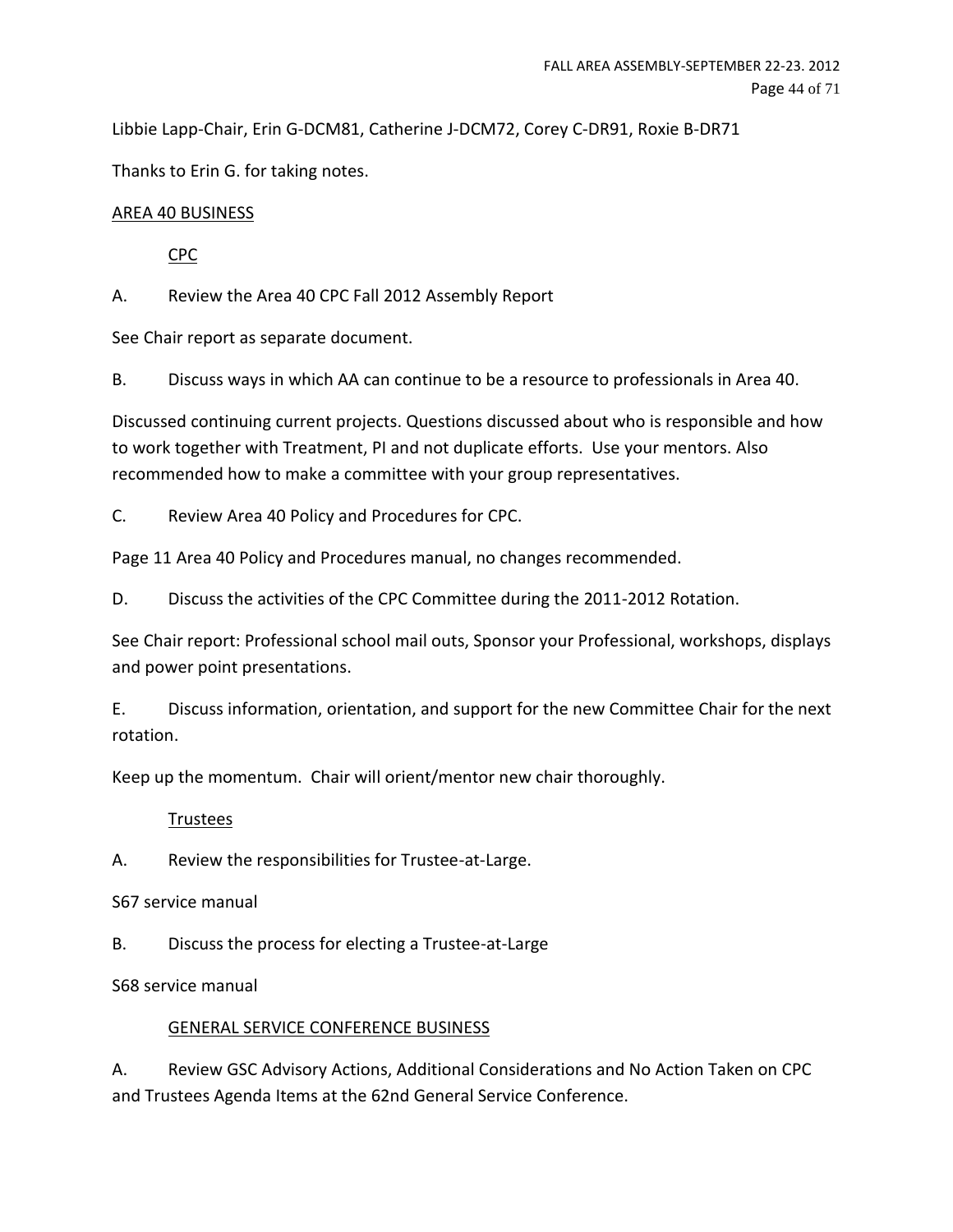CPC

A1. Discuss report on replacing the current AA CPC DVD with a new compilation DVD that includes existing print material.

Consensus of the Area 40 committee was that it would be a convenient way to get information to professionals. We already use a DVD in the information packet sent out currently. This would eliminate the need to send all the pamphlets with it. Information is also available on-line through the aa.org website.

# A2. Review draft product of replacement DVD

Consensus of the Area 40committee is that the committee will review the draft copy. The cost (\$1350) seems reasonable. Keep in mind the concerns of the trustees regarding limited material and technology changes.

The GSC committee discussed the report on replacing the current DVD with a new DVD and reviewed the draft product. The committee accepted the report and felt that a new compilation DVD was not needed. Reasons included, material already available, prefer to be more profession specific, and DVD format may not be appropriate in this ever- changing digital age.

The GSC committee also requested that the AAWS Web Site Redesign Committee consider dedicating a portion of the Web site to making AA resources easily accessible to targeted professional populations and CPC Committees.

(Additional Considerations page 56-57 of 62nd GSC Final Report)

B. Consider adding the phrase "nonalcoholics may attend as observers" to the Singleness of Purpose statement in CPC literature.

Area 40 Committee was split as to whether this was a necessary change. Most of our discussion involved recognizing the audience for these pamphlets and who will be using this information. Is the information we want to relay for the professionals themselves, nonalcoholics, or possible alcoholics?

It was recommended by the GSC Committee that the "Singleness of Purpose" statement be revised as follows: Some professionals refer to alcoholism and drug addiction as "substance abuse" or "chemical dependency." Non-alcoholics are, therefore, sometimes introduced to AA and encouraged to attend AA meetings. Non-alcoholics may attend open AA meetings as observers, but only those with a drinking problem may attend closed AA meetings. The text in "What AA Does Not Do" section in the CPC pamphlets "AA in Your Community", "If You Are a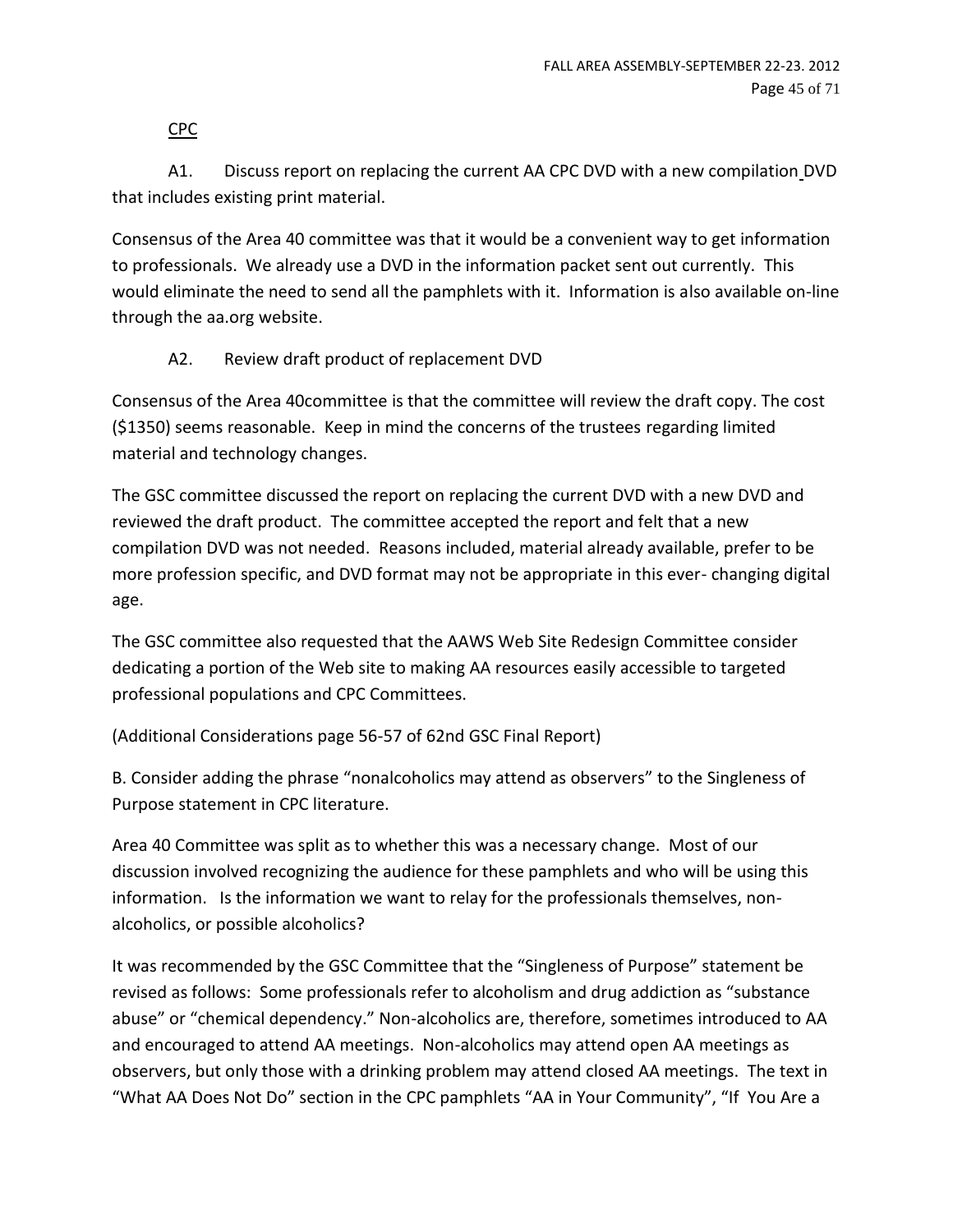Professional," and "Members of the Clergy ask about Alcoholics Anonymous" to be replaced with the text in the section "What AA Does Not Do" in the "AA at a Glance" flyer. (Advisory Actions page 7-8, 62nd GSC Final Report)

C. Review contents of kit and workbook

Consensus of the Area 40 committee is that the changes seem appropriate and that any help or guidance is helpful. Our workbook should be up to date and accurate as well as full of ideas to spread the message of AA.

The GSC committee reviewed the contents of the CPC Kit and Workbook and made several suggestions.

a) Sentence on page 15 changed to read "Open: Guests are welcome as observers….

b) Section on page 29 "What AA Does Not Do" also be revised to the same text as in the "AA at a Glance" flyer.

(Additional Considerations page 57, 62nd GSC Final Report)

#### Trustees

A. Review resumes of the candidates for and slates of trustees and officers of the General Service Board of AA Inc.

- 1. West Central Regional Trustee
- 2. Western Canada Regional Trustee

Consensus of the Area 40 committee is that Andrew W be the candidate selected as trustee for the West Central Region. We took some time discussing the number and role of Trustees and reviewed the election process.

The GSC committee agreed with us and selected Andrew W to be the next West Central Region Trustee. The also approved the entire slate of trustees.

- B. Review slate of directors of AA World Services Inc.
- C. Review slate of directors of AA Grapevine Inc.

Consensus of Area 40 committee is that the conference should act appropriately in their approval of the slate of directors. We discussed the all or nothing approach for approving slates and the pros and cons of that action.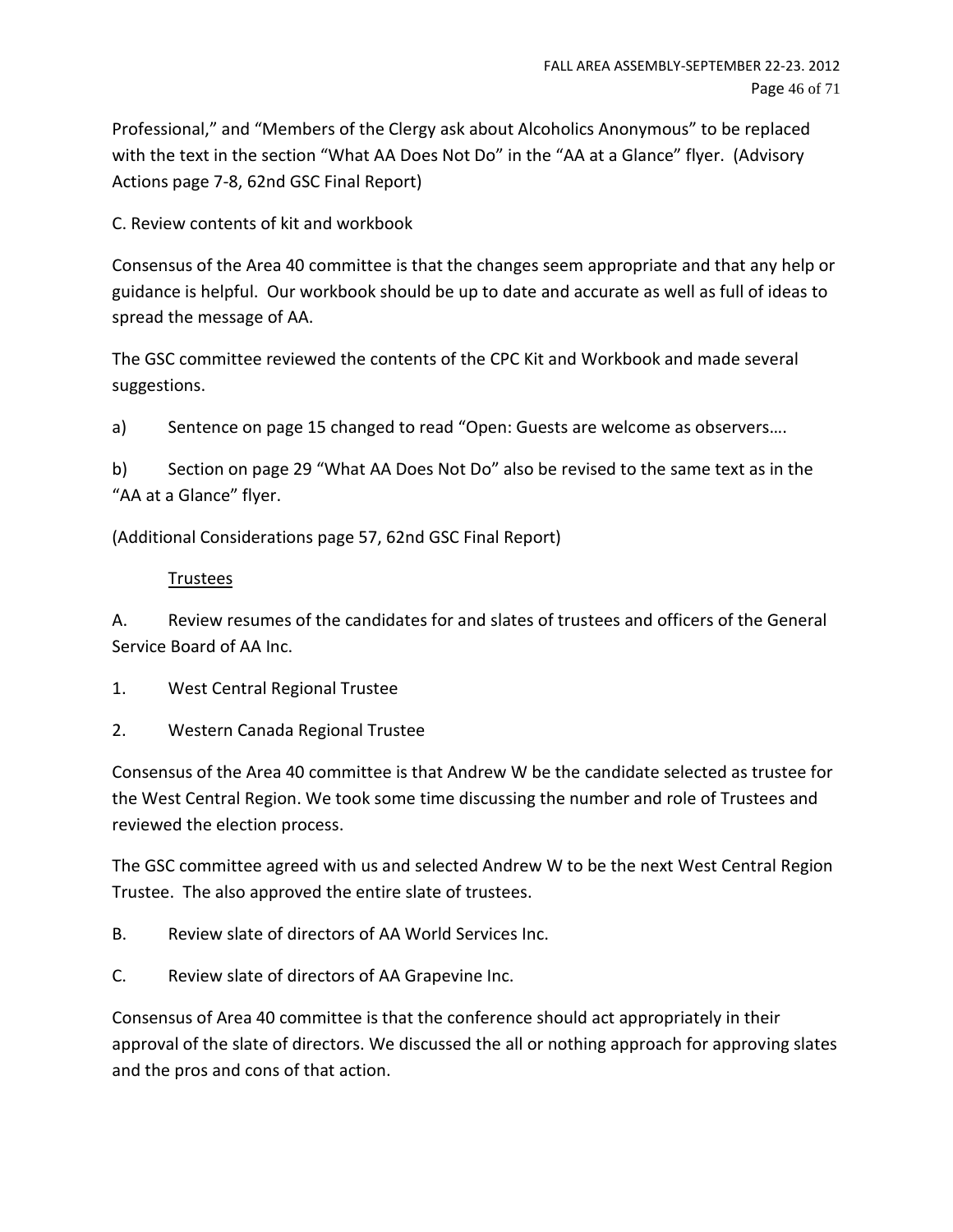# A, B, &C

The Slates were all approved. There continues to be 2 vacancies in the AA Grapevine Board for a total of 7 members. Note: AA Grapevine Inc. bylaws state that its board shall consist of no less than 7, and no more than 10 members.

# (Advisory Actions page 9, 62nd GSC Final Report)

D. Review report from the trustees Nominating Committee on the impact of the Conference Disapproving a Recommended State

Consensus of the Area 40 committee is that we would recommend that the GSC committee for Trustees would look for all potential methods to follow up on this issue. We need to take special care to uncover unexpected repercussions of our actions. We need to comply with laws and protect ourselves from ourselves. Remember that it is not Trustees vs. the Conference vs. the Grapevine vs. AAWS; it is AA carrying the message to the still suffering alcoholic. We should not look for a quick fix because there was an issue with this process. We don't want the good to be the enemy of the best, and we don't want division in the branches of our leadership.

The GSC Committee reviewed and accepted the report from the trustees' Committee on Nominating on the Impact of the Conference Disapproving a Recommended Slate noting that, as requested, the report solely addressed the admission of slates: the committee recognizes that the GSC has additional authority related to the General Service Board not commented upon in the report.

The GSC Committee strongly suggested that the practice of including the operating corporation board slates (AAWS and Grapevine) on the GSC agenda be continued.

(Additional Considerations page 60, 62nd GSC Final Report)

# Grapevine/Policy & Admissions-Gary E.

Opened with the Serenity Prayer. Present: Gary D., Dee G. , Marty S., Carla T., Janet P., Duane C.

Gary attended the June Grapefest in Helena, it was small but spirited. Gary has been e-mailing the Grapevine News monthly reports to those who have signed up.

There is a Grapevine display with all of the new Grapevine books available on the back table. Extra old Grapevines are also available.

546 subscriptions in Montana so far this year. Financially Grapevine is in the black. There are books on e-book available now. More are being added all the time.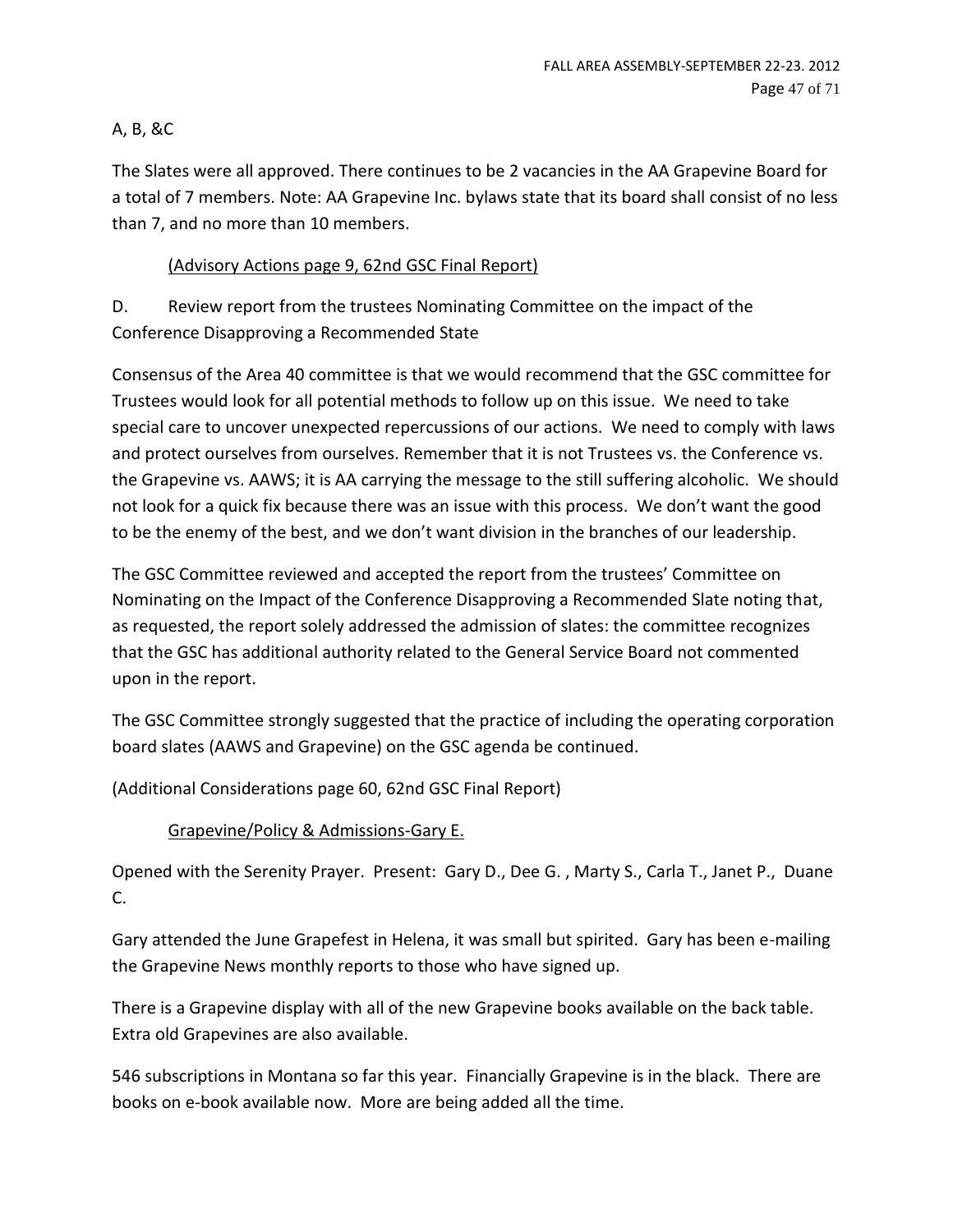#### FLOOR ACTIONS:

Items will be "Sunseted".

Combining Grapevine and AWS has been tabled until next conference.

#### AGENDA

Discuss roles in the Fellowship today of Grapevine & LaVina: Grapevines are used in sponsorship. Grapevines displays are usually available at District AA functions. Subscriptions are raffled at AA functions. Groups buy subscriptions to give away and also use them as the basis of the meeting. Subscriptions are also purchased for new sponsees.

Discuss information, orientation and support for the new committee chair for the next rotation: All Gary got when he took over was a display. He will be handing information over to the new committee chair and suggest that not only e-mail addresses but physical addresses be obtained. It is up to the District to request the Area Grapevine chair show up for their functions to present Grapevine information. Gary received only 2 requests for this and both were for the Grapefest in Helena. Janet proposed that the Area chair have more communication with the District chairs. Phone calls, e-mails etc. to keep the lines of communication open. Marty wondered what the Area chair would do if requested to attend. Gary said he would present a history of Grapevine and what literature is available with a question and answer session afterwards. Helena actually has a Grapefest which also requests the Delegate to present his report on what went on with the Grapevine in New York. Carla suggested that the District Chair go to every meeting in their District throughout the year with old Grapevines and subscription forms.

# WORKSHOPS-DCM/GSR BREAKOUT

# DCM Breakout

Chairman: Andrew W. opened with Serenity Prayer

Questions:

What is the hierarchy of leadership in your District? Does Alt DCM always become DCM?

1. What would be the best way to get all the Agenda Items and Background Info out to GSRs and Committee Chairs in our District? Issue of printing and distribution.

Email, Pass a copy around for shared use, Can be extremely expensive to make copies! Make copies of the on Disc, Google Docs, Put it on the Area website? This is an agenda item. Pick a couple things you're passionate about versus attempting to read/distribute the entire 500-plus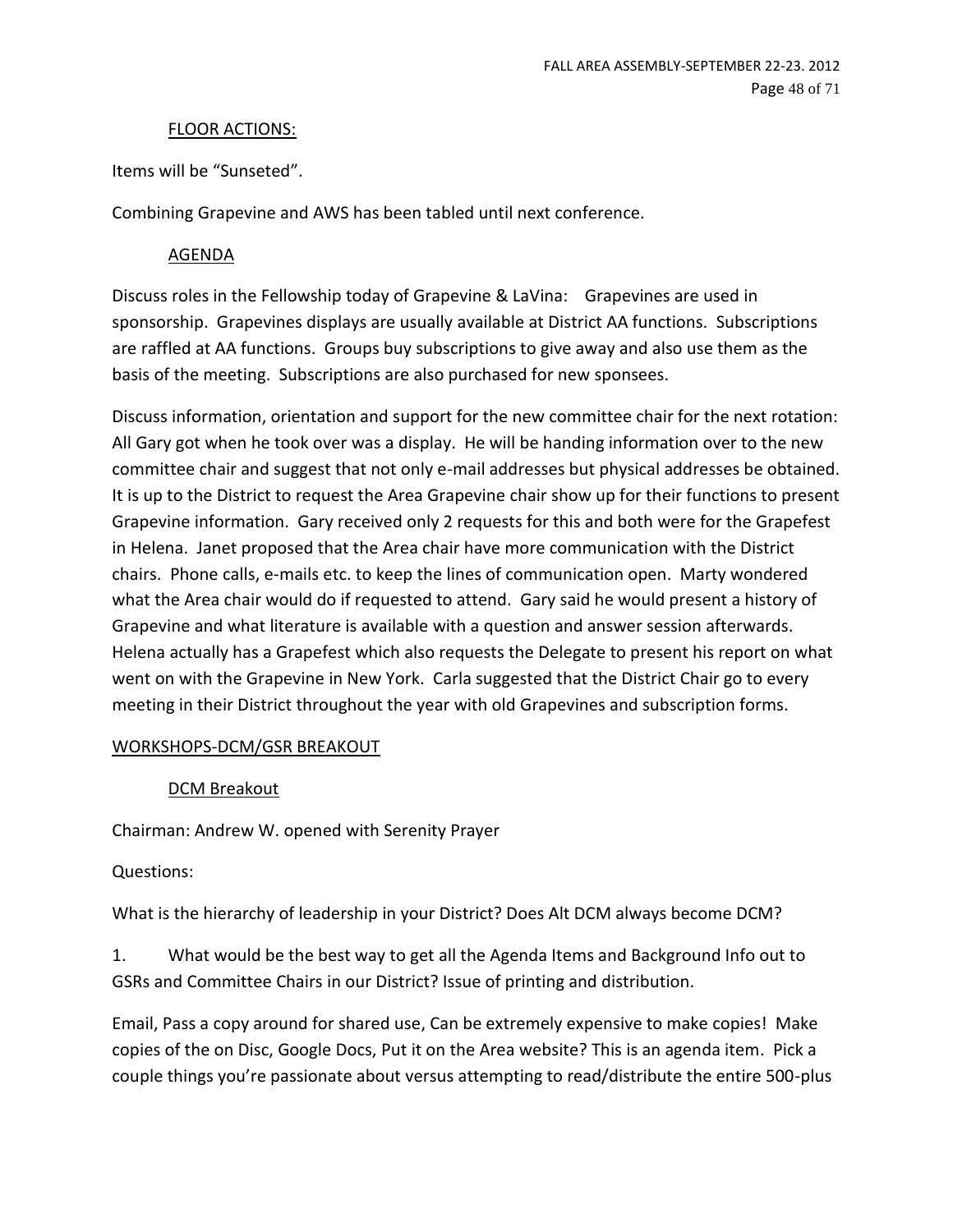pages. Provide information on a secure website like the Delegate's get itLoading it as a pdf. on your personal computer

This is still progress from the way information was given to Delegate's in the past!

2. How do you deal with having a vital committee chair vacant for several months, then it is filled by someone who is resistant to support and chooses to pursue activities outside the scope of his/her position rather than the work in the position description.

DCM shares his own experience and explain the guidelines

DCM shares his experience and advocates one-on-one human contact. Person made amends and indicated she would change her behavior but resigned two months later.

Be open and honest with people

Our biggest responsibility is electing trusted servants and picking the best possible to serve

Better election process, have people know them.

Past-DCM shares his experience and so sometimes it just works itself out. As DCM you can just tell them what needs to be done and be a source of guidance. Sometimes even when it looks bleakest it might mean it gets better soon!

3. How are the relationships in Districts with Intergroup and do they play nice with one another?

Past-DCM shares that Intergroup used to come to his meetings and they had a good relationship.

DCM shares that they have a good relationship with Intergroup, they share a meeting space and the Intergroup Chair comes to most District meetings. They have good communication with one another.

DCM shares that he didn't feel welcome as a DCM at the intergroup meetings in his District. But, they have improved their relationship, have established communication, have an Intergroup Rep who attends the District meetings, and they are coordinating on the schedule upkeep.

Cooperation has increased to the point that it is hard for him to believe their relationship was ever negative!

Even though they may not be a "large, metropolitan area" Intergroup definitely provides a service in his District.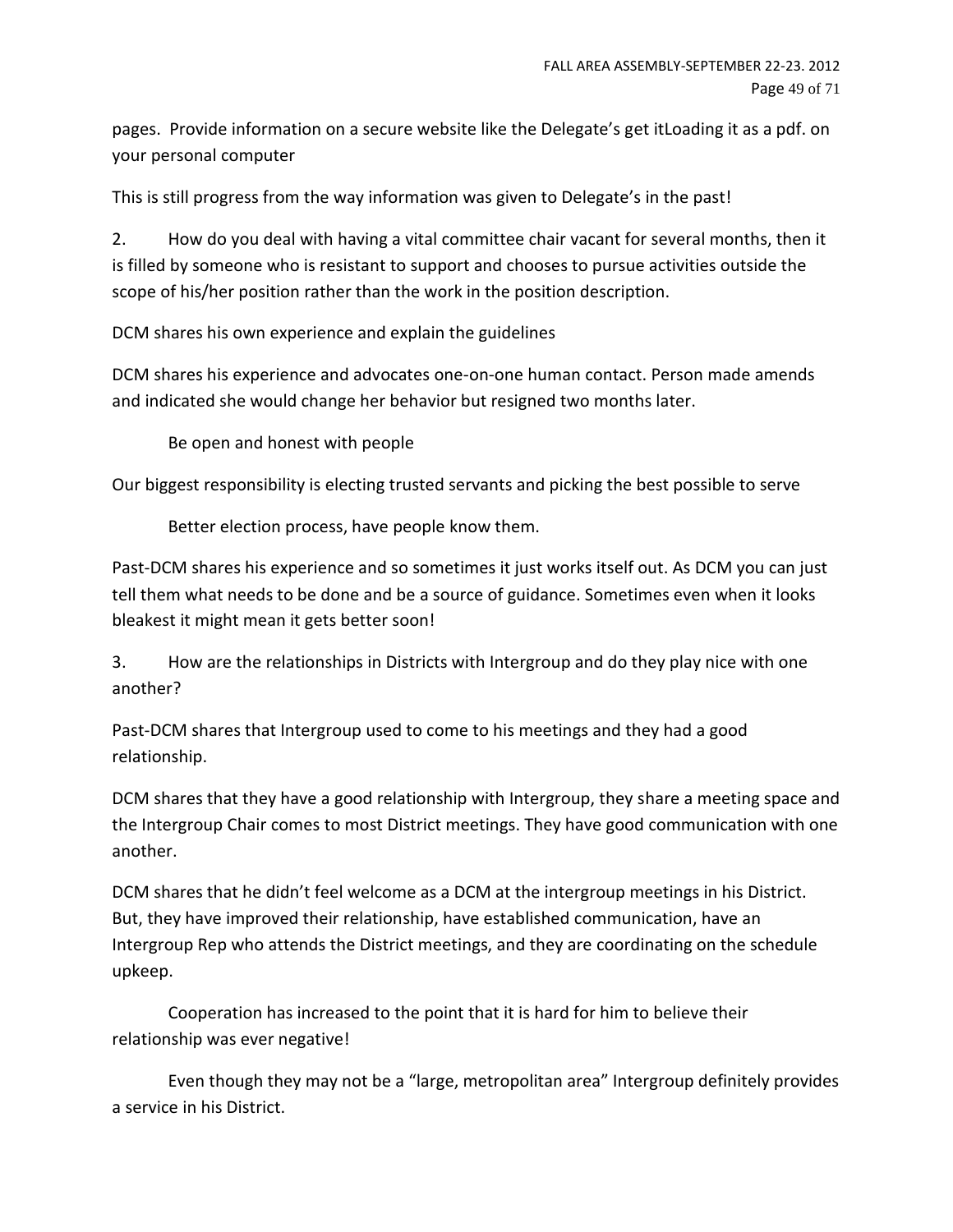Alt-DCM indicates he was met with hostility when he would do group visits but when he showed them how he was trying to report accurate information and establish a relationship he was met with cooperation.

4. What is the hierarchy of leadership in your District? Does Alt DCM always become DCM?

DCM- "No". You never know what may happen.

District 61 Alt-DCM automatically becomes DCM.

One District saw the DCM become the Alt to help positions and support.

District 12—"I don't think we've ever had an alternate"!

This was the same for another DCM.

Alt-DCM has suggested having Alt-DCM rotate into DCM in her district because it provides good training for a big position.

DCM advocates for training and grooming of new leaders.

The pamphlet "The AA Group" speaks to rotation—not circulation. It brings fresh blood and fresh ideas.

Send newly elected GSR/DCM to Area rather than just throwing them in to their first Assembly.

Practice, study and ask people with experience for help

GSR School, DCM School and Mock Assemblies

5. Which Districts have voting members that are GSRs—and which Districts have GSRs and Committee Chairs as voting members?

Just GSRs: 2

GSRs and Committee Chairs: 7

Anybody Who Shows Up: 1

DCM-They have GSRs vote only. Saw a big dip in attendance, considered allowing Chairs to vote = hot button issue and shot down. But—attendance was up!

Contention = Attendance!

Discussion versus Vote: The vote you only have one. But, with discussion you can collect votes if people agree with your point-of-view.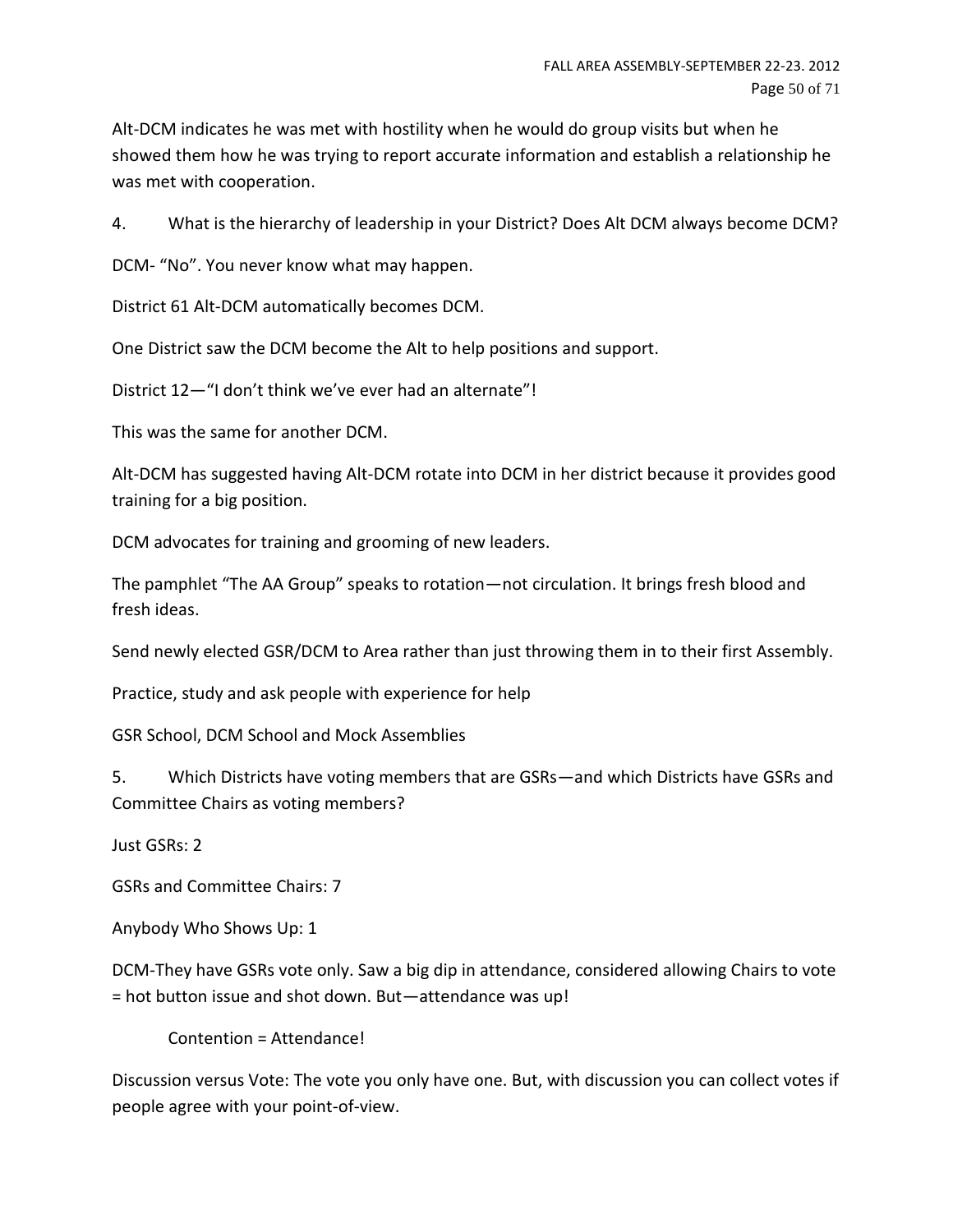Voting to reconsider and allowing the minority opinion to speak is helpful.

6. We have a chair person in our district who introduces himself as an addict. I see this as a problem when he identifies himself as an addict when representing AA at institutions. What should I do?

DCM-We've discussed this and determined it in contrast of our Traditions.

This DCM advocates asking him if he is an alcoholic.

Past-DCM- Love and tolerance is our code.

Also, 30-40 days ago they didn't know what they were. A treatment center gave them a label and they identify with that.

We can ask them off to the side what they identify as and have that discussion in private.

This isn't Feelings Anonymous—have the discussion.

As far as he can tell our literature doesn't say we must identify ourselves as alcoholics.

Have the discussion with the effort of not annihilating anyone.

Addict versus alcoholic versus over-eater

Find out the difference and pursue

Telling your district you have an addict chair person might increase attendance! (joking comment)

The Doctor's Opinion: "he was working this man and trying to fix his alcoholic addiction".

It's up to us not to abuse anyone at anytime.

They can die—we can direct them to where they need to be.

Is saying alcoholic/addict in a meeting a violation of 12th Tradition because it creates dis-unity?

Not every place, especially in rural areas, have meetings beyond AA: NA, etc.

Totally agrees alcohol is primary focus but in rural MT there may not be other choices.

Kids are using everything these days.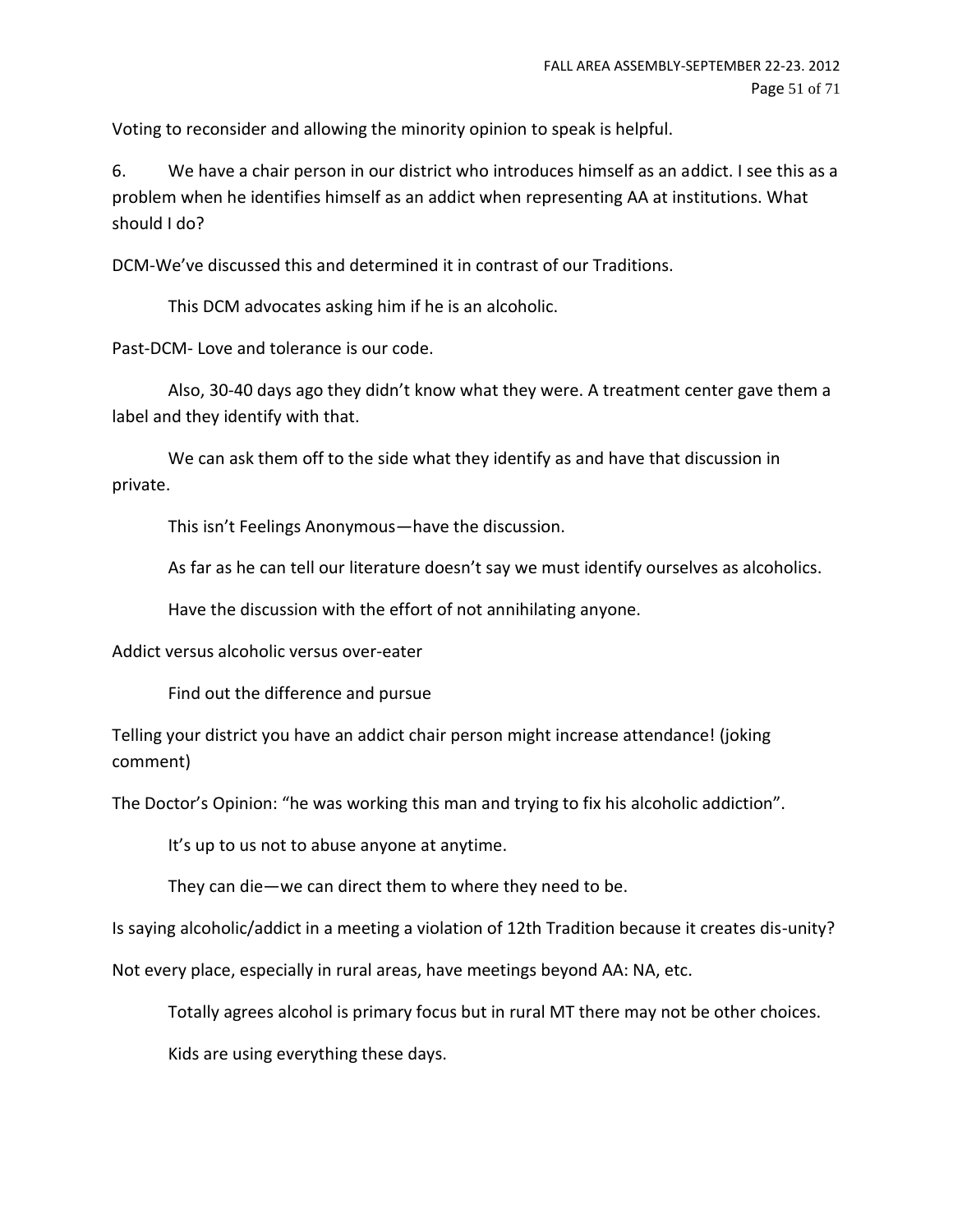Guy takes meetings into the jail and doesn't care who shares about what because that's there only place for help.

Past-Delegate: One of the toughest things he had to do was talk to groups about adhering to the Traditions when they may be doing other stuff.

Just talk to them—share the importance of the Traditions. Cannot force anyone to do anything. This is a part of our job duties.

Focus on the steps and recovery elements.

If you don't have NA—addicts can start it.

# GSR Breakout with Bob H.

Opened with the Serenity Prayer

1. What do I need to know? What's my job, my opportunity to serve?

You're not always going to be somebody's friend out of this deal. You're always going to have someone who disagrees with you. But this is one of the most important jobs out there. This can be kind of daunting, but there is a pamphlet that is very helpful called "The AA Group." It covers things such as the difference between a group conscience meeting and an informed group conscience meeting.

The Service Manual is a very eye opening piece of literature to define the job description. There is a pamphlet call GSR. In short, we are the conduit, the mouthpiece of our group to District. You get information and get educated and take that information back to your group. A GSR is active and always trying to carry the message to the still suffering alcoholic.

A GSR is a trusted servant. We trust that person to serve. If you stay active and stay informed than you will be able to gain the sense of how your group might vote on items that you did not get to take back and discuss with them.

2. How do we get our group out of a deficit financially?

Bring the enthusiasm to the meetings and make it attractive to pitch in.

Read the green card about self-support. When passing the basket say, "Ask yourselves what you sobriety is worth."

Give a pay raise to AA. Put more than a dollar in the basket. Lead by example so that the newer person knows what to do.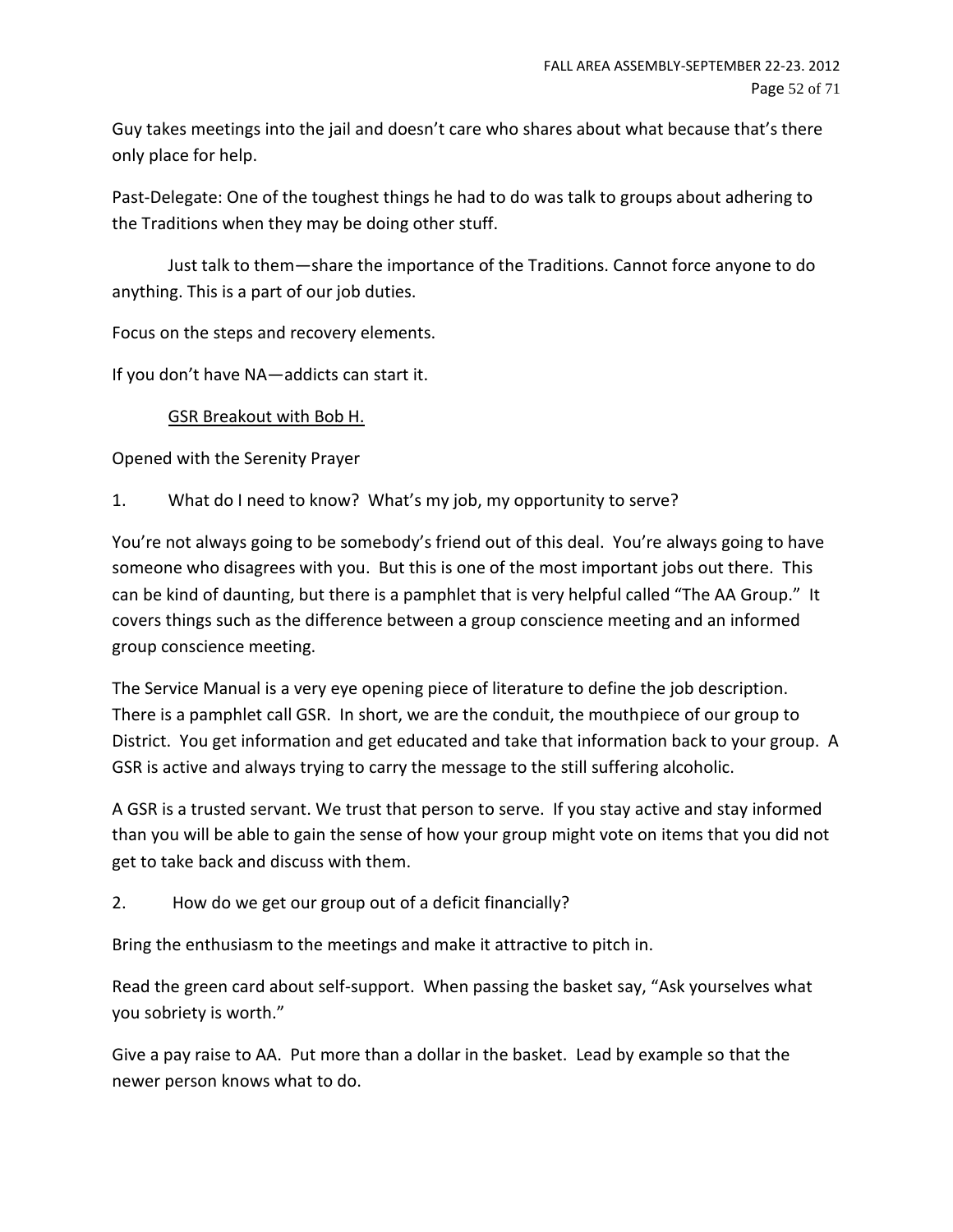Budget is a verb. If you are getting low on cash something may need to be cut.

We've been in the negative for a while but have a prudent reserve. The checkbook should reflect what we are actually operating on and not use the checkbook as a savior to cover every activity we want to do.

We started paying attention to what we were actually using. We used smaller cups and watched how much coffee we throw away.

When the basket gets passed an announcement gets made stating what those funds get used for.

There is a piece of literature called, "Supporting your Support System." This allowed for splits to be made with percentages and leave money left for the group.

3. How much power does a GSR have? How do I get my home group members to step up to service?

Just as much as they'll give you! all f you want to get people interested in service, you've got to make service interesting. Have potlucks or bbq's and give them information. Attract them and make it fun. Throw 'em in the car and take them with you. Show them, don't tell them.

4. What is the relationship between being a GSR and being the chairperson of that group's group conscience/business meeting?

You could try to spread it out a little bit and get more people involved in service.

# 5. Group Inventory

That can be a growing experience. In the past we had it where the person conducting the meeting could not speak at all. We've also had a group conscience done via writing answers down on paper anonymously and compiled in a secure box. This allowed for the person who would not have usually spoken up and said something to voice their opinion and be heard.

We have had our different meetings answer different inventory questions and then we meet and discuss them.

Our group's Alt GSR is responsible for chairing an annual group inventory. They find the meeting place, make the fliers, organize the providing of food, and chair the actual inventory. If you provide food, they will come!!

The difference between a group and a meeting is: A group exists after the meeting is over. A group is involved in service.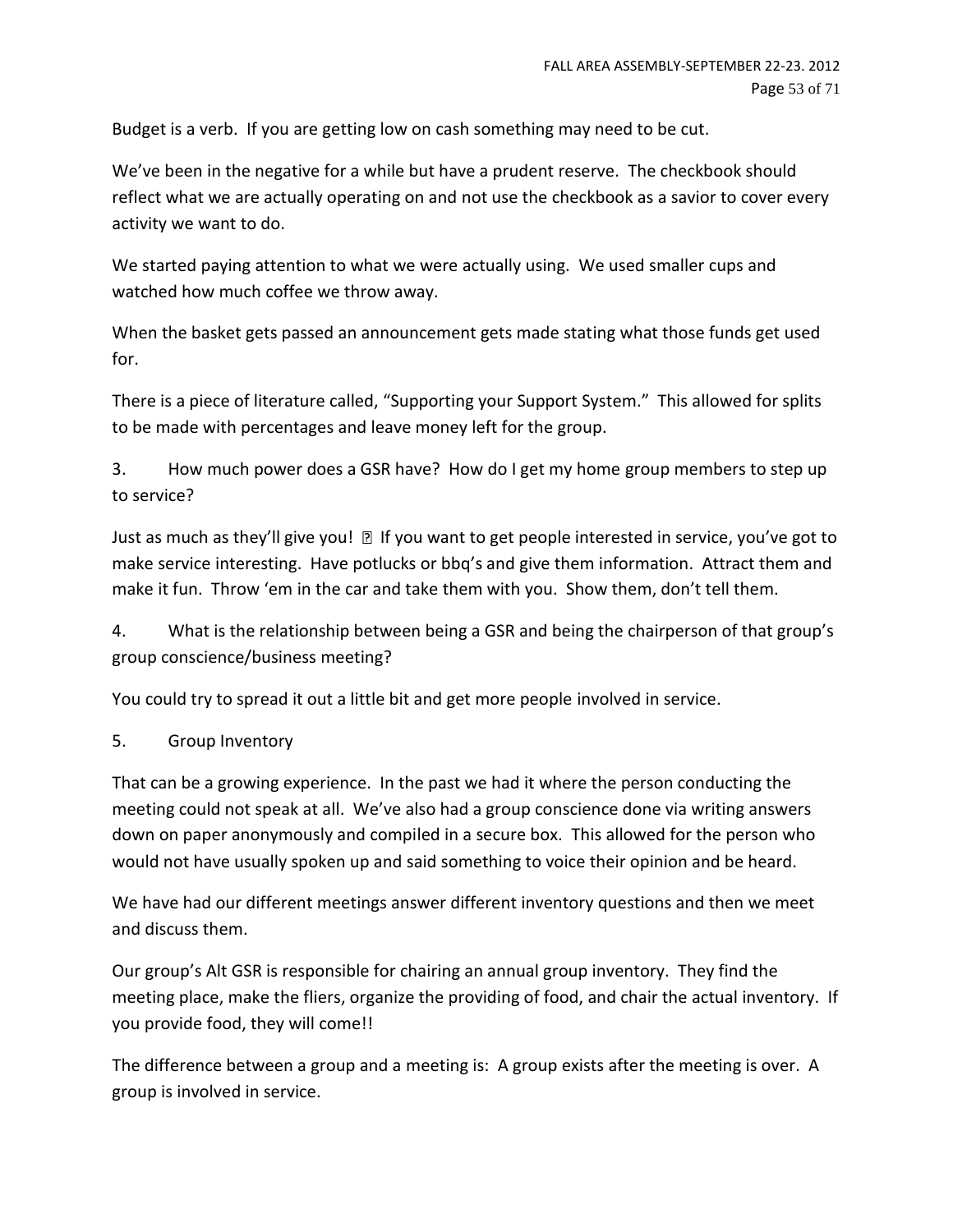You've got to protect the people in your meeting from predators, men and women. A meeting has to be a safe haven for the newcomer to get sober. We have a responsibility to step up to this and make sure that the group is aware that the new person is not to be preyed upon.

# ROUNDUP REPORTS

# Spring 2012 Kalispell

We had a total of 352 people register, 54 of whom were Al-Anon members. Special guest Terry Spear gave the first delegate's report following the Conference. Gerry Robinson was also present with a smashing Archives set up. We were a self-supporting Round Up with enough left over to contribute to Intergroup, District, Area, Al-Anon, and GSO. We look forward to attending the Missoula Round Up next month and passing the stool along with the seed money. I also look forward to seeing all of you at the 2015 Fall Round Up in Kalispell! (Register now and save \$5.00!) Yours in Service, Kacie Mc.

# Fall 2012 Missoula

Andrew W. reports that all is ready for the fall roundup Oct 5-7 in Missoula. Hope to see many of you there.

#### Spring 2013 Bozeman

Gerry W. District 72 Spring 2013 Round Up Chair reports all is well on the Spring 2013 Roundup front! Dates are April 12-14 2013 at the Best Western Grantree Inn Hotel and Holiday Inn locations were secured to ensure we meet capacity and can welcome ALL who come from across the state. Contracts are signed; meals agreed upon, rates negotiated. Speakers have been chosen and are confirmed. Committee positions are all filled and we are meeting monthly. Registration flyers are about to be posted on the area website and distributed, stay tuned!

#### INTERGROUP REPORTS

# Flathead Valley Intergroup Report

Our Flathead Valley Intergroup has a new home. Intergroup's first Business/Birthday meeting will be held January 28, 2012 at the United Methodist Church located at 117 2nd Street West in Columbia Falls.

Our Flathead Valley Intergroup meets the last Saturday of every month at 6:30pm to conduct our Business meeting, followed by our Birthday Meeting to celebrate Valley Wide Sobriety.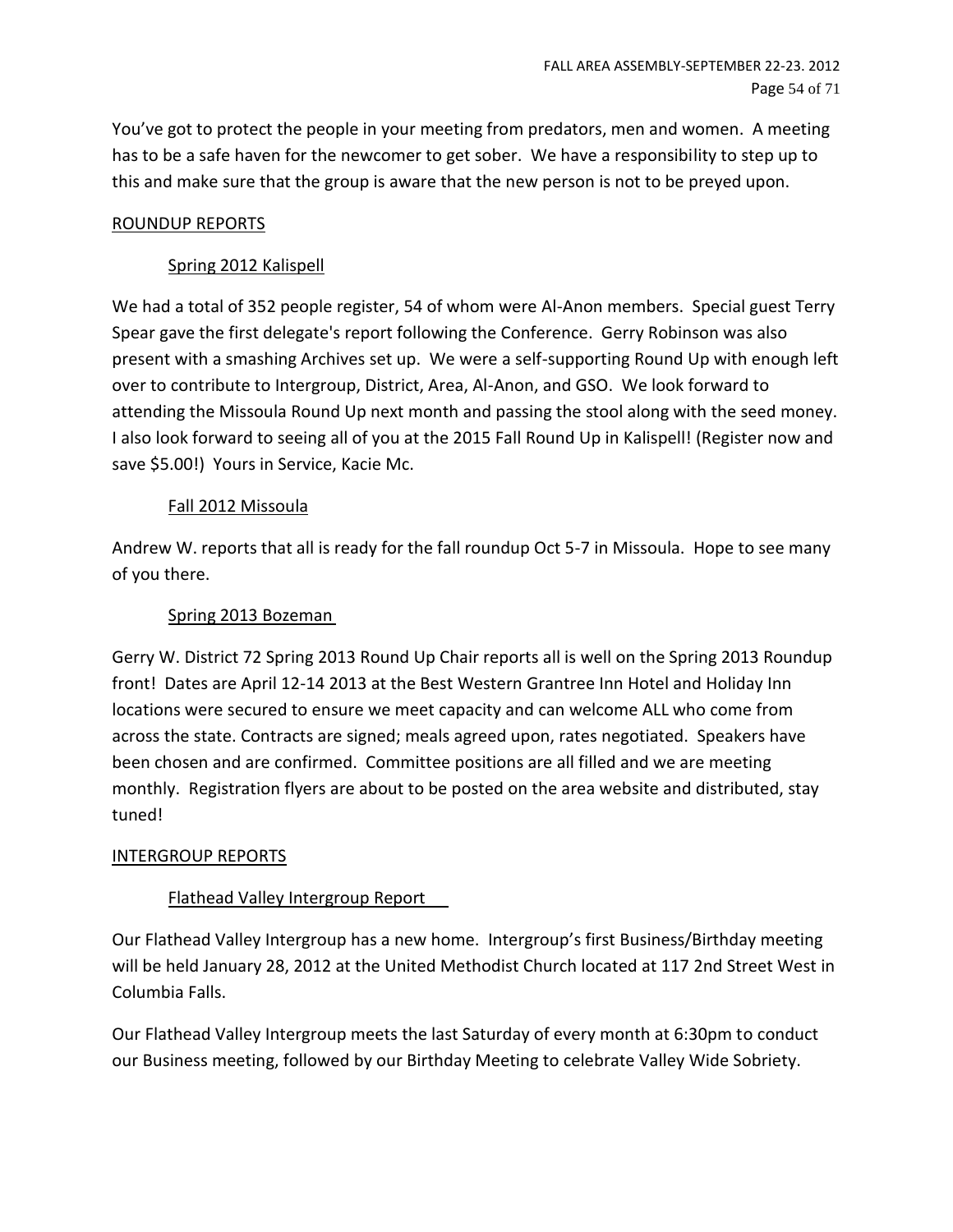Currently all of our Intergroup Positions are filled with motivated, service oriented members of Alcoholics Anonymous.

We had our annual Campout at Emery Bay in Hungry Horse in which there was a huge turnout. We have the following upcoming events in which Intergroup supports;

Thanksgiving Event November 24, 2012.

Alcathon: December 31, 2012 through January 1, 2013.

Intergroup is working diligently with District Chairs to eliminate any duplications of work.

In Service, Nikki T., Intergroup Chair

#### PAST DELEGATE SHARING

Both Maryann W. and Bob H. gave inspirational and amusing stories about "back when". We are so fortunate in Area 40 to have a wealth of past delegates that are present for many of the assemblies. There were seven present for this assembly. (Maryann, Bob, Mark, Earl, Scott, Andrew, and Carole) Ed M. was unable to attend as his health is poor. Please if any get a chance, stop in Valier and say "Thanks."

#### DELEGATE'S REPORT

Fall Assembly, Area 40: 2012 Delegate's General Service Conference Report

The 62nd Annual Meeting of the General Service Conference of Alcoholics Anonymous in the United States and Canada met at the Hilton Rye Town in Rye Brook, N.Y., April 22-28, 2012. 250 copies (in English) of the 2012 Confidential Final Report, 79 pages long, with a pretty blue cover containing a drawing of the front entry to the hotel, arrived on my front porch August 21, 2012. The Conference Advisory Actions appear at pages 6-9 of the Conference Report, and are discussed in this Delegate's Report in same numerical order as they appear in the Conference Report. Selected Additional Committee Considerations are also discussed in this Delegate's Report.

Area 40's Presence at the Conference

A member of our Fellowship from up in the Bitterroot, Mary D., moved to New York some years ago and is a member of the GSO staff. She serves on the Treatment Special Needs/Accessibilities Desk at the present time. That's where our Montana presence starts in New York.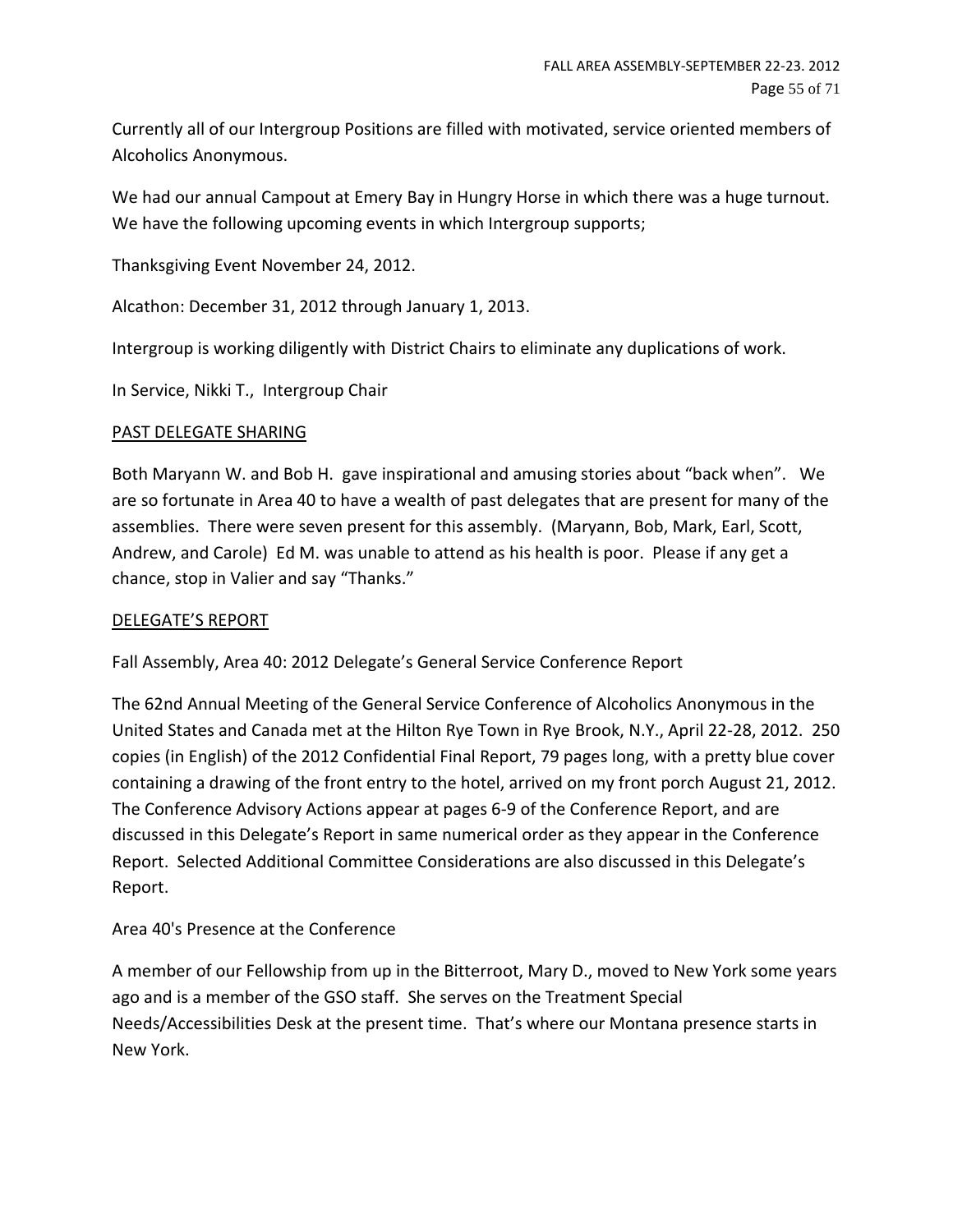Almost as soon as you elected me as Area 40's Panel 61 delegate two years ago, I started running into an old friend from the Fellowship, who I met in Helena when I first moved there in 1996. Her name is Angie E., and she was the DCM in District 61, Helena, here in Area 40, around 1994-95, when Mark S. was our Panel 44 Delegate. I'm also a former District 61, Helena, DCM, from 2005-2006, when Scott W. was our delegate. Then in 2012, at this year's Conference Angie and I ran into another Area 40 former DCM – Lynda R., the Panel 62 delegate from Kentucky, was DCM for District 11 around 1996-97, when Robbie S. was our Panel 46 delegate.

And for any of you who still haven't heard, Area 40, for the first time ever, has contributed one of our own people as a Trustee! Our West Central Regional Trustee, elected at the 2012 Conference, is Andrew W., Panel 57, Area 40 (2007-08), who led the voting on every ballet, but whose name ultimately was drawn from the hat, after no candidate obtained 2/3rds of the votes in the Third Legacy Proceeding. And that's not all. Carole B., our Panel 59 Delegate, has interviewed for and is awaiting word on whether she will be offered a spot as a non-trustee director of A.A. World Services, Inc. So, Powder River, let 'er buck, Montana is there at and below the Conference level in our inverted service triangle!

#### Conference Advisory Actions

Advisory Action #1: [Motion] The General Service Conference supports the General Service Board's development of a plan to restructure the current A.A. World Services, Inc. and A.A. Grapevine, Inc., corporate and governance structures. The plan may, among other things, address the separate corporate existence of both entities, as well as issues of governance and operations. The plan will be designed to increase unity, better reach and connect the General Service Office and the Grapevine to the broader Fellowship while addressing financial stability. The plan will be submitted to the 63rd General Service Conference for approval prior to implementation.

This is the final form of the "GSB Item," a motion from the General Service Board to the 62nd General Service Conference, submitted after the deadline for submission of agenda items, not assigned to any Conference Committee, and not including any background material. Area 40 hated this item and wanted it killed so it would have to go back through the regular process in 2013. It originally read as follows:

The General Service Conference supports the General Service Board's development of a plan to restructure the current Alcoholics Anonymous Grapevine, Inc., corporate and governance structure, while retaining the Grapevine's independent editorial voice. The plan may, among other things, address the separate corporate existence of Alcoholics Anonymous Grapevine, Inc., and address as well issues of governance and operations. The plan will be designed to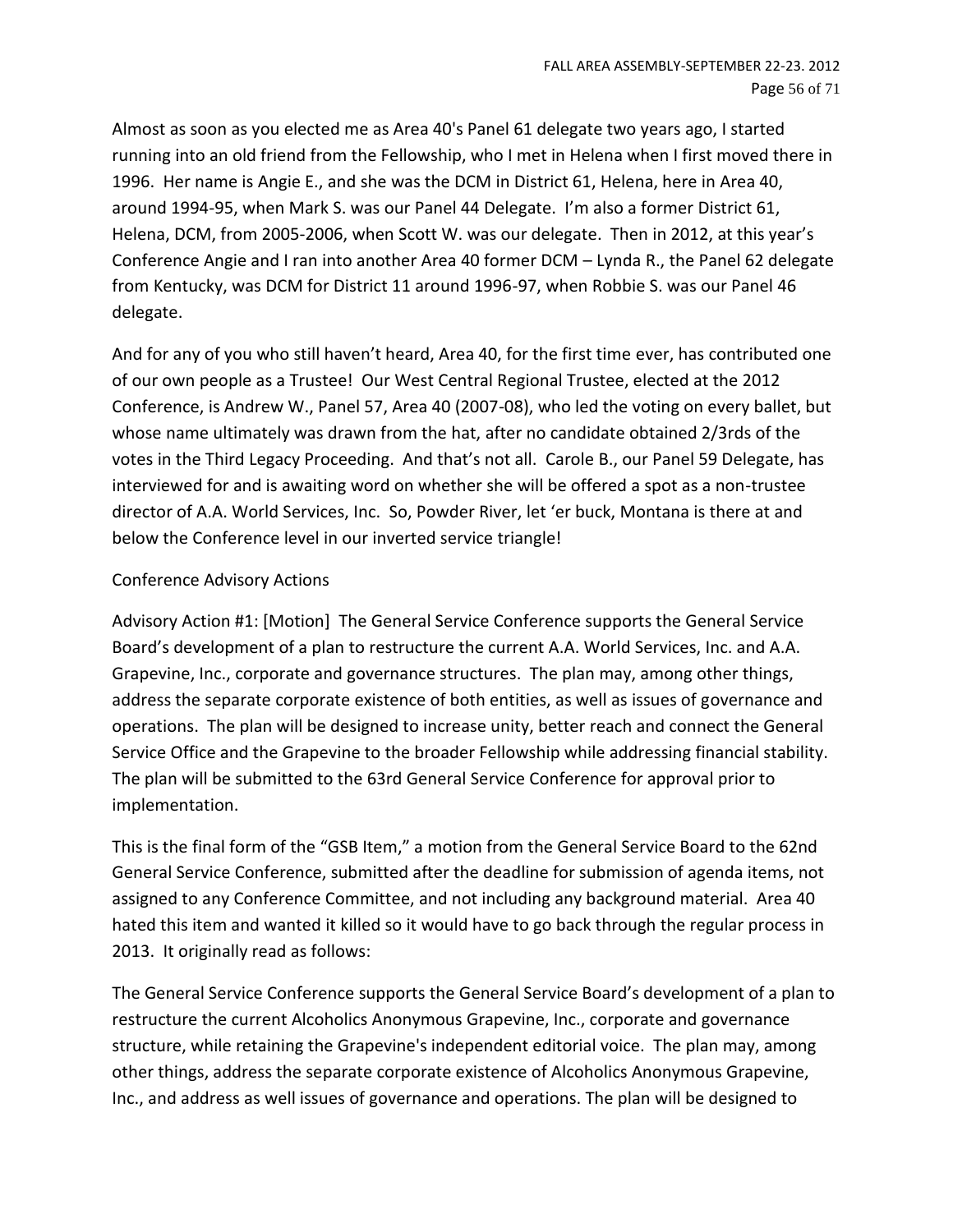increase unity, better reach and connect the Grapevine to the broader Fellowship while addressing financial stability. The plan will be submitted to the 63rd General Service Conference for approval prior to implementation.

The plan for this item, communicated to the Delegates before the Conference, was that the item would be read to the Conference at the beginning of the week, and then would not be discussed and decided until after we had completed all of the Committee agenda items, near the end of the week. However, when this item was read to the Conference during our very first session, a motion from the floor was immediately made and seconded to refer it to a Conference Committee (no specific committee was named in the motion). Phyllis H., General Manager of G.S.O., and Ward Ewing, Class A (non-alcoholic) Trustee and Chairman of the GSB, conferred away from the microphone. I wondered whether "they" (whoever "they" might be) were going to insist upon following "their" plan to defer discussion until the end of the week despite the motion from the floor. Instead, after Ward and Phyllis finished, the microphones were opened for discussion of the motion.

I begin at that point to feel that this would be a productive Conference, that we would find answers to the challenges we faced and that we would also find both substantial unanimity during the process and then unity thereafter (no matter how fiercely we might have disagreed about various agenda items), and that I would be able to come home and tell you even more emphatically than I did last year that A.A. is in very good hands. And I was right.

There was a great deal of discussion, about what Committee should consider this item and about what any Committee could do with the item (since it had no background material). During this discussion, Ward Ewing was asked why the GSB's point asked for our approval, since it seemed as if the "plan" was going to be developed whether the Conference approved or not. Ward told us that if the Conference did not approve the agenda item, the General Service Board would not go forward with development of a reorganization plan. The motion to refer the agenda item to a committee failed. I voted with the majority, against referring the item to any Committee. I could see no point to sending the item to a Committee, with no background material and no time to do any meaningful research, to a committee. Anything a Committee could do with the item, the Conference as a whole could do as well, and our GSB had asked for Conference approval. The agenda item was set aside until we had finished all of the recommendations and reports from all of our Committees.

Finally, on Friday, the General Service Conference considered the GSB item asking for our support to develop a plan to restructure the Grapevine. After lengthy discussion of it, including some unsuccessful efforts to amend it, a stand-up guy named Jim C., Panel 61 Delegate from Northeast Texas, suggested that if a plan was going to be developed to restructure our corporations, that plan should look at possible restructuring of both operating corporations,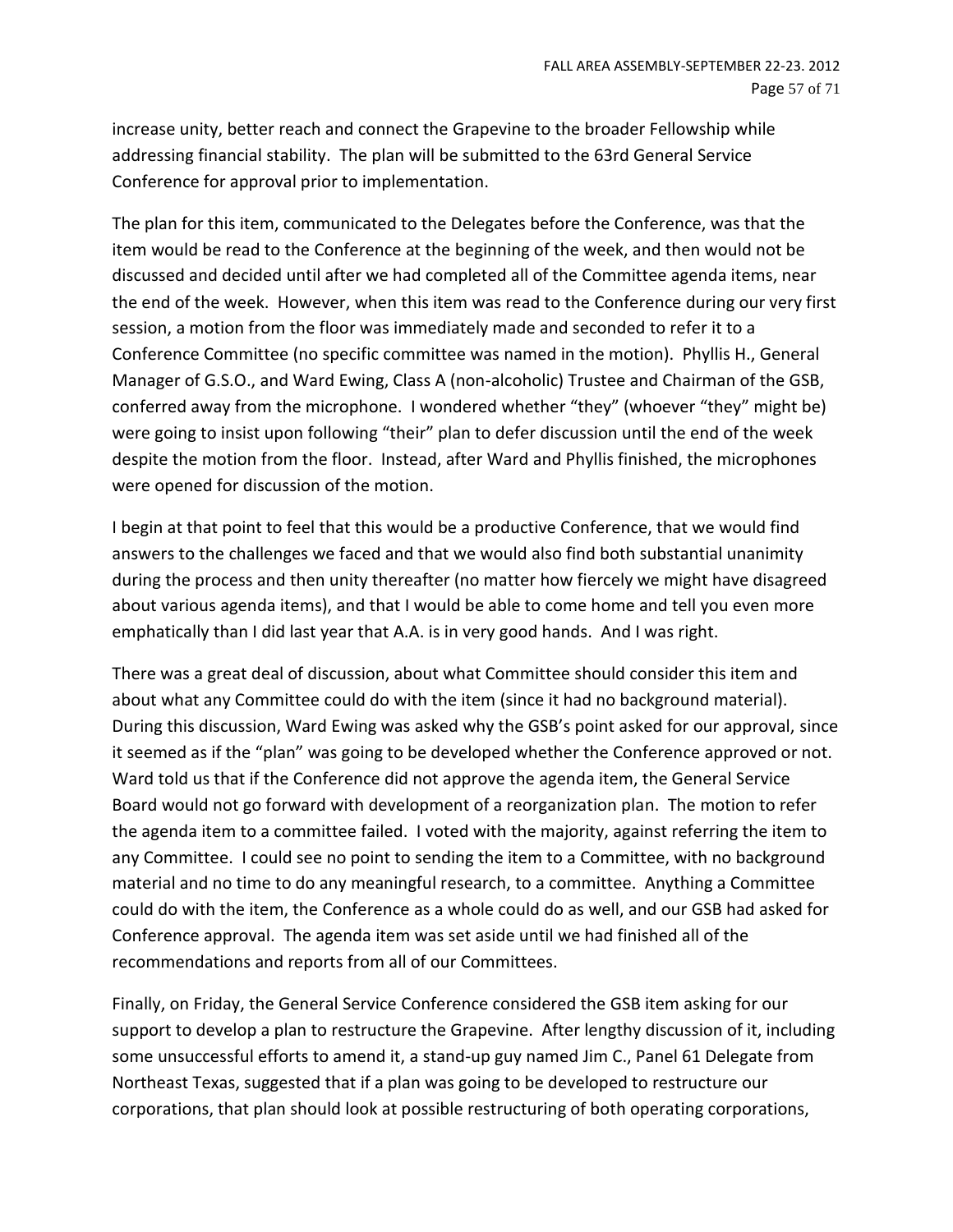A.A. Grapevine, Inc., and A.A. World Services, Inc. By now we had heard about the enormous losses projected for both corporations in the next couple of years. We knew about the financial challenges that might be coming. We knew how vital self-support had not become. Encouraging the GSB to develop a plan, which the 2013 Conference could approve, modify or reject, made a lot more sense if the plan addressed our entire operating corporations' structures. The amendment passed (I voted for it) and, as amended, the item was passed with substantial unanimity (I voted for it).

I voted in favor of the amendment, and in favor of the item as amended, based upon a number of points developed in the floor discussion:

(a) No plan would be developed without Conference support – having a plan in case the finances are as bad as projected is a very good idea [projections showed A.A.G.V. and A.A.W.S. together losing over half a million dollars in 2013, and then losing \$1,153,000 in 2014];

(b) Any plan will be brought to the Conference before any implementation of it;

(c) Both corporations are going to be examined in developing any plan and

(d) In developing any plan, Concept XI and the need either to comply with it or to bring us a proposal for changing it consistent with any proposed non-compliance will be kept in mind.

Of greatest importance, to me at least, was that the Trustees, our entire corporate boards, our General Service Office and the General Service Conference are all beginning to look at our future (the big picture) instead of just reacting to individual agenda items. Instead of focusing all of our attention and energy on what new literature we need, and what changes we need to existing literature, and who will have which responsibility during the next rotation, we are asking questions that I wonder if we have asked since Bill W. Died. Why are we not participating more? Why is our membership no longer growing? What do we need to do differently? What do we need to return to doing? This agenda item, as part of beginning to do some future planning, together with taking our own inventory over the next 3 years, together with the return to self-support we now have to undertake, all make sense now, and I believe it is in the best interests of A.A. as a whole, to assure A.A. will be there to help the still suffering alcoholic, that we encourage our trusted servants to develop a plan for our consideration, as part of our efforts to assure the continued vitality of our intact message of recovery.

Because we can no longer count on Big Book sales profits to cover expenses, the power of the purse has become revitalized, but in a very positive way. Our trusted servants have done and are doing an awesome job of cutting and controlling expenses. Our Areas and our Fellowship are contributing more money to GSO. Our purchases of Grapevine have put it back in the black. IF all these things continue, if we ALL continue to participate and contribute, Alcoholics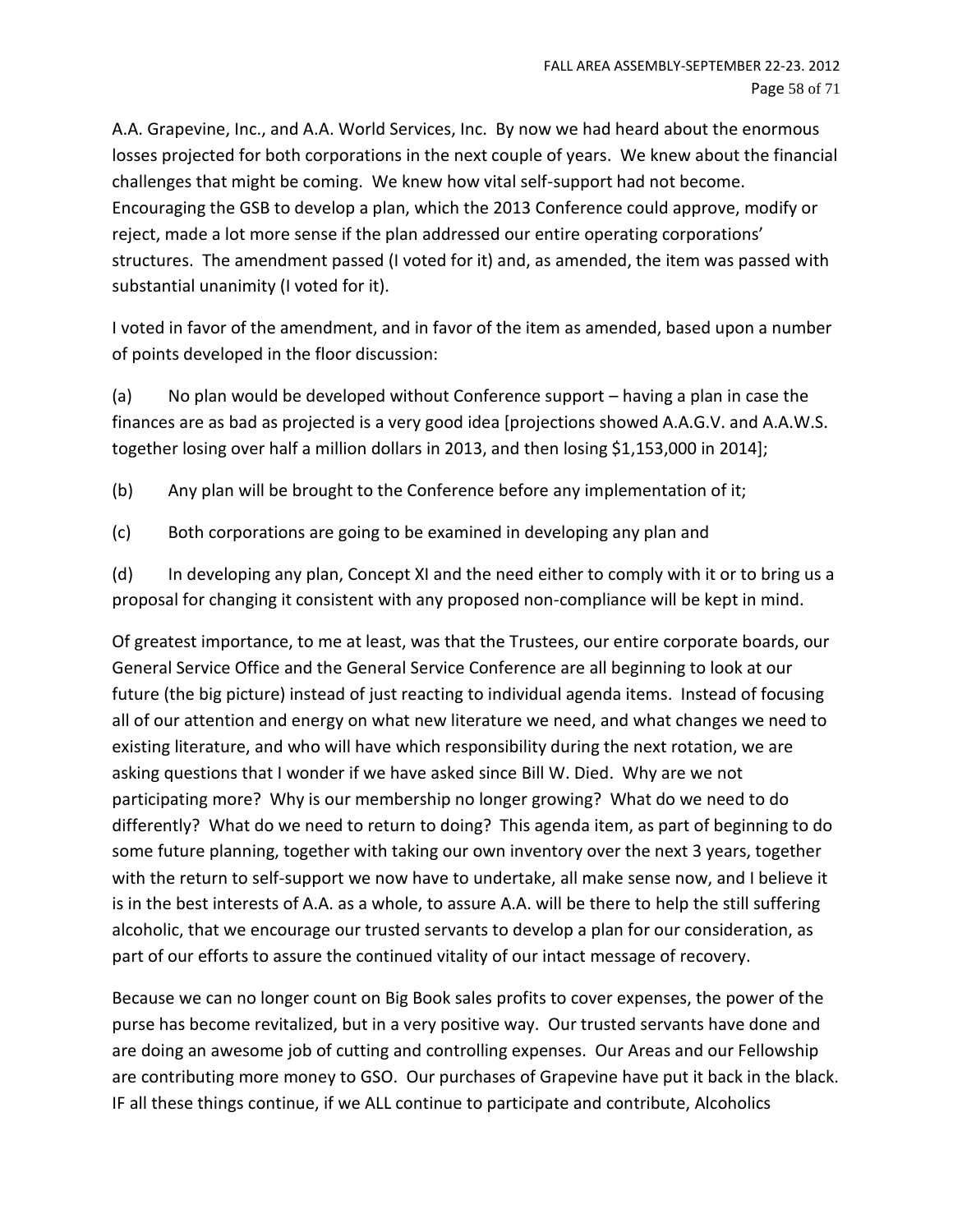Anonymous can become stronger and more effective, and we can work harder to reach more still suffering alcoholics. As has so often been the case, our greatest challenges offer us our greatest opportunities for spiritual growth.

#### Changes in the A.A.W.S. eBooks and eReader Apps Project

Now before I go further I want to tell you about something very recent. Over the last several months A.A.W.S. has conducted an intensive review of our work on the eBooks project. It became clear that creating and maintaining A.A.W.S. eReader Apps was not going to be sustainable in the long run. We have encountered changes in technology, extensive development time, the continuing need to upgrade and match changes in the mobile devices and their technologies, and these very high costs to support these Apps are continuing and growing. Sustaining our efforts to provide free eReader Apps for mobile devices, to access our eBooks, will simply get bigger and require more expenses, additional staff and, overall, will divert far too much of our valuable resources away from carrying our message and into becoming a producer and supporter of Apps. A.A.W.S. concluded that continued development of eReader Apps is not a practical or a prudent use of G.S.O. resources. Exercising its right, as the legal entity involved in this project, A.A.W.S. decided to end production of an Android eReader App, cease efforts to develop any new Apps, but to maintain and support, for the time being, the Apple iPhone App already available (with an upgrade we had already completed being released). As you might imagine, this was not an easy decision by the Board. However, as A.A.W.S. gained a fuller understanding of the project, it became clear that additional funding for the creation of a new department would ultimately be required. This would result in G.S.O. (A.A.W.S.) going into the business of providing eBook technology instead of providing the valuable services that continue to help fulfill our Primary Purpose. A.A.W.S. made, I believe, the right decision in stopping with the Apps NOW, instead of moving trying to become, like Hazeldon, a participant in the recovery industry. That is not our gig.

A.A.W.S. has decided that the best way to make our eBooks widely and easily available is to utilize third-party eReader vendors to sell our eBooks, and is beginning working toward implementation of this distribution process, with a planned release of A.A.W.S. eBooks through such vendors following the 2013 General Service Conference. I've had a couple of telephone conversations with Phyllis H., GSO General Manager, about this situation. The A.A.W.S. Board met to discuss it just last week. The Board's decisions about how and when it will start providing the details to us will be in either the minutes of that meeting or in the A.A.W.S. Highlights, both of which, Phyllis told me during our second conversation, on Friday morning, September 21, 2012, should be coming out within a couple of weeks (translation to Spanish and French has to be done before all three versions go out to the Delegates and the Fellowship).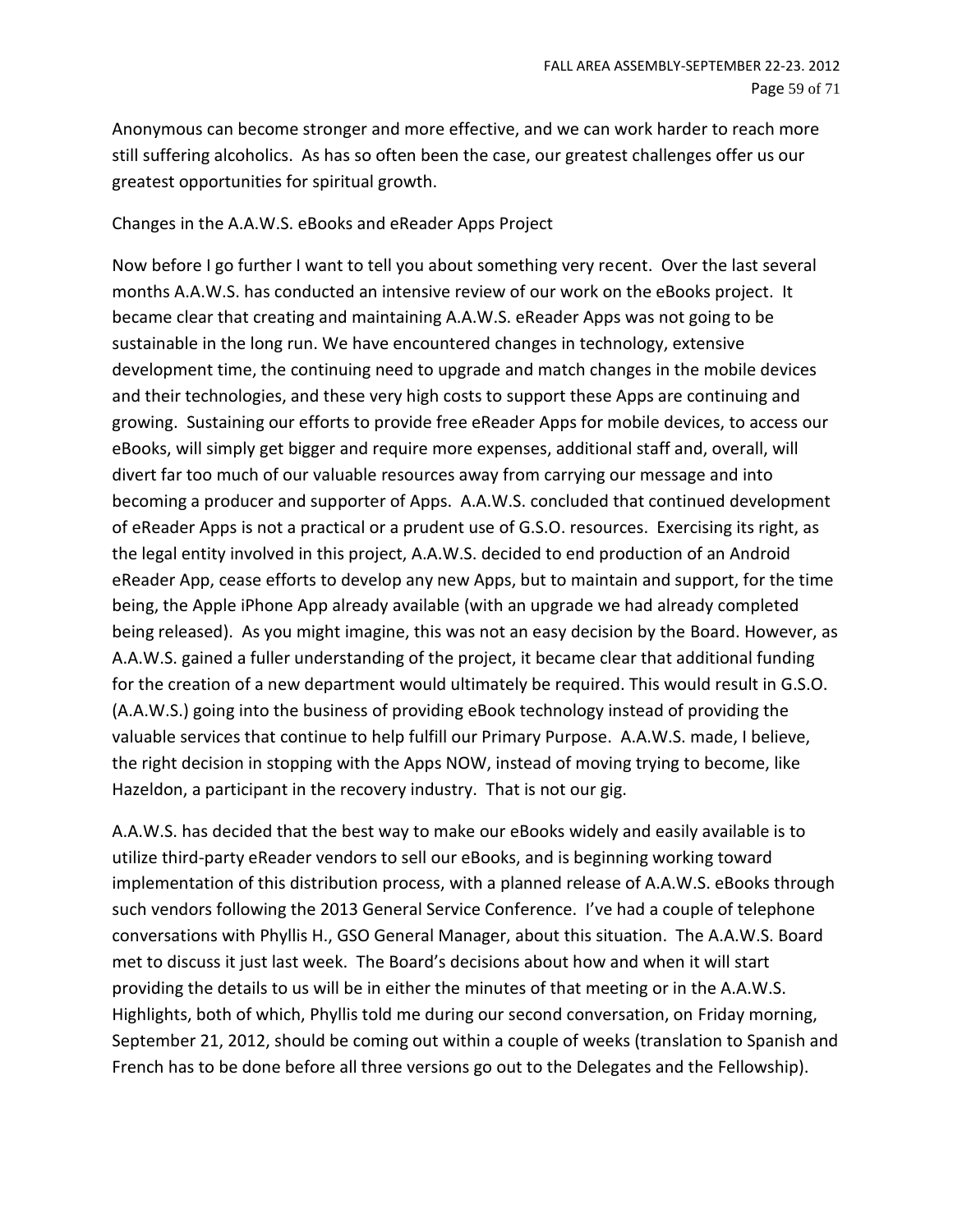This is a wonderful example of courage, in my opinion. Admitting that going on with the project would be prohibitively expensive and draining for A.A., our corporation stepped up and bit the bullet now, instead of letting the losses mount until the Conference could look at this next April. But there are still some questions that I believe we will need to address.

A.A.W.S. had also exercised its corporate authority (with approval from GSB, I am sure) to go forward without asking Conference approval, with the entire eBook and Apps project. It was a business decision that did not require Conference approval. I agreed, then and now, that the corporation has the legal power to make that decision without asking for Conference approval, under Concept VII. I do not want us, the Fellowship, to get caught up in a "blame" approach to this setback, but I think it is very important that either before or at the 2013 Conference, the Fellowship receive a full report on the costs incurred in the effort to develop our own Apps for A.A.W.S. eBook sales, and the costs that we ultimately confirmed would have been involved in supporting and upgrading those Apps. The costs apparently have been substantial, and I believe we need to know the details of all of this.

I believed and still believe that we must make our literature available on mobile devices, and the survey A.A.W.S. took from the Fellowship indicated that a substantial majority of us favored the development of eBooks. I hope we will continue to support the production of eBooks. Nonetheless, there are going to be questions coming up regarding how we will "utilize eReader vendors to sell our eBooks," and those questions should be discussed by the Conference before we go forward in this new direction. Even though A.A.W.S. has the legal right to make that decision, too, without asking the Conference, I believe it would be a serious mistake to do so. More will, I hope, be disclosed about this in the Board minutes or A.A.W.S. highlights.

Advisory Action #2: [Floor Action] The limit on one-time bequests from A.A. members to the General Service Board be increased from \$3,000 to \$5,000. Out of the 7 floor actions presented at the very end of the Conference, 1 was withdrawn, 5 more failed, and one passed, to increase how much a deceased member could contribute to A.A., by a one-time bequest in that member's will.

#### Exactly 23rds, 84 to 42.

I voted against it. This came out of Finance Committee agenda item B, to increase the limit on one-time bequests from \$3,000.00 to \$75,000.00, AND to increase the limit on annual contributions by members from \$3,000.00 to \$15,000.00. The Finance Committee recommended only increasing the limit on one-time bequests from \$3,000.00 to \$25,000.00, and to increase the limit on annual contributions by members from \$3,000.00 to \$5,000.00. The Conference took no action on either committee recommendation. ["Recommendations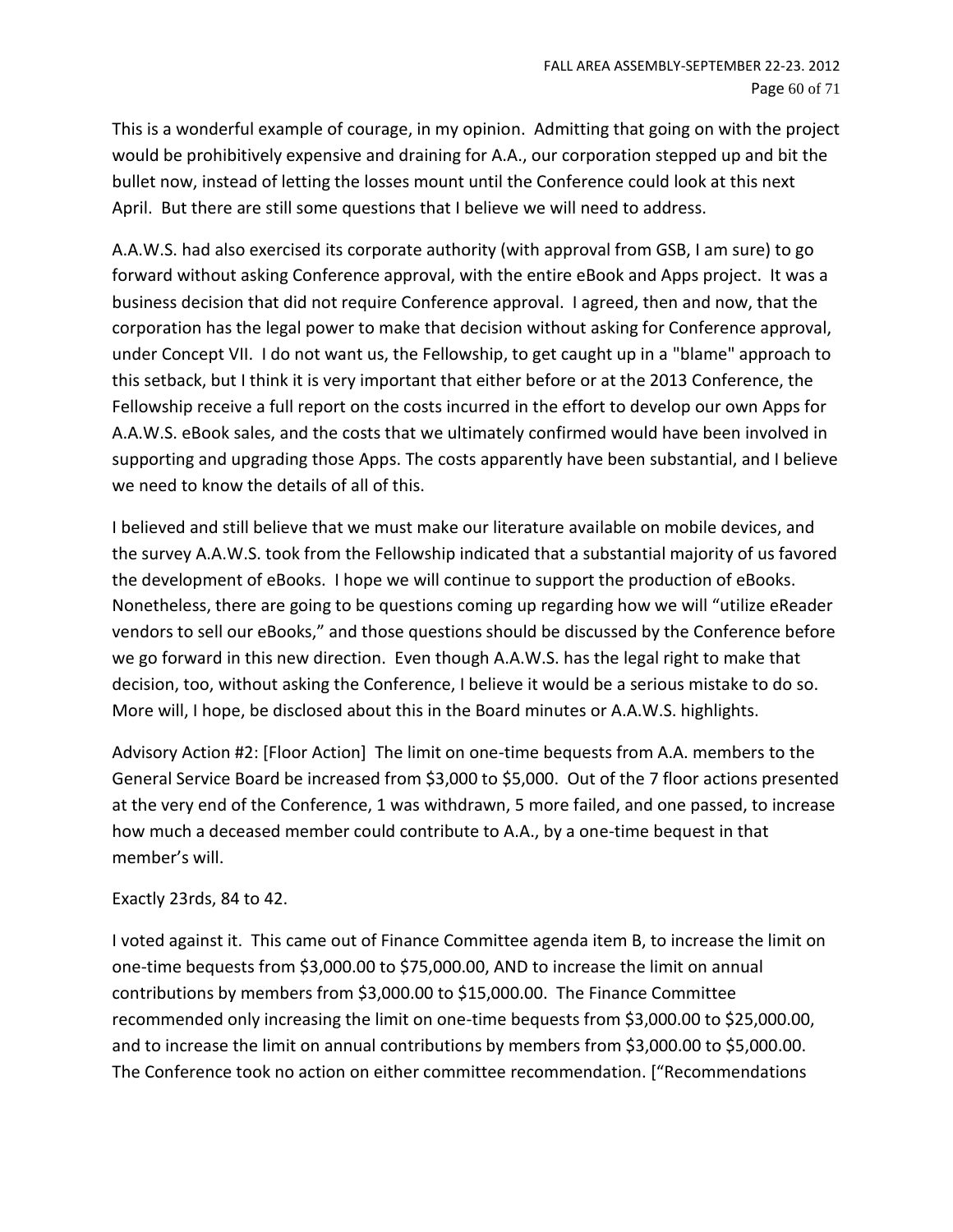that Did Not Result in Conference Advisory Actions," Conf. Com. on Finance, first 2 bullet points.]

Advisory Action #3. [Agenda] The theme for the 2013 General Service Conference be: "The General Service Conference Takes Its Inventory – Our Solution in Action." I voted in favor.

Advisory Action #4. [Agenda] The following be presentation/discussion topics for the 2013 General Service Conference:

Spiritual Principles for World Service:

a) The Triangle – More Than a Shape

b) The General Service Conference Inventory – Why is it Necessary?

c) Self-Support – What Does it Mean to the Fellowship?

d) Primary Purpose – Carrying the A.A. Message

I voted in favor.

Advisory Action #5. [Agenda] The following inventory questions listed in the "INVENTORY PLAN," which were approved by the 2011 G.S.C., be discussed each year for the 2013, 2014 and 2015 General Service Conferences: PP. 6-7 of the Final Conference Report (it runs to several pages). I voted in favor.

Advisory Action #6. [CPC] The current statement regarding "Singleness of Purpose" in C.P.C. literature which reads:

"Some professionals refer to alcoholism and drug addiction as 'substance abuse' or 'chemical dependency.' Nonalcoholics are, therefore, sometimes introduced to A.A. and encouraged to attend A.A. meetings. Anyone may attend open A.A. meetings, but only those with a drinking problem may attend closed meetings"

be revised to read as follows:

"Some professionals refer to alcoholism and drug addiction as 'substance abuse' or 'chemical dependency.' Nonalcoholics are, therefore, sometimes introduced to A.A. and encouraged to attend A.A. meetings. Nonalcoholics may attend open A.A. meetings as observers, but only those with a drinking problem may attend closed A.A. meetings."

I voted against, because although this change accurately reflects the collective conscience of A.A. about "open" and "closed" meetings, we are talking to outsiders here, professionals, and we are not telling them that each group is autonomous, which means that each group can, and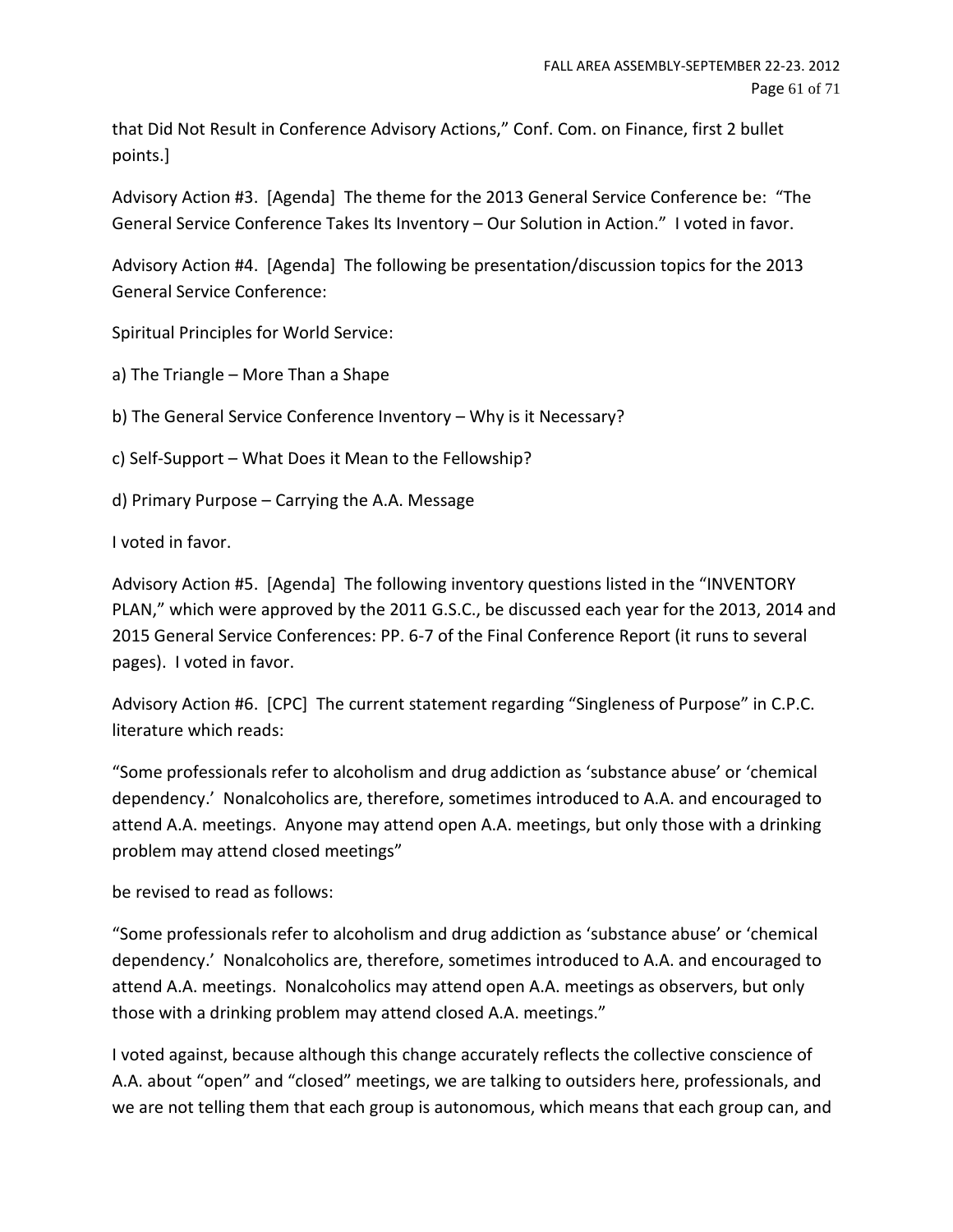many do, interpret our Traditions and apply them as they understand them. Not every A.A. group's meeting has to be either an "open" or a "closed" meeting in conformity with the definitions of those terms at GSO. Every A.A. group has the right to be wrong. There are men's groups, women's groups, young people's groups, gay-lesbian-bisexual-transsexual groups, groups where non-alcoholics in attendance are also allowed to share, groups that meet and transact their business meetings in languages other than English, groups that don't read the same portions of our literature every meeting, groups where participants are not urged, or required, to introduce themselves as alcoholics every time they share, groups that like to chant slogans or parts of the readings together, groups that actively discourage chanting (some may even not respond with "HI [SO & SO]" when a participant says, "I'm So & So, and I'm an alcoholic," etc. What's right and what's wrong? Each Group decides.

Now, for sure, when a group decides to re-write the steps to take God out of them, or when a group decides that every single attendee to its meetings must also belong to and participate in worship with the store-front church in which the group meets, its pretty likely that sooner or later, somebody in A.A. service – the DCM, the Delegate, an alcoholic at GSO on one of the service desks – somebody, is going to contact the Group and point out the Tradition violation and suggest that if the Group wants to offer recovery in that way, that's really up to them, but if they are not going to follow our Traditions, would these please stop calling themselves an A.A. Group? Or, if they truly aspire to be an A.A. Group, would they please stop their Traditionbreaking? There would likely be discussion of the exact nature of the Tradition break, and our reasons why that is so important to us.

But, aside from possible action to remove the Group from A.A. meeting lists, that's probably all we would do. We really do want to protect A.A. and preserve our message of recovery intact. But we do not punish people, and we do not govern people, even though sometimes we really want to. God and alcohol will sort them out. So we should not suggestion to professionals that all meetings can be characterized with our "open/closed" descriptions, in other words, that all meetings are the same and fit our categories.

Advisory Action #7. [CPC] The text in the "What A.A. Does Not Do" section in the C.P.C. pamphlets "A.A. in Your Community", "If You Are A Professional" and "Members of the Clergy ask about Alcoholics Anonymous" be replaced with the text in the section "What A.A. Does Not Do" in the "A.A. at a Glance" flyer and the entire section read as follows:

#### What A.A. Does Not Do

A.A. does not: Furnish initial motivation for alcoholics to recover…solicit members…engage in or sponsor research…keep attendance records or case histories…join "councils" or social agencies (although A.A. members, groups and service offices frequently cooperate with them)…follow up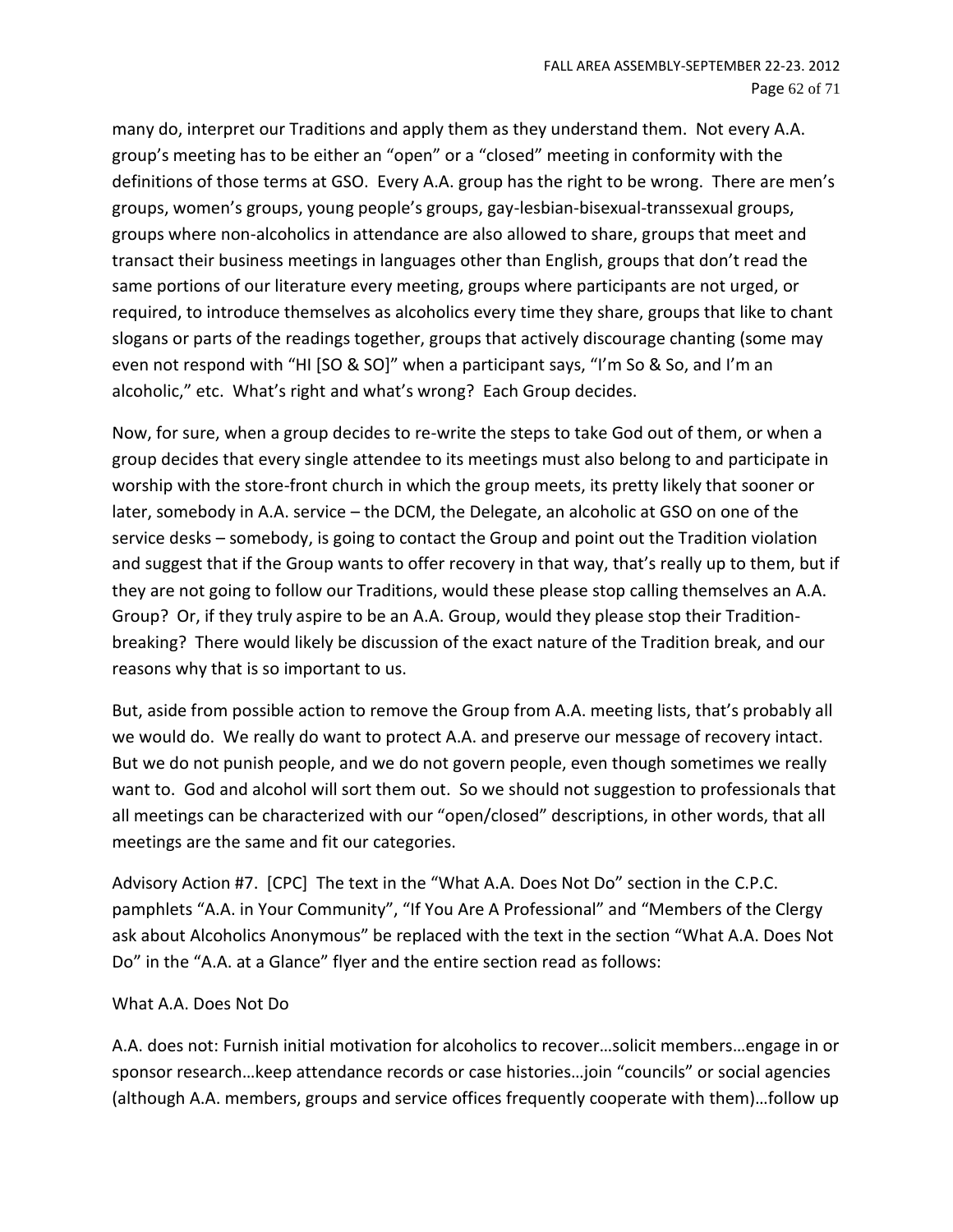or try to control its members…make medical or psychological diagnoses or prognoses…provide detox, rehabilitation or nursing services, hospitalization, drugs, or any medical or psychiatric treatment…offer religious services or host/sponsor retreats... engage in education about alcohol…provide housing, food, clothing, jobs, money, or any other welfare or social services…provide domestic or vocational counseling…accept any money for its services, or any contributions from non-A.A. sources…provide letters of reference to parole boards, lawyers, court officials, social agencies, employers, etc.

I voted in favor.

Advisory Action #8. [Corrections] The revised draft pamphlet "It Sure Beats Sitting in a Cell" be approved. I voted in favor.

Advisory Action #9. [Corrections] The pamphlet "A Message to Corrections Professionals" be revised with the following changes:

a) Replace the first paragraph under the section "Release and paroles" with the following paragraph:

One point which usually needs to be explained is why inmates have any need of A.A. while they are incarcerated. The answer is that the A.A. program is far more than staying away from alcohol. A.A. has been called a way of life, and its success for groups that meet while in custody shows that this program can help the alcoholic inmate live a sober and contented life, both while in custody and after release.

b) Change the title of the section currently called "Release and paroles" to "Re-entry and Parole."

c) The current statement regarding "Singleness of Purpose" in the last paragraph, which reads:

Some professionals refer to alcoholism and drug addiction as "substance abuse" or "chemical dependency." Nonalcoholics are, therefore, sometimes introduced to A.A. and encouraged to attend A.A. meetings. Anyone may attend open A.A. meetings, but only those with a drinking problem may attend closed meetings.

Be revised with wording that is consistent with the description of the difference between Open and Closed meetings in the pamphlet "The A.A. Group" on page 13, to read as follows:

Some professionals refer to alcoholism and drug addiction as "substance abuse" or "chemical dependency." Nonalcoholics are, therefore, sometimes introduced to A.A. and encouraged to attend A.A. meetings. Nonalcoholics may attend open A.A. meetings as observers, but only those with a drinking problem may attend closed A.A. meetings. I voted in favor.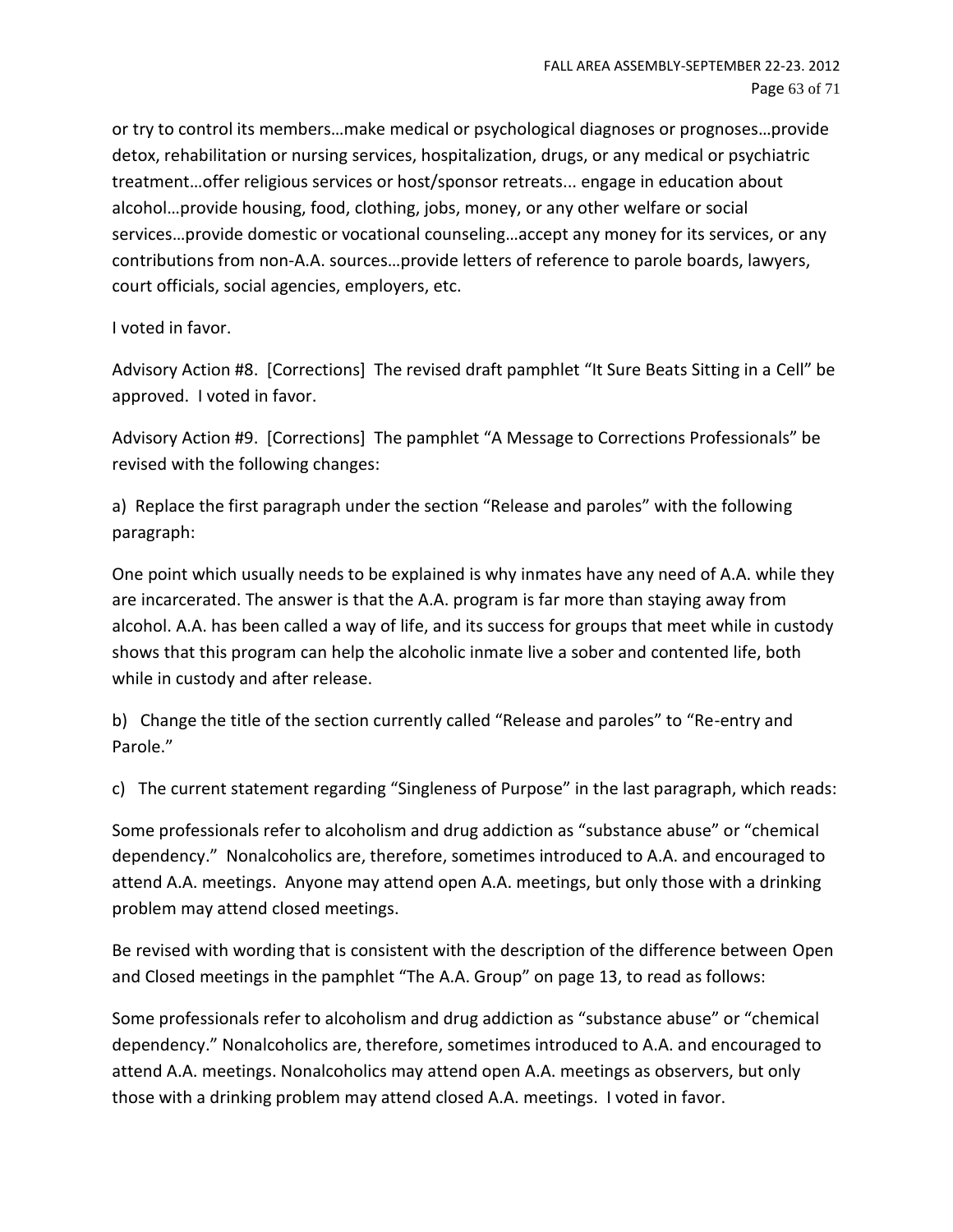Advisory Action #10. [Corrections] The trustees' Corrections Committee develop a draft replacement for the section "A.A. in correctional facilities" in the pamphlet "A Message to Corrections Professionals" to be brought back to the 2013 Conference Committee on Corrections. I voted for this. It was a hard decision, but the costs are minimal, and the changes sound like they would be worthwhile.

It's really true that we face an uncertain financial future. We were given financial projections at the Conference that were very, very grim.

The projections for 2013 and 2014, show us going in the red both years, and being around \$1,500,000 in the red at the end of 2014. I don't think those projections are realistic. Those projections starting with the assumptions (1) that we would see our expenses increase more than our income; (2) that there would be no digital income for either operating corporation; and (3) that both A.A.W.S. and G.V. corporations would just do business as usual, and take no steps to address the deficits. I don't believe any of those three assumptions are correct. But even though they seem way too pessimistic, there are clearly some uncertainties in our future.

The financial future is less than rosy because we are at the end of the literature profits from Big Book sales. In the publishing industry these days, there just aren't going to be those profits available. That means we will have to be self-supporting through our own contributions. The Fellowship has not consistently supported our service structure, literature profits have done that. The literature profits are disappearing. Now we must be self-supporting, or give up some of the services we are used to getting. I believe we will step up to the plate and be selfsupporting, but if not, we may have to be a lot more stingy about what projects we undertake.

Advisory Action #11. [Finance] The annual delegate's contribution be increased from \$1,200 to \$1,600. Passed by substantial unanimity. I was one of two votes against.

Advisory Action #12: [Grapevine] AA Grapevine, Inc. move forward with an audio strategy to have members call in and record their story on 3rd party recording technology.

a) The stories will be subject to the same editorial process as print stories.

b) The Audio endeavor will, at a minimum, break even financially.

c) The committee requests that the board ensure that all contracts protect our Traditions, with the option to discontinue any and all contracts at any time.

d) The committee requests that a status and financial report be submitted to the 2013 Conference Committee on the Grapevine as background.

I voted in favor.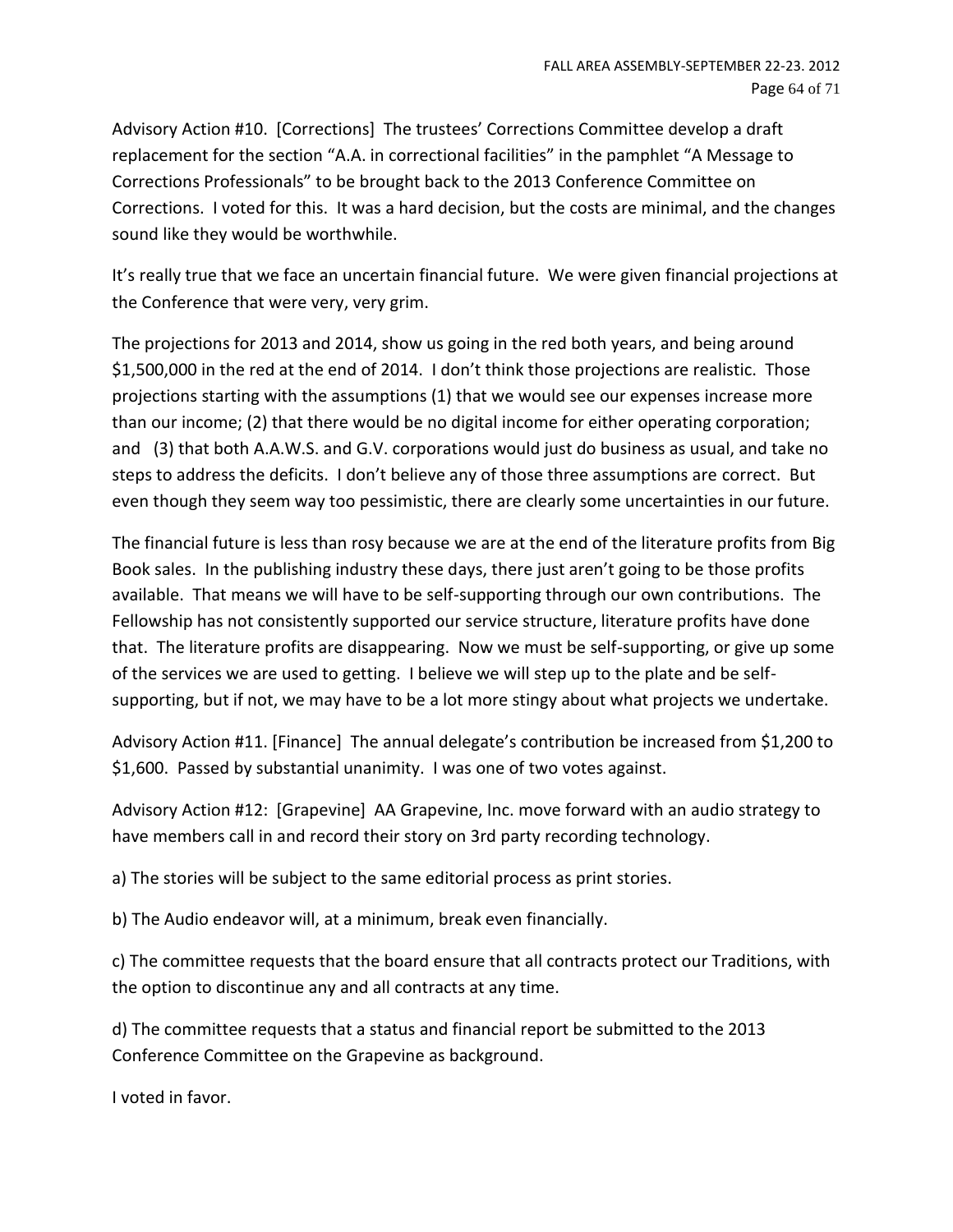Advisory Action #13. [Grapevine] A.A. Grapevine, Inc., carry out the "Sunset" proposal for Grapevine items. The "Sunset" proposal will phase out older or slow-moving Grapevine items, archive them digitally or make them available in another format. I voted in favor.

Advisory Action #14. [Literature] The revised pamphlet "A.A. and the Armed Services" be approved. I voted in favor. It's done, and it's a good deal, and the expense of the revision is very minimal.

Advisory Action #15. [Literature] The short form of the Twelve Concepts for World Service be added to the book As Bill Sees It. I voted in favor. Again, it is a minimal cost, and lots of folks who do like to read the same stuff at every meeting would like to have it in this book when they hold a meeting using this book.

Advisory Action #16. [Literature] The final revision of the Living Sober booklet, with changes to outdated language or practices, be approved with minor editorial changes. THIS ONE IS FUN, TO ME, AND INSTRUCTIVE.

The committee provided copies of the final revision of the Living Sober booklet for members of the Conference to read, without the red colored print on the actual changes. Some Conference delegates (I was one) objected, because we couldn't check out the changes.

Passed by substantial unanimity. I voted against.

After minority opinions regarding how important the booklet was to many members of the Fellowship, and how trust in the process could be eroded by not permitting the Conference to review the actual changes, a motion to reconsider was made and passed by simple majority. The committee chair conferred with her committee and proposed providing the text with the changes in red print. The conference voted to table to matter until the next day (Friday) so the copies with changes in red print could be made. On Friday afternoon, the copies were provided, the Conference reviewed the changes, the committee chair provided information about the old text compared to the new text (in the handful of changes that were not simply removal of words ("gullet" replaced with "throat" ).

In two instances, motions were made to restore the old text, which did not pass. The committee also agreed to remove a quote on the inside title page (not the cover) attributed to the A.M.A. After a process that took, in total, several hours over two days, the recommendation of approval of the final revision.

Passed by substantial unanimity. I voted in favor.

Terry S's notes: Conference chair Laura V. made a tough call that prolonged the Conference, but that allowed all of the Conference members (myself included) to examine every single change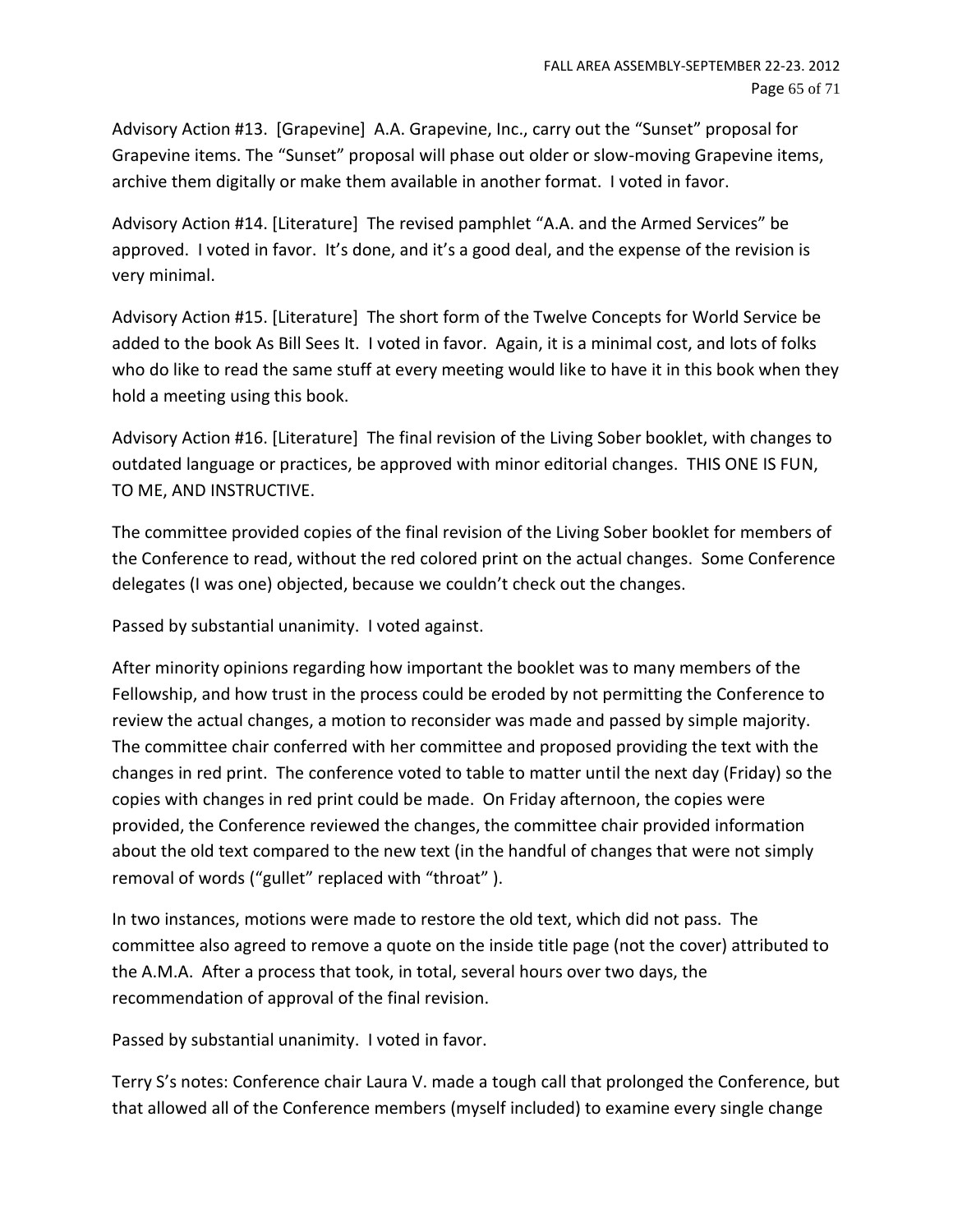to the text, and satisfied more than two-thirds of the members to verify that all of the changes were appropriate. She and her entire committee should be congratulated and thanked for acting in the spirit of the Conference even though it prolonged the process and they could have obtained the approval of the revision without their further efforts, but at the price of disagreement of a sizeable minority of delegates, who would have had to report to their Areas that they voted against the revision because they could not verify the propriety of the changes made to the original text.

Advisory Action #17. [Literature] The pamphlet "Circles of Love and Service" be revised, and requested that the trustees' Committee on Literature prepare a draft pamphlet or progress report for the 2013 Conference Committee on Literature. I voted against.

Advisory Action #18. [Policy/Admissions] Satander B. and Daler M. from the General Service Board of India be admitted to the 62nd General Service Conference as observers. I voted in favor.

Advisory Action #19. [Policy/Admissions] Roger Bédard alternate delegate, Area 89, Northeast Quebec Canada, be seated as a Conference member at the 62nd General Service Conference because Estelle F., Panel 61 delegate for Area 89, is unable to attend. I voted in favor.

Advisory Action #20. [Policy/Admissions] The 65th General Service Conference be held April 19-25, 2015 since these dates do not conflict with any significant holidays or hotel availability. I voted in favor.

Advisory Action #21. [Policy/Admissions] The use of electronic devices at the General Service Conference be approved in keeping with the "Guidelines for Electronic Device Users at the Conference" as presented to the 2012 General Service Conference, superseding the 2004 Advisory Action regarding the use of personal computers at the Conference. I voted in favor.

Advisory Action #22. [PI] The Membership Survey pamphlet and the one-way Membership Survey display are updated to reflect the findings from the 2011 Alcoholics Anonymous Membership Survey with minor editorial changes. I voted in favor.

Advisory Action #23. [PI] The video public service announcement for the Spanish-speaking community, "Tengo Esperanza," developed by the trustees' Public Information Committee, be approved with minor edits. I voted in favor. This is wonderful PSA, it meets a need, and we have already produced it.

Advisory Action #24. [PI] The video public service announcement for the Spanish-speaking community, "Tengo Esperanza," be centrally distributed, tracked and evaluated at a cost not to exceed \$40,000, in addition to the work of local committees, and that the information gathered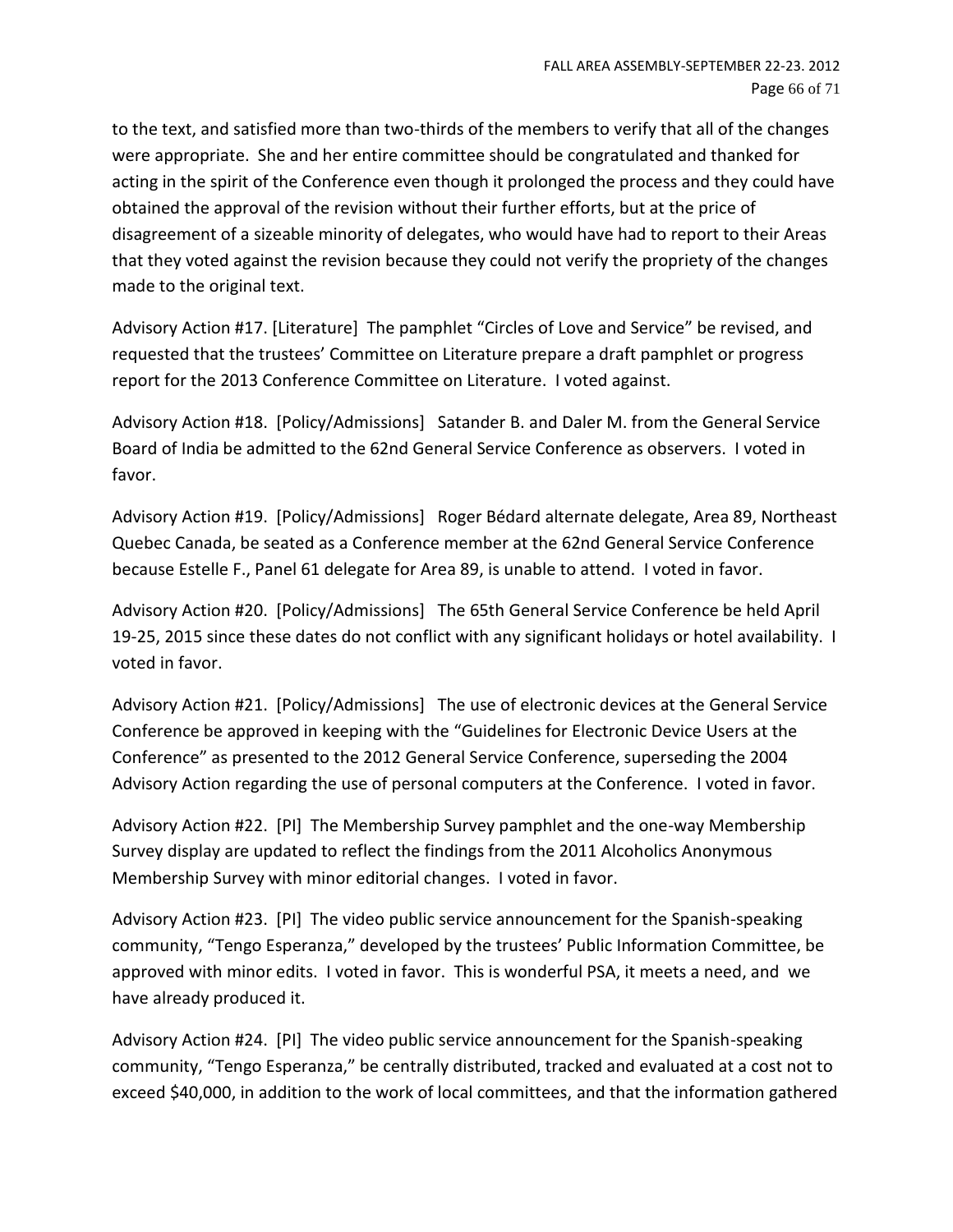from the process be forwarded to the 2013 Conference Public Information Committee for their review. I voted in favor. Without the distribution and tracking, we are wasting our money on these videos, because the producer does the distribution and tracking and gets us decent air time.

Advisory Action #25. [PI] The revised "Anonymity Wallet Card" be approved. I voted against. Hard for me to justify this expense, although it is not that great. Obviously, a lot of people disagreed.

Advisory Action #26. [Report and Charter] All changes to The A.A. Service Manual be noted by vertical margin change bars in the edition in which the change appears for the first time. As a way to identify changes, I liked this, and voted for it.

Advisory Action #27. [Report and Charter] The following term and definition be added to The A.A. Service Manual in Chapter One: Introduction to General Service in the section titled Glossary of General Service Terms:"Rotation – the spiritual principle of sharing the responsibility for A.A. through changing leadership." I voted in favor.

Advisory Action #28. [Report and Charter] The current illustration on page S16 be modified in the following manner:

a) Replacing the bottom section of the illustration that deals with the General Service Board and its two operating corporations with the corresponding section from a previous version, minus the table-and-chair graphic.

b) Changing "District Committees" to "Districts."

I voted in favor, mainly because of the second change.

Advisory Action #29. [Trustees] The following slate of trustees be elected at the annual meeting of the members of the General Service Board of Alcoholics Anonymous, Inc. in April 2012: [Class A, non-alcoholic trustees identified by full names, Class B., alcoholic trustees only identified by first names] I voted in favor.

Class A Trustees Class B Trustees (continued)

Terrance M. Bedient, FACHE Barbara K.

Frances L. Brisbane, Ph.D. Roberta L.

Corliss Burke, B.Ed. J. Gary L.

Ward B. Ewing, D.D. George G. M.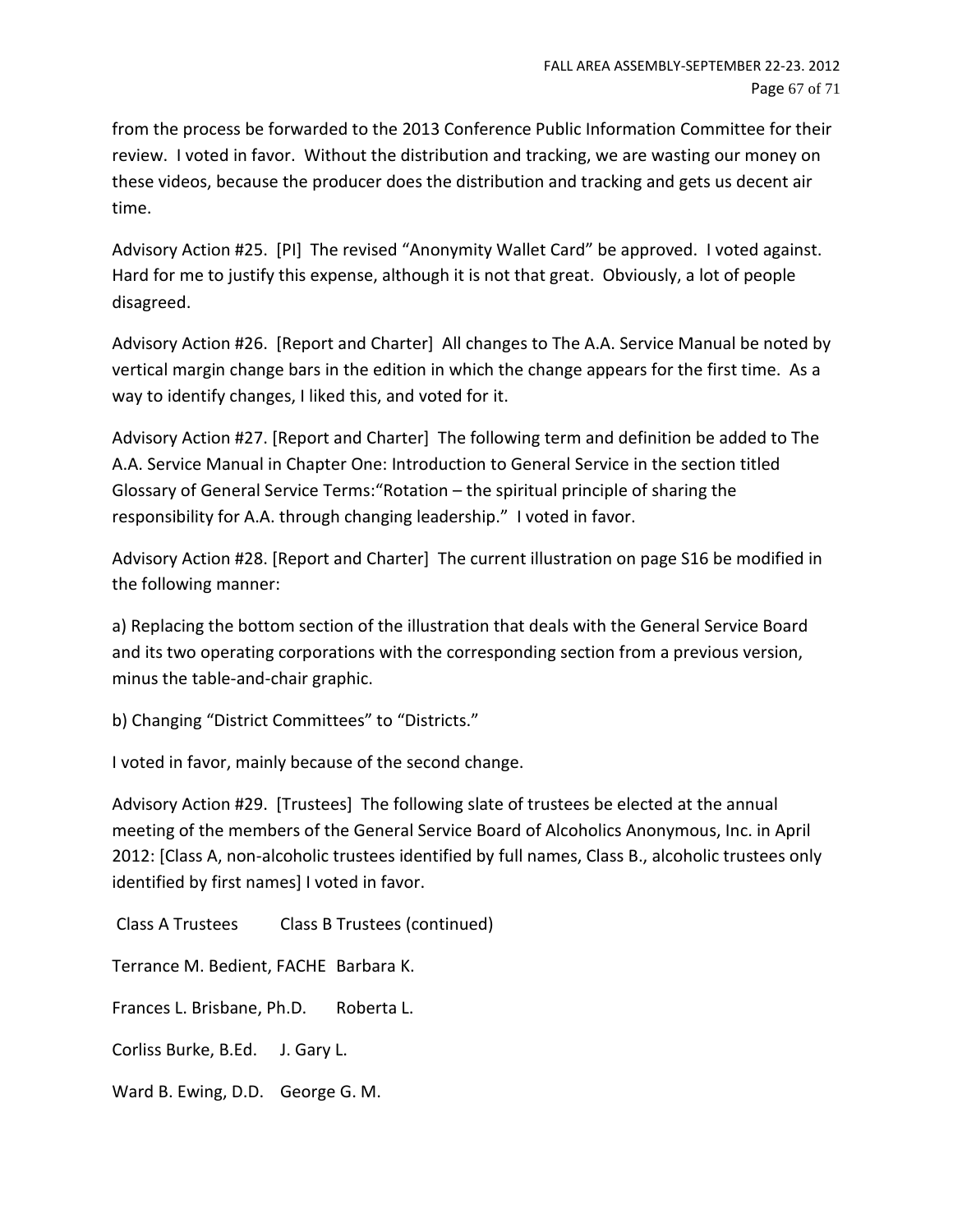The Honorable Rogelio R. Flores Don M.

John Fromson, M.D. Don M.

Michele Grinberg, J.D.Eleanor W. N.

Class B Trustees Pamela R.

Rod B. Clayton V.

Donald C. Andrew W.

Nancy H. Marty W.

Advisory Action #30. [Trustees] The appointment of the following officers be approved at the annual meeting of the members of the General Service Board in April 2012: I voted in favor.

Officers of the General Service Board

Chairperson Ward B. Ewing, D.D.

First vice-chairperson Pamela R,

Second vice-chairperson Michele Grinberg, J.D.

Treasurer Terrance M. Bedient, FACHE

Secretary El N.

Advisory Action #31. [Trustees] The January 2012 appointment of the following officers by the Chair of the General Service Board be approved at the annual meeting of the members of the General Service Board in April 2012: I voted in favor.

Assistant Treasurer Donald W. M.

Assistant Secretary Rick W.

This appointment process is in accordance with the 2007 General Service Board Bylaws.

Advisory Action #32. [Trustees] The following slate of directors be elected at the annual meeting of the members of the A.A. World Services Corporate Board in April 2012: I voted in favor.

Andrea G. B. J. Gary L. Phyllis A. H. Rod B. George M. Rick W. Joe D. William N. Roberta L.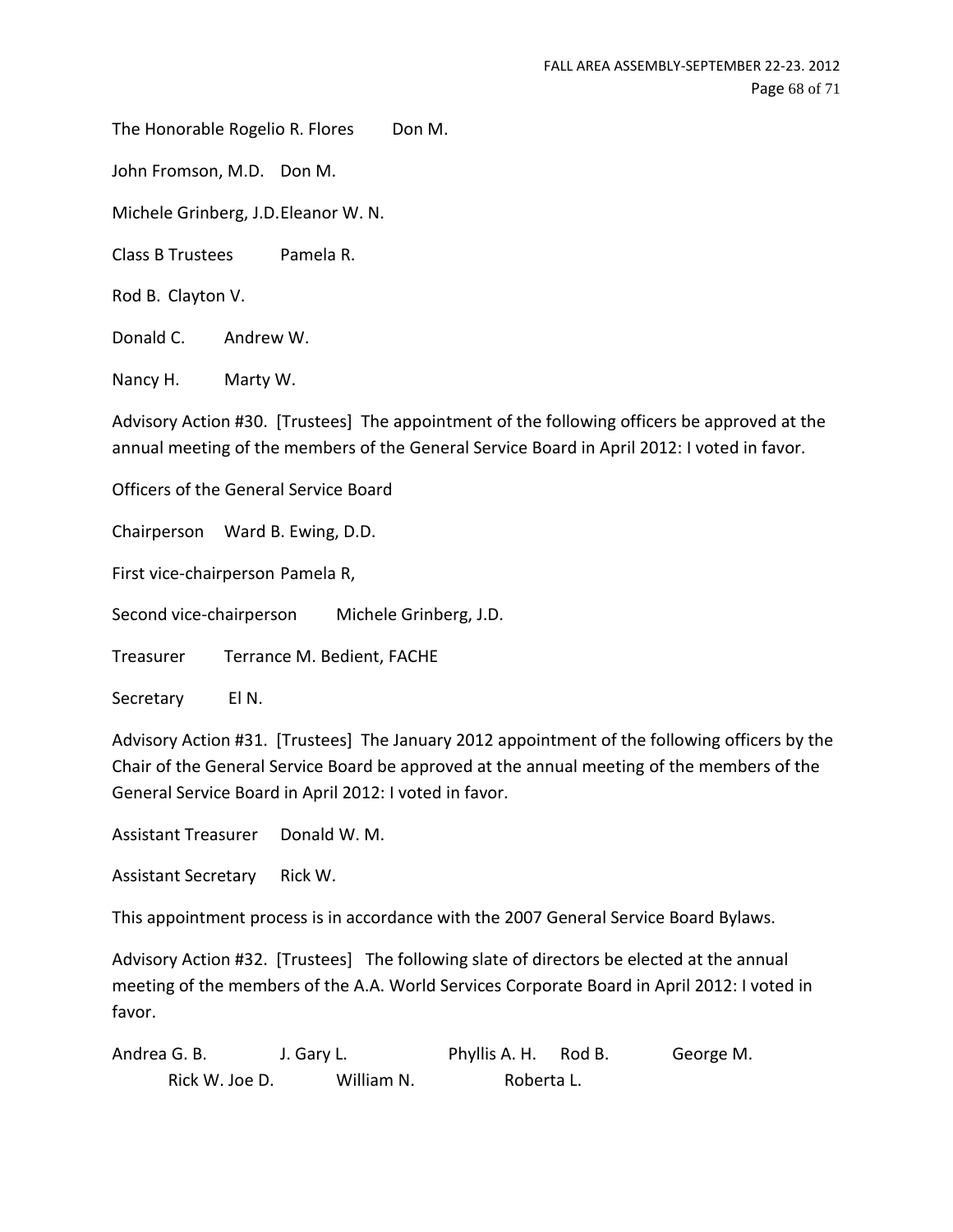Advisory Action #33. [Trustees] The following slate of directors be elected at the annual meeting of the members of the A.A. Grapevine Corporate Board in April 2012: I voted in favor (the two empty spots are going to be filled and the last of this fight between the two corporations ended in the next year or two, I hope and believe].

Ami B. Nancy H. Don M.

Donald C. Clayton V. [vacancy]

Michele Grinberg, J.D.Albin Z. [vacancy]

NOTE: The A.A. Grapevine, Inc. Bylaws state that its board shall be comprised of "no less than seven (7) and no more than ten (10) directors."

# ADDITIONAL CONSIDERATIONS/NO ACTION TAKENS:

There were 55 additional considerations, 6 Committee recommendations that did not result in Conference advisory actions, and 6 floor actions that did not result in Conference advisory actions. Here are the "high lights" of those matters, all of which appear in the 2012 Confidential Final Report at pp. 56-60.

FLOOR ACTION: GSC recommends that the General Service Board form a subcommittee comprised of "stakeholders" to develop a plan to address publication, distribution and finances of La Viña with the objective of self-support by 12/31/15. Motion to decline to consider failed. Vote: failed. I voted in favor. In its first 17 years of existence, La Viña has incurred losses of \$1,410,279. It was not created to be self-supporting and it has never been self-supporting. There's currently a G.S.B. Ad Hoc Committee reevaluation of the Board's commitment to continue production/support of La Viña. In January 2012, Grapevine, Inc.'s Board asked G.S.B. to reassess the cost incurred in continuing to provide La Viña as service literature. Can we afford "spiritual parity" for La Viña as a service to the Fellowship? If so, where will we get the money? This item will be back again.

CORRECTIONS: Consider a possible remake of the 1987 video "It Sure Beats Sitting in a Cell."

The committee recommended that the 1987 video "It Sure Beats Sitting in a Cell" be remade in order to accurately reflect current-day life in correctional facilities, while retaining the original message and intent consistent with A.A. Traditions, at a cost not to exceed \$75,000.00.

Recommendation failed. I voted against.

LITERATURE: The committee reviewed with appreciation the progress report from the Trustees' Committee on Literature on the development of literature which focuses on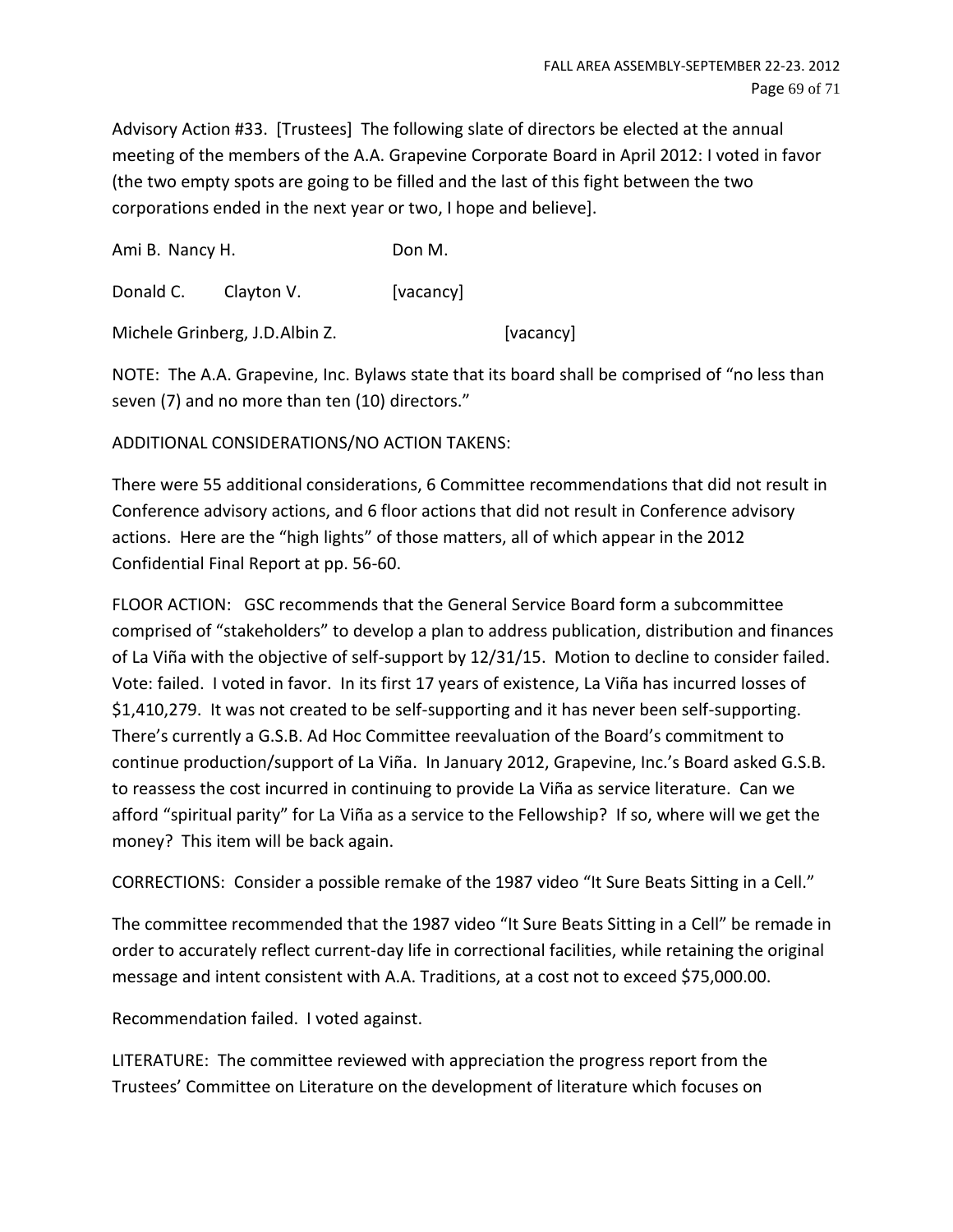spirituality that includes stories from atheists and agnostics who are sober in Alcoholics Anonymous. The committee forwarded to the Trustees' Committee on Literature, as requested, input and suggestions, and requested a draft pamphlet or progress report be brought back to the 2013 Conference Committee on Literature.

Terry S.'s Notes: There were 23 draft stories submitted to the Conference Committee on Literature, which the committee apparently commented did not present as broad a range of spirituality as the committee would have liked to see. Without being able to provide the stories for the Area to review, this delegate can only report that the stories included a number of spiritual experiences in which individual members' Higher Powers might be characterized as being A.A. or the program (perhaps 8 stories or so), as "residing within" or being an "inner resource" or "inner compass" (perhaps 5 stories or so), with other stories being those of individuals seeking conscious contact through mediation, "oneness," awe and wonder, prayer, enlightenment or ideas (perhaps 7 stories, with no attempt to define or describe the Higher Power sought) and stories self-defined as being "agnostic" (perhaps 3 stories). None of the stories appeared to criticize or make negative comments about the spirituality of other members or about any religious orientations.

CHANGING TRADITION ELEVEN: Following lengthy and thoughtful discussion related to adding language referring to current media to Tradition Eleven, the committee concluded that the spirit and principle of anonymity at the public level is conveyed adequately in the Long Form of Tradition Eleven. Recognizing that suggested changes to Tradition Eleven have come to the Conference several times, the committee requested the trustees' PI Committee gather Area sharing on the effectiveness of the language of the Short Form of Tradition Eleven in addressing the needs of the Fellowship today and report back to the 2013 Conference Committee on Public Information.

A change to a Tradition by the General Service Conference cannot be made without first asking the consent of the registered A.A. groups of the world [this would include all A.A. groups known to the GSCs of the world] and getting written consent of at least 3/4ths of all groups responding. The AA Service Manual (2011-2012 Ed.), pp. 105-106, 5th paragraph "A RESOLUTION" by Bill W., adopted at the 20th Anniversary A.A. Convention, 1955.

PROPOSED CHANGE: "[Our publics relations policy is based on attraction rather than promotion; we need always maintain personal anonymity at the level of] all public media of communication [or such other language as the conference sees fit]," instead of "[ . . . ] press, radio and films."

FACEBOOK: The committee considered favorably the suggestion from the trustees' Public Information Committee that A.A. establish a presence on Facebook for the purpose of providing